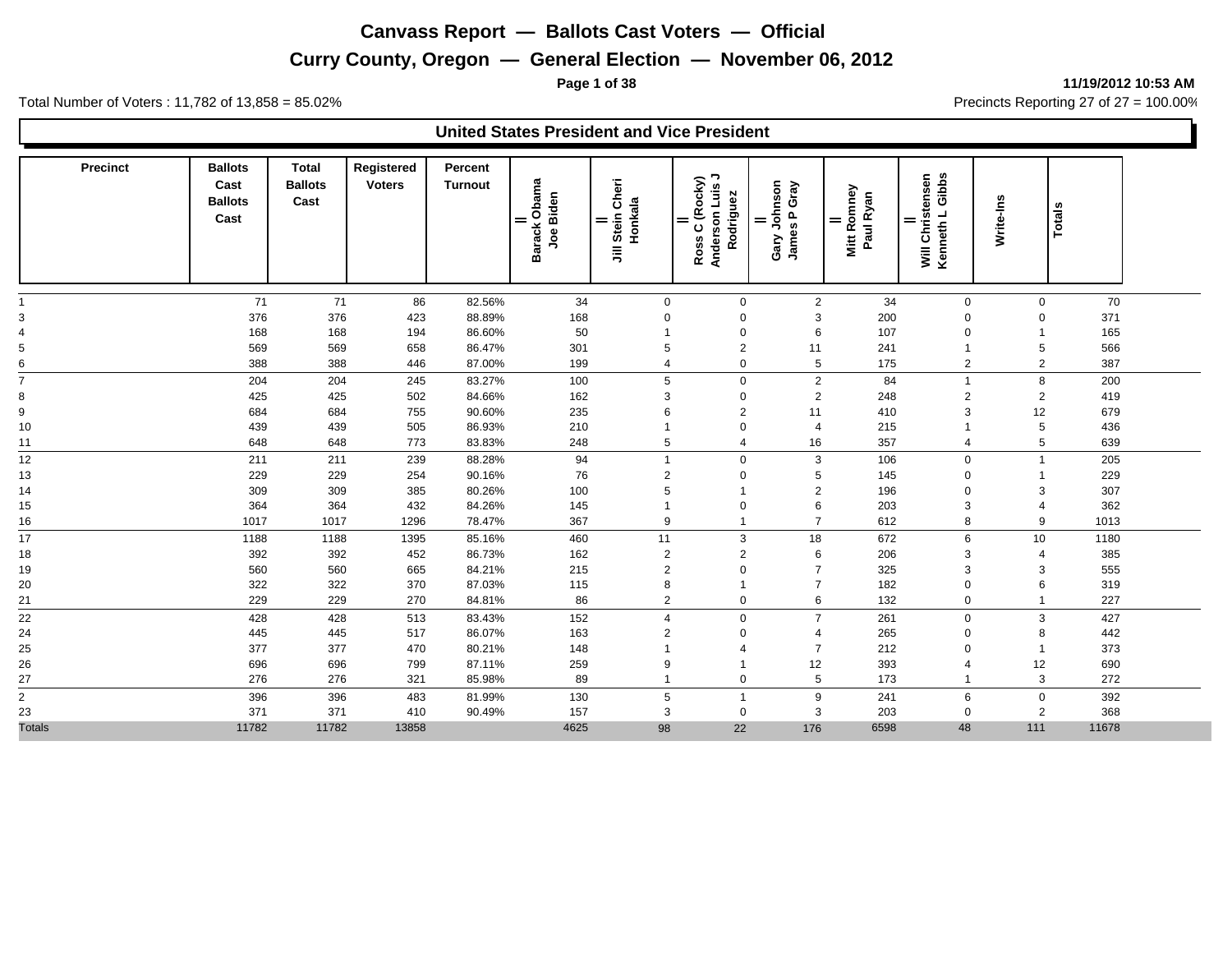**Page 2 of 38 11/19/2012 10:53 AM**

Total Number of Voters : 11,782 of 13,858 = 85.02% Precincts Reporting 27 of 27 = 100.00%

#### **Representative in Congress, 4th District**

| <b>Precinct</b>     | <b>Ballots</b><br>Cast<br><b>Ballots</b><br>Cast | <b>Total</b><br><b>Ballots</b><br>Cast | Registered<br><b>Voters</b> | Percent<br><b>Turnout</b> | Peter A DeFazio<br>$=$ | Chuck Huntting<br>$=$ | Art Robinson<br>$=$ | Write-Ins        | Totals |  |
|---------------------|--------------------------------------------------|----------------------------------------|-----------------------------|---------------------------|------------------------|-----------------------|---------------------|------------------|--------|--|
|                     | 71                                               | 71                                     | 86                          | 82.56%                    | 40                     | $\mathbf 0$           | $30\,$              | $\mathbf{1}$     | 71     |  |
| 3                   | 376                                              | 376                                    | 423                         | 88.89%                    | 188                    | $\overline{2}$        | 181                 | $\mathbf 0$      | 371    |  |
| 4                   | 168                                              | 168                                    | 194                         | 86.60%                    | 58                     | -1                    | 108                 | $\mathbf 0$      | 167    |  |
| 5                   | 569                                              | 569                                    | 658                         | 86.47%                    | 334                    | 10                    | 217                 | $\mathbf 0$      | 561    |  |
| 6<br>-              | 388                                              | 388                                    | 446                         | 87.00%                    | 221                    | 9                     | 154                 | $\boldsymbol{0}$ | 384    |  |
| $\overline{7}$      | 204                                              | 204                                    | 245                         | 83.27%                    | 120                    | 0                     | 80                  | $\mathbf 0$      | 200    |  |
| 8                   | 425                                              | 425                                    | 502                         | 84.66%                    | 196                    | 6                     | 218                 | $\mathbf 0$      | 420    |  |
| 9                   | 684                                              | 684                                    | 755                         | 90.60%                    | 280                    | 6                     | 390                 | $\overline{1}$   | 677    |  |
| 10                  | 439                                              | 439                                    | 505                         | 86.93%                    | 235                    | 5                     | 193                 | $\mathbf 0$      | 433    |  |
| 11                  | 648                                              | 648                                    | 773                         | 83.83%                    | 307                    | 6                     | 322                 | $\mathbf 0$      | 635    |  |
| 12                  | 211                                              | 211                                    | 239                         | 88.28%                    | 108                    | 4                     | 95                  | $\mathbf 0$      | 207    |  |
| 13                  | 229                                              | 229                                    | 254                         | 90.16%                    | 84                     | 8                     | 132                 | $\mathbf 0$      | 224    |  |
| 14                  | 309                                              | 309                                    | 385                         | 80.26%                    | 116                    | 6                     | 179                 | $\mathbf 0$      | 301    |  |
| 15                  | 364                                              | 364                                    | 432                         | 84.26%                    | 157                    | $\overline{7}$        | 192                 | $\mathbf 0$      | 356    |  |
| 16                  | 1017                                             | 1017                                   | 1296                        | 78.47%                    | 435                    | 12                    | 554                 | $\mathbf 0$      | 1001   |  |
| 17                  | 1188                                             | 1188                                   | 1395                        | 85.16%                    | 514                    | 20                    | 620                 | 2                | 1156   |  |
| 18                  | 392                                              | 392                                    | 452                         | 86.73%                    | 189                    | $\overline{7}$        | 190                 | $\mathbf 0$      | 386    |  |
| 19                  | 560                                              | 560                                    | 665                         | 84.21%                    | 238                    | 5                     | 307                 | 5                | 555    |  |
| 20                  | 322                                              | 322                                    | 370                         | 87.03%                    | 153                    | 5                     | 155                 | $\mathbf 0$      | 313    |  |
| 21                  | 229                                              | 229                                    | 270                         | 84.81%                    | 96                     | 0                     | 128                 | $\pmb{0}$        | 224    |  |
| 22                  | 428                                              | 428                                    | 513                         | 83.43%                    | 180                    | 10                    | 226                 | $\mathbf{1}$     | 417    |  |
| 24                  | 445                                              | 445                                    | 517                         | 86.07%                    | 171                    | $\overline{4}$        | 260                 | $\mathbf 0$      | 435    |  |
| 25                  | 377                                              | 377                                    | 470                         | 80.21%                    | 177                    | 8                     | 185                 | $\mathbf 0$      | 370    |  |
| 26                  | 696                                              | 696                                    | 799                         | 87.11%                    | 290                    | 6                     | 387                 | $\mathbf 0$      | 683    |  |
| 27                  | 276                                              | 276                                    | 321                         | 85.98%                    | 108                    | 3                     | 161                 | $\mathbf 0$      | 272    |  |
| -<br>$\overline{a}$ | 396                                              | 396                                    | 483                         | 81.99%                    | 152                    | 10                    | 230                 | $\mathbf 0$      | 392    |  |
| 23                  | 371                                              | 371                                    | 410                         | 90.49%                    | 168                    | 6                     | 188                 | $\boldsymbol{0}$ | 362    |  |
| <b>Totals</b>       | 11782                                            | 11782                                  | 13858                       |                           | 5315                   | 166                   | 6082                | 10               | 11573  |  |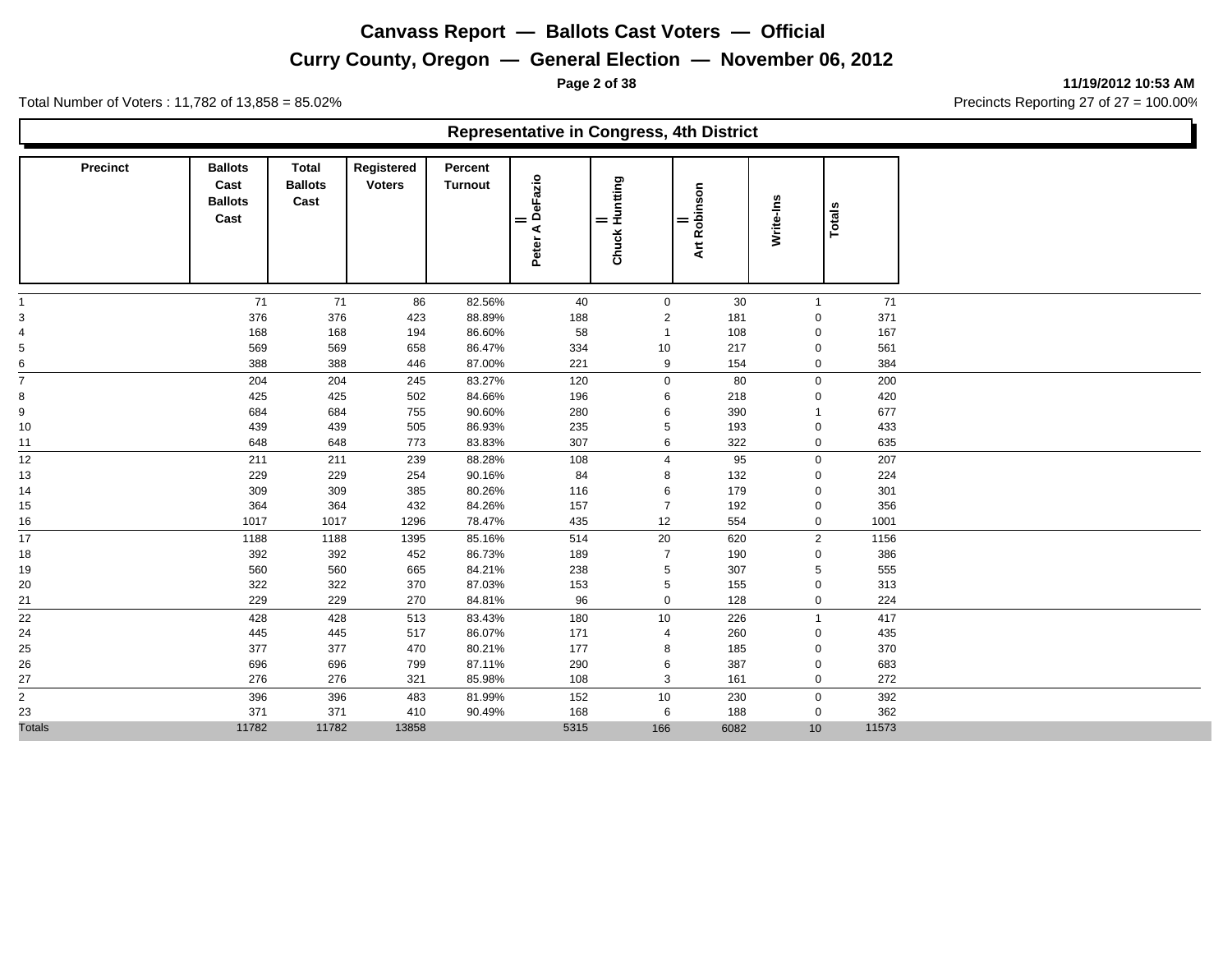**Page 3 of 38 11/19/2012 10:53 AM**

Total Number of Voters : 11,782 of 13,858 = 85.02% Precincts Reporting 27 of 27 = 100.00%

#### **Secretary of State**

| <b>Precinct</b> | <b>Ballots</b><br>Cast<br><b>Ballots</b><br>Cast | <b>Total</b><br><b>Ballots</b><br>Cast | Registered<br><b>Voters</b> | Percent<br><b>Turnout</b> | Seth Woolley<br>= | Robert Wolfe<br>$=$ | Alexander<br>Knight<br>$=$<br>Bruce | $\frac{1}{\text{Brown}}$<br>Kate | <b>juehler</b><br>m<br>$=$<br><b>Knute</b> | Write-Ins      | Totals |  |
|-----------------|--------------------------------------------------|----------------------------------------|-----------------------------|---------------------------|-------------------|---------------------|-------------------------------------|----------------------------------|--------------------------------------------|----------------|--------|--|
|                 | 71                                               | 71                                     | 86                          | 82.56%                    | $\overline{4}$    | $\mathbf 0$         | $\mathbf 1$                         | 35                               | 27                                         | $\mathbf 0$    | 67     |  |
| 3               | 376                                              | 376                                    | 423                         | 88.89%                    | 5                 | 3                   | 4                                   | 161                              | 179                                        | $\overline{2}$ | 354    |  |
|                 | 168                                              | 168                                    | 194                         | 86.60%                    | $\overline{2}$    | $\mathbf 0$         | $\overline{2}$                      | 58                               | 100                                        | 0              | 162    |  |
| 5               | 569                                              | 569                                    | 658                         | 86.47%                    | 18                | 9                   | 10                                  | 299                              | 208                                        |                | 545    |  |
| 6<br>-          | 388                                              | 388                                    | 446                         | 87.00%                    | 3                 | $\overline{7}$      | $\overline{4}$                      | 197                              | 157                                        | $\overline{1}$ | 369    |  |
| $\overline{7}$  | 204                                              | 204                                    | 245                         | 83.27%                    | $\overline{4}$    | 3                   | $\overline{7}$                      | 98                               | 80                                         | $\mathbf{0}$   | 192    |  |
| 8               | 425                                              | 425                                    | 502                         | 84.66%                    | $\overline{7}$    | $\overline{2}$      | 5                                   | 174                              | 221                                        |                | 410    |  |
| 9               | 684                                              | 684                                    | 755                         | 90.60%                    | 13                | $\overline{7}$      | 9                                   | 232                              | 390                                        |                | 652    |  |
| 10              | 439                                              | 439                                    | 505                         | 86.93%                    | 8                 | 3                   | $\overline{7}$                      | 208                              | 189                                        | 0              | 415    |  |
| 11              | 648                                              | 648                                    | 773                         | 83.83%                    | 14                | $\overline{7}$      | 15                                  | 268                              | 310                                        | $\mathbf 0$    | 614    |  |
| 12              | 211                                              | 211                                    | 239                         | 88.28%                    | $\overline{4}$    | 2                   | $\overline{1}$                      | 99                               | 89                                         | $\mathbf 0$    | 195    |  |
| 13              | 229                                              | 229                                    | 254                         | 90.16%                    | 6                 | $\mathbf 0$         | 6                                   | 70                               | 132                                        | 0              | 214    |  |
| 14              | 309                                              | 309                                    | 385                         | 80.26%                    | $\overline{c}$    | 6                   | 6                                   | 101                              | 177                                        | $\mathbf 0$    | 292    |  |
| 15              | 364                                              | 364                                    | 432                         | 84.26%                    | $\sqrt{2}$        | 3                   | 13                                  | 155                              | 170                                        | $\mathbf 0$    | 343    |  |
| 16              | 1017                                             | 1017                                   | 1296                        | 78.47%                    | 14                | 9                   | 13                                  | 372                              | 563                                        | $\mathbf 0$    | 971    |  |
| 17              | 1188                                             | 1188                                   | 1395                        | 85.16%                    | 14                | 8                   | 14                                  | 451                              | 636                                        | $\overline{1}$ | 1124   |  |
| 18              | 392                                              | 392                                    | 452                         | 86.73%                    | $\overline{4}$    | 8                   | $\overline{7}$                      | 161                              | 192                                        | $\mathbf 0$    | 372    |  |
| 19              | 560                                              | 560                                    | 665                         | 84.21%                    | 14                | 6                   | 10                                  | 205                              | 308                                        |                | 544    |  |
| 20              | 322                                              | 322                                    | 370                         | 87.03%                    | 8                 | 3                   | $9\,$                               | 123                              | 153                                        | $\mathbf 0$    | 296    |  |
| 21              | 229                                              | 229                                    | 270                         | 84.81%                    | $\overline{2}$    | $\overline{4}$      | 5                                   | 84                               | 119                                        | $\mathbf 0$    | 214    |  |
| 22              | 428                                              | 428                                    | 513                         | 83.43%                    | $\mathbf{1}$      | 6                   | 8                                   | 152                              | 233                                        | $\overline{1}$ | 401    |  |
| 24              | 445                                              | 445                                    | 517                         | 86.07%                    | $\overline{c}$    | 5                   | $\mathbf{1}$                        | 162                              | 250                                        | 0              | 420    |  |
| 25              | 377                                              | 377                                    | 470                         | 80.21%                    | 8                 | $\overline{7}$      | 10                                  | 147                              | 183                                        |                | 356    |  |
| 26              | 696                                              | 696                                    | 799                         | 87.11%                    | 13                | 12                  | 15                                  | 261                              | 367                                        | $\mathbf 0$    | 668    |  |
| 27              | 276                                              | 276                                    | 321                         | 85.98%                    | $\mathbf 0$       | $\overline{1}$      | $\overline{4}$                      | 94                               | 164                                        | $\mathbf 0$    | 263    |  |
| $\overline{2}$  | 396                                              | 396                                    | 483                         | 81.99%                    | 9                 | $\overline{2}$      | $\overline{7}$                      | 128                              | 220                                        | $\mathbf 0$    | 366    |  |
| 23              | 371                                              | 371                                    | 410                         | 90.49%                    | $\overline{4}$    | 3                   | 5                                   | 140                              | 196                                        | -1             | 349    |  |
| <b>Totals</b>   | 11782                                            | 11782                                  | 13858                       |                           | 185               | 126                 | 198                                 | 4635                             | 6013                                       | 11             | 11168  |  |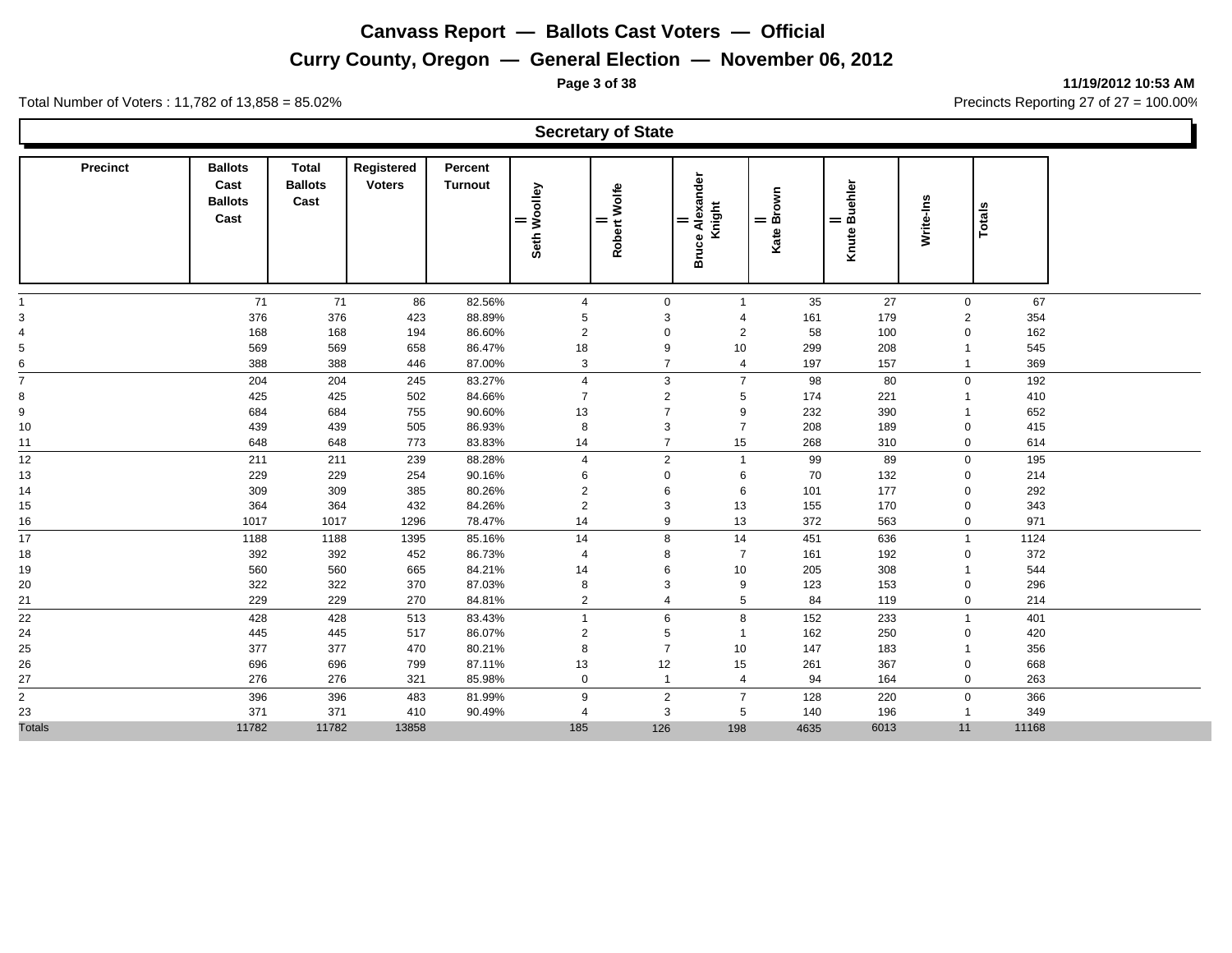**Page 4 of 38 11/19/2012 10:53 AM**

Total Number of Voters : 11,782 of 13,858 = 85.02% Precincts Reporting 27 of 27 = 100.00%

#### **State Treasurer**

| <b>Precinct</b> | <b>Ballots</b><br>Cast<br><b>Ballots</b><br>Cast | <b>Total</b><br><b>Ballots</b><br>Cast | Registered<br><b>Voters</b> | Percent<br><b>Turnout</b> | <b>Ted Wheeler</b><br>$=$ | Whitten<br>Cameron<br>$=$ | John F Mahler  | Paul<br>Marsh<br><b>Michael</b><br>= | Tom Cox<br>$=$ | Write-Ins      | Totals |  |
|-----------------|--------------------------------------------------|----------------------------------------|-----------------------------|---------------------------|---------------------------|---------------------------|----------------|--------------------------------------|----------------|----------------|--------|--|
|                 | 71                                               | 71                                     | 86                          | 82.56%                    | 33                        | $5\phantom{.0}$           | 0              | $\overline{1}$                       | 28             | $\mathbf 0$    | 67     |  |
| 3               | 376                                              | 376                                    | 423                         | 88.89%                    | 161                       | $\overline{7}$            | 6              | $\overline{7}$                       | 159            | $\overline{2}$ | 342    |  |
| 4               | 168                                              | 168                                    | 194                         | 86.60%                    | 59                        | $\overline{2}$            | 5              | $\overline{2}$                       | 91             | 0              | 159    |  |
| 5               | 569                                              | 569                                    | 658                         | 86.47%                    | 297                       | 15                        | 14             | 8                                    | 198            |                | 533    |  |
| 6<br>-          | 388                                              | 388                                    | 446                         | 87.00%                    | 192                       | $\overline{7}$            | $\overline{7}$ | 8                                    | 143            | 0              | 357    |  |
| $\overline{7}$  | 204                                              | 204                                    | 245                         | 83.27%                    | 101                       | 5                         | 8              | 5                                    | 71             | $\mathbf 0$    | 190    |  |
| 8               | 425                                              | 425                                    | 502                         | 84.66%                    | 176                       | 5                         | 10             | $\overline{2}$                       | 197            | 0              | 390    |  |
| 9               | 684                                              | 684                                    | 755                         | 90.60%                    | 250                       | 8                         | 12             | 9                                    | 348            | 0              | 627    |  |
| 10              | 439                                              | 439                                    | 505                         | 86.93%                    | 207                       | $\overline{\mathbf{1}}$   | $\overline{7}$ | $\overline{7}$                       | 174            | $\mathbf 0$    | 396    |  |
| 11              | 648                                              | 648                                    | 773                         | 83.83%                    | 258                       | 17                        | 19             | 11                                   | 293            | $\mathbf 0$    | 598    |  |
| 12              | 211                                              | 211                                    | 239                         | 88.28%                    | 103                       | 3                         | $\overline{2}$ | $\overline{2}$                       | 85             | $\mathbf 0$    | 195    |  |
| 13              | 229                                              | 229                                    | 254                         | 90.16%                    | 74                        | 5                         | 9              | 5                                    | 120            | 0              | 213    |  |
| 14              | 309                                              | 309                                    | 385                         | 80.26%                    | 102                       | $\overline{4}$            | 9              | 3                                    | 163            | 0              | 281    |  |
| 15              | 364                                              | 364                                    | 432                         | 84.26%                    | 145                       | $\overline{7}$            | 13             | $\overline{4}$                       | 170            | $\mathbf 0$    | 339    |  |
| 16              | 1017                                             | 1017                                   | 1296                        | 78.47%                    | 384                       | 20                        | 19             | 22                                   | 512            | 0              | 957    |  |
| 17              | 1188                                             | 1188                                   | 1395                        | 85.16%                    | 475                       | 13                        | 19             | 11                                   | 577            | $\overline{2}$ | 1097   |  |
| 18              | 392                                              | 392                                    | 452                         | 86.73%                    | 156                       | 16                        | 9              | 5                                    | 180            | 0              | 366    |  |
| 19              | 560                                              | 560                                    | 665                         | 84.21%                    | 220                       | 14                        | 12             | 9                                    | 280            |                | 536    |  |
| 20              | 322                                              | 322                                    | 370                         | 87.03%                    | 133                       | 6                         | 11             | 5                                    | 130            | $\mathbf 0$    | 285    |  |
| 21              | 229                                              | 229                                    | 270                         | 84.81%                    | 85                        | 3                         | $\overline{7}$ | $\overline{4}$                       | 109            | 0              | 208    |  |
| 22              | 428                                              | 428                                    | 513                         | 83.43%                    | 153                       | 6                         | 13             | $\overline{7}$                       | 214            | $\overline{1}$ | 394    |  |
| 24              | 445                                              | 445                                    | 517                         | 86.07%                    | 167                       | 9                         | 5              | 6                                    | 225            | 0              | 412    |  |
| 25              | 377                                              | 377                                    | 470                         | 80.21%                    | 153                       | $\overline{7}$            | 11             | $\overline{4}$                       | 166            | 1              | 342    |  |
| 26              | 696                                              | 696                                    | 799                         | 87.11%                    | 255                       | 23                        | 17             | 9                                    | 344            | 0              | 648    |  |
| 27              | 276                                              | 276                                    | 321                         | 85.98%                    | 97                        | 3                         | 8              | 6                                    | 141            | $\mathbf 0$    | 255    |  |
| $\overline{c}$  | 396                                              | 396                                    | 483                         | 81.99%                    | 132                       | 6                         | 12             | 13                                   | 199            | $\mathbf 0$    | 362    |  |
| 23              | 371                                              | 371                                    | 410                         | 90.49%                    | 153                       | $\overline{4}$            | 3              | $\overline{4}$                       | 179            |                | 344    |  |
| <b>Totals</b>   | 11782                                            | 11782                                  | 13858                       |                           | 4721                      | 221                       | 267            | 179                                  | 5496           | 9              | 10893  |  |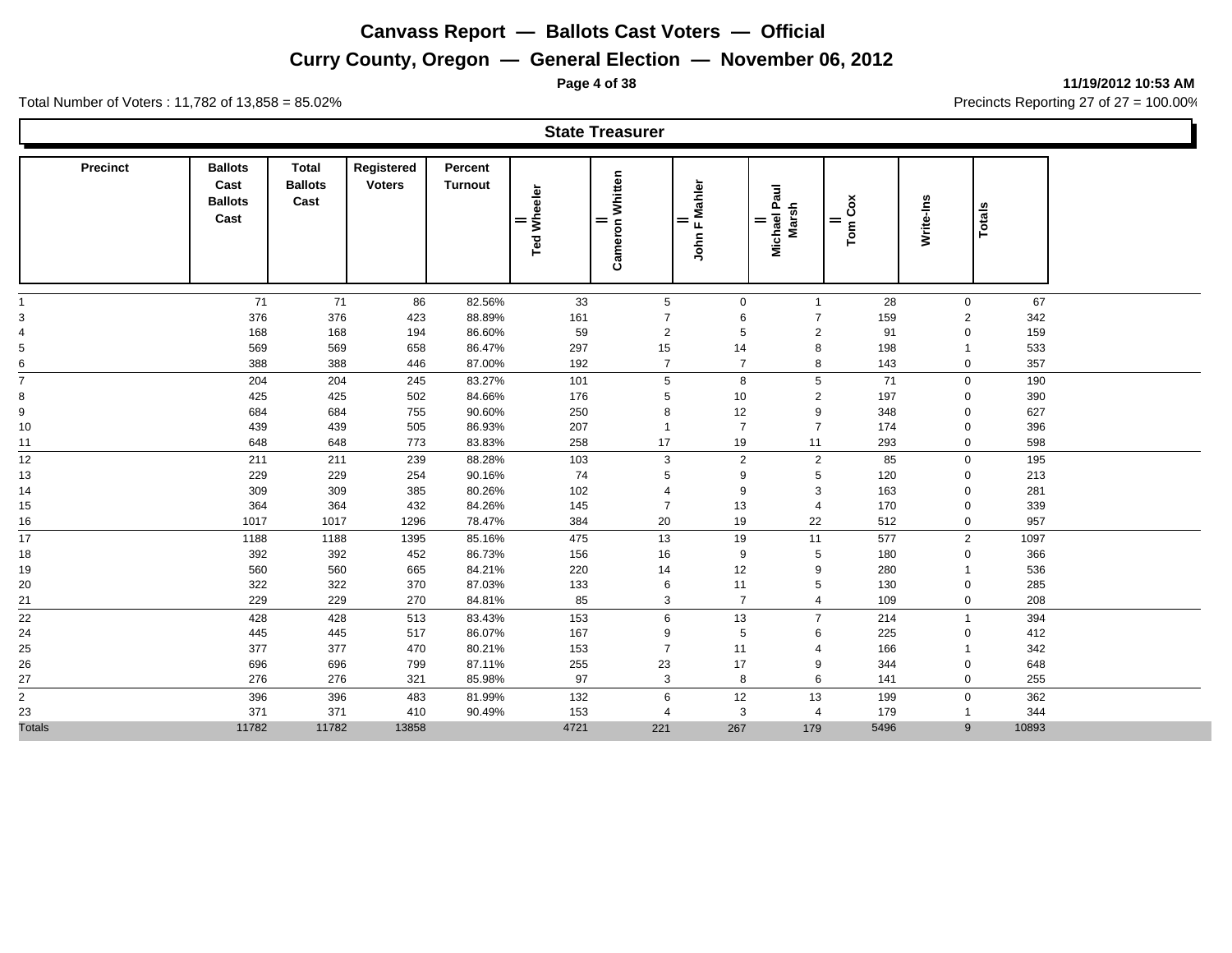**Page 5 of 38 11/19/2012 10:53 AM**

Total Number of Voters : 11,782 of 13,858 = 85.02% Precincts Reporting 27 of 27 = 100.00%

#### **Attorney General**

| <b>Precinct</b> | <b>Ballots</b><br>Cast<br><b>Ballots</b><br>Cast | <b>Total</b><br><b>Ballots</b><br>Cast | Registered<br><b>Voters</b> | Percent<br><b>Turnout</b> | Chris Henry<br>= | <b>Buchal</b><br>$=$<br>$\overline{\phantom{0}}$<br>James | Leuenberger<br>ш<br>James<br>= | Rosenblum<br>=<br>Ellen | Write-Ins      | <b>Totals</b> |  |
|-----------------|--------------------------------------------------|----------------------------------------|-----------------------------|---------------------------|------------------|-----------------------------------------------------------|--------------------------------|-------------------------|----------------|---------------|--|
|                 | 71                                               | 71                                     | 86                          | 82.56%                    | $\overline{2}$   | 26                                                        | $\mathbf{1}$                   | 39                      | $\mathbf 0$    | 68            |  |
| 3               | 376                                              | 376                                    | 423                         | 88.89%                    | $\overline{2}$   | 157                                                       | 15                             | 166                     | 2              | 342           |  |
| 4               | 168                                              | 168                                    | 194                         | 86.60%                    | $\overline{2}$   | 96                                                        | $\overline{2}$                 | 55                      | $\mathbf 0$    | 155           |  |
| 5               | 569                                              | 569                                    | 658                         | 86.47%                    | 12               | 197                                                       | 24                             | 297                     | $\mathbf 0$    | 530           |  |
| 6               | 388                                              | 388                                    | 446                         | 87.00%                    | $\,$ 5 $\,$      | 146                                                       | 13                             | 194                     | $\mathbf 0$    | 358           |  |
| $\overline{7}$  | 204                                              | 204                                    | 245                         | 83.27%                    | 5                | 71                                                        | 11                             | 103                     | $\mathbf 0$    | 190           |  |
| 8               | 425                                              | 425                                    | 502                         | 84.66%                    | $\overline{1}$   | 207                                                       | 14                             | 176                     | $\mathbf{1}$   | 399           |  |
| 9               | 684                                              | 684                                    | 755                         | 90.60%                    | 13               | 363                                                       | 15                             | 246                     | $\mathbf{1}$   | 638           |  |
| 10              | 439                                              | 439                                    | 505                         | 86.93%                    | 10               | 179                                                       | 10                             | 199                     | 0              | 398           |  |
| 11              | 648                                              | 648                                    | 773                         | 83.83%                    | 8                | 315                                                       | 20                             | 251                     | $\mathbf 0$    | 594           |  |
| 12              | 211                                              | 211                                    | 239                         | 88.28%                    | $\overline{4}$   | 85                                                        | $5\phantom{.0}$                | 99                      | $\mathbf 0$    | 193           |  |
| 13              | 229                                              | 229                                    | 254                         | 90.16%                    | $\sqrt{2}$       | 121                                                       | 15                             | 74                      | $\mathbf 0$    | 212           |  |
| 14              | 309                                              | 309                                    | 385                         | 80.26%                    | $\mathsf 3$      | 166                                                       | $\overline{4}$                 | 105                     | $\mathbf 0$    | 278           |  |
| 15              | 364                                              | 364                                    | 432                         | 84.26%                    | $\overline{4}$   | 176                                                       | 15                             | 145                     | $\mathbf 0$    | 340           |  |
| 16              | 1017                                             | 1017                                   | 1296                        | 78.47%                    | 21               | 531                                                       | 36                             | 361                     | $\mathbf{1}$   | 950           |  |
| 17              | 1188                                             | 1188                                   | 1395                        | 85.16%                    | 11               | 598                                                       | 26                             | 453                     | 2              | 1090          |  |
| 18              | 392                                              | 392                                    | 452                         | 86.73%                    | 6                | 174                                                       | 11                             | 173                     | 2              | 366           |  |
| 19              | 560                                              | 560                                    | 665                         | 84.21%                    | 14               | 291                                                       | 16                             | 216                     | $\mathbf 0$    | 537           |  |
| 20              | 322                                              | 322                                    | 370                         | 87.03%                    | 8                | 143                                                       | 19                             | 125                     | $\mathbf 0$    | 295           |  |
| 21              | 229                                              | 229                                    | 270                         | 84.81%                    | $\mathbf{1}$     | 111                                                       | 9                              | 85                      | $\mathbf 0$    | 206           |  |
| 22              | 428                                              | 428                                    | 513                         | 83.43%                    | $\overline{4}$   | 205                                                       | 19                             | 156                     | 3              | 387           |  |
| 24              | 445                                              | 445                                    | 517                         | 86.07%                    | $\overline{7}$   | 219                                                       | 14                             | 175                     | 0              | 415           |  |
| 25              | 377                                              | 377                                    | 470                         | 80.21%                    | 8                | 167                                                       | 16                             | 156                     | $\mathbf{1}$   | 348           |  |
| 26              | 696                                              | 696                                    | 799                         | 87.11%                    | 6                | 354                                                       | 31                             | 263                     | $\mathbf 0$    | 654           |  |
| 27              | 276                                              | 276                                    | 321                         | 85.98%                    | 6                | 150                                                       | 11                             | 91                      | $\mathbf 0$    | 258           |  |
| $\overline{2}$  | 396                                              | 396                                    | 483                         | 81.99%                    | 11               | 210                                                       | 18                             | 121                     | $\mathbf{1}$   | 361           |  |
| 23              | 371                                              | 371                                    | 410                         | 90.49%                    | 3                | 175                                                       | 16                             | 151                     | $\overline{2}$ | 347           |  |
| <b>Totals</b>   | 11782                                            | 11782                                  | 13858                       |                           | 179              | 5633                                                      | 406                            | 4675                    | 16             | 10909         |  |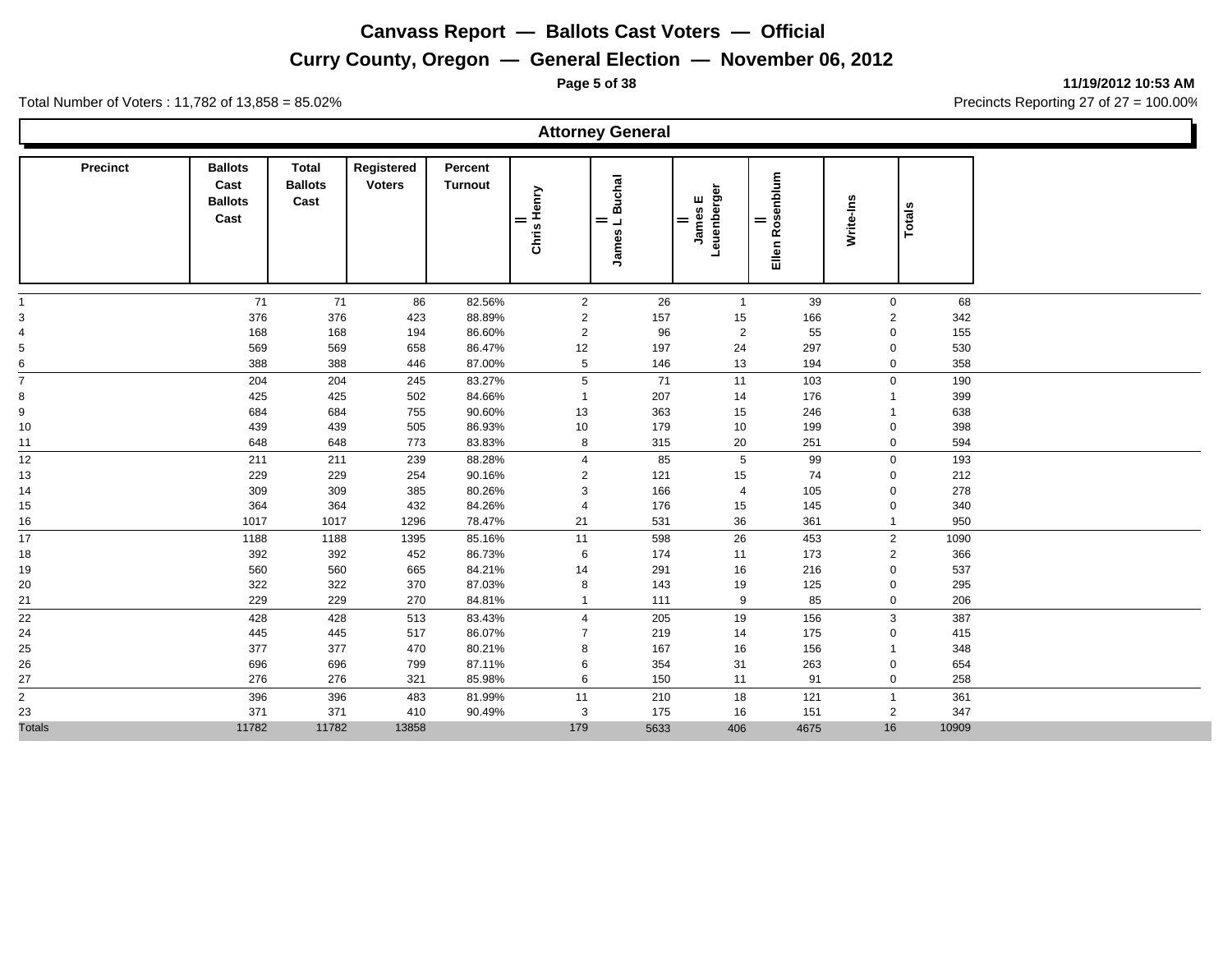## **Curry County, Oregon — General Election — November 06, 2012**

Total Number of Voters : 11,782 of 13,858 = 85.02% Precincts Reporting 27 of 27 = 100.00%

**Cast Ballots Cast**

**State Senator, 1st District Precinct Ballots Total Registered Ballots Cast Voters Turnout Percent Totals**<br> *Write-Ins*<br> *Eldon Rollins*<br> *Write-Ins*<br> *Vite-Ins*<br>
Totals 71 71 86 82.56% 35 31 0 66 376 376 423 88.89% 227 122 2 351 168 168 194 86.60% 117 41 0 158

|                |       |       |       | .      |      |      |              |       |  |
|----------------|-------|-------|-------|--------|------|------|--------------|-------|--|
| 5              | 569   | 569   | 658   | 86.47% | 275  | 255  |              | 531   |  |
|                | 388   | 388   | 446   | 87.00% | 200  | 152  | $\mathbf{0}$ | 352   |  |
|                | 204   | 204   | 245   | 83.27% | 96   | 93   | $\Omega$     | 189   |  |
| 8              | 425   | 425   | 502   | 84.66% | 267  | 129  | 0            | 396   |  |
| 9              | 684   | 684   | 755   | 90.60% | 456  | 185  | 0            | 641   |  |
| 10             | 439   | 439   | 505   | 86.93% | 248  | 153  | 0            | 401   |  |
| 11             | 648   | 648   | 773   | 83.83% | 417  | 182  | 2            | 601   |  |
| 12             | 211   | 211   | 239   | 88.28% | 123  | 74   |              | 198   |  |
| 13             | 229   | 229   | 254   | 90.16% | 148  | 60   |              | 209   |  |
| 14             | 309   | 309   | 385   | 80.26% | 204  | 82   |              | 286   |  |
| 15             | 364   | 364   | 432   | 84.26% | 219  | 116  |              | 335   |  |
| 16             | 1017  | 1017  | 1296  | 78.47% | 665  | 275  |              | 941   |  |
| 17             | 1188  | 1188  | 1395  | 85.16% | 723  | 369  |              | 1096  |  |
| 18             | 392   | 392   | 452   | 86.73% | 226  | 140  |              | 366   |  |
| 19             | 560   | 560   | 665   | 84.21% | 351  | 179  |              | 530   |  |
| 20             | 322   | 322   | 370   | 87.03% | 195  | 100  |              | 295   |  |
| 21             | 229   | 229   | 270   | 84.81% | 142  | 73   | 0            | 215   |  |
| 22             | 428   | 428   | 513   | 83.43% | 258  | 133  |              | 392   |  |
| 24             | 445   | 445   | 517   | 86.07% | 273  | 140  |              | 414   |  |
| 25             | 377   | 377   | 470   | 80.21% | 223  | 118  |              | 342   |  |
| 26             | 696   | 696   | 799   | 87.11% | 429  | 225  | $\Omega$     | 654   |  |
| 27             | 276   | 276   | 321   | 85.98% | 178  | 77   | 0            | 255   |  |
| $\overline{2}$ | 396   | 396   | 483   | 81.99% | 248  | 114  | $\Omega$     | 362   |  |
| 23             | 371   | 371   | 410   | 90.49% | 222  | 125  | 2            | 349   |  |
| <b>Totals</b>  | 11782 | 11782 | 13858 |        | 7165 | 3743 | 17           | 10925 |  |

**Page 6 of 38 11/19/2012 10:53 AM**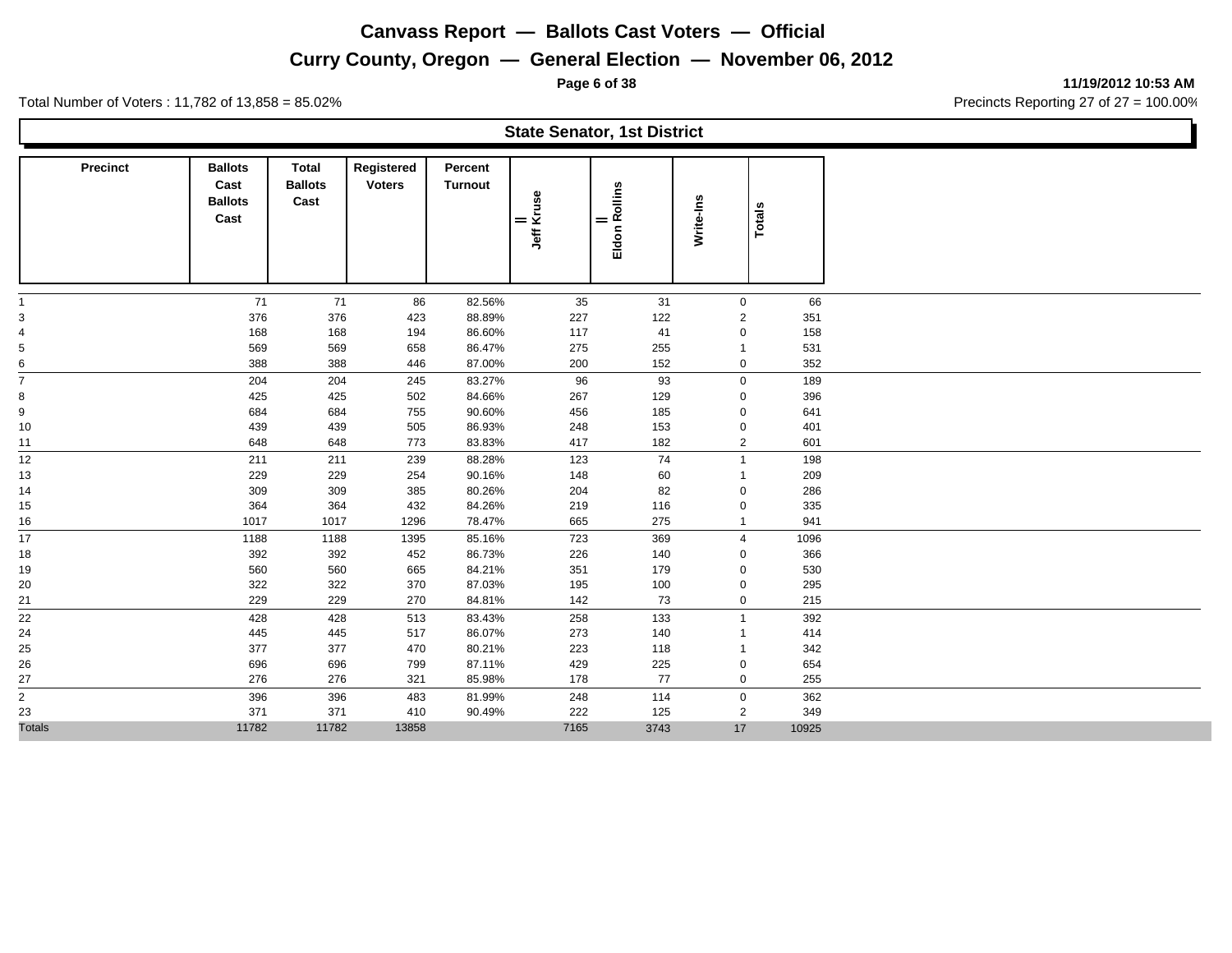## **Curry County, Oregon — General Election — November 06, 2012**

|                         |                                                  |                                        |                             |                    | <b>State Representative, 1st District</b> |                      |                |               |       |
|-------------------------|--------------------------------------------------|----------------------------------------|-----------------------------|--------------------|-------------------------------------------|----------------------|----------------|---------------|-------|
| <b>Precinct</b>         | <b>Ballots</b><br>Cast<br><b>Ballots</b><br>Cast | <b>Total</b><br><b>Ballots</b><br>Cast | Registered<br><b>Voters</b> | Percent<br>Turnout | <br>Jim Klahr                             | Wayne Krieger<br>$=$ | Write-Ins      | <b>Totals</b> |       |
|                         | 71                                               | 71                                     | 86                          | 82.56%             | 26                                        | 41                   | $\mathbf 0$    |               | 67    |
|                         | 376                                              | 376                                    | 423                         | 88.89%             | 111                                       | 246                  | $\mathbf 0$    |               | 357   |
|                         | 168                                              | 168                                    | 194                         | 86.60%             | 41                                        | 123                  | $\mathbf 0$    |               | 164   |
|                         | 569                                              | 569                                    | 658                         | 86.47%             | 236                                       | 300                  | $\mathbf 1$    |               | 537   |
| 6                       | 388                                              | 388                                    | 446                         | 87.00%             | 145                                       | 222                  | $\mathbf 0$    |               | 367   |
|                         | 204                                              | 204                                    | 245                         | 83.27%             | 83                                        | 108                  | $\mathbf 0$    |               | 191   |
| 8                       | 425                                              | 425                                    | 502                         | 84.66%             | 141                                       | 263                  | $\mathbf{1}$   |               | 405   |
| 9                       | 684                                              | 684                                    | 755                         | 90.60%             | 175                                       | 485                  | $\mathbf 0$    |               | 660   |
| 10                      | 439                                              | 439                                    | 505                         | 86.93%             | 154                                       | 261                  | $\mathbf 0$    |               | 415   |
| 11                      | 648                                              | 648                                    | 773                         | 83.83%             | 179                                       | 439                  | $\mathbf{1}$   |               | 619   |
| 12 <sup>°</sup>         | 211                                              | 211                                    | 239                         | 88.28%             | 70                                        | 123                  | $\overline{4}$ |               | 197   |
| 13                      | 229                                              | 229                                    | 254                         | 90.16%             | 62                                        | 146                  | -1             |               | 209   |
| 14                      | 309                                              | 309                                    | 385                         | 80.26%             | 85                                        | 210                  | $\mathbf 0$    |               | 295   |
| 15                      | 364                                              | 364                                    | 432                         | 84.26%             | 117                                       | 228                  | 0              |               | 345   |
| 16                      | 1017                                             | 1017                                   | 1296                        | 78.47%             | 291                                       | 671                  | $\mathbf 0$    |               | 962   |
| 17                      | 1188                                             | 1188                                   | 1395                        | 85.16%             | 383                                       | 716                  | 3              |               | 1102  |
| 18                      | 392                                              | 392                                    | 452                         | 86.73%             | 147                                       | 228                  | $\mathbf 0$    |               | 375   |
| 19                      | 560                                              | 560                                    | 665                         | 84.21%             | 189                                       | 352                  | $\mathbf{1}$   |               | 542   |
| 20                      | 322                                              | 322                                    | 370                         | 87.03%             | 98                                        | 203                  | $\overline{2}$ |               | 303   |
| 21                      | 229                                              | 229                                    | 270                         | 84.81%             | 76                                        | 140                  | $\mathbf 0$    |               | 216   |
| 22                      | 428                                              | 428                                    | 513                         | 83.43%             | 138                                       | 256                  | $\mathbf 0$    |               | 394   |
| 24                      | 445                                              | 445                                    | 517                         | 86.07%             | 145                                       | 272                  | -1             |               | 418   |
| 25                      | 377                                              | 377                                    | 470                         | 80.21%             | 129                                       | 226                  | $\mathbf{1}$   |               | 356   |
| 26                      | 696                                              | 696                                    | 799                         | 87.11%             | 224                                       | 439                  | 0              |               | 663   |
| 27                      | 276                                              | 276                                    | 321                         | 85.98%             | 73                                        | 185                  | $\mathbf 0$    |               | 258   |
| $\overline{\mathbf{c}}$ | 396                                              | 396                                    | 483                         | 81.99%             | 106                                       | 266                  | $\mathbf 0$    |               | 372   |
| 23                      | 371                                              | 371                                    | 410                         | 90.49%             | 127                                       | 223                  | $\mathbf{1}$   |               | 351   |
| <b>Totals</b>           | 11782                                            | 11782                                  | 13858                       |                    | 3751                                      | 7372                 | 17             |               | 11140 |

**Page 7 of 38 11/19/2012 10:53 AM**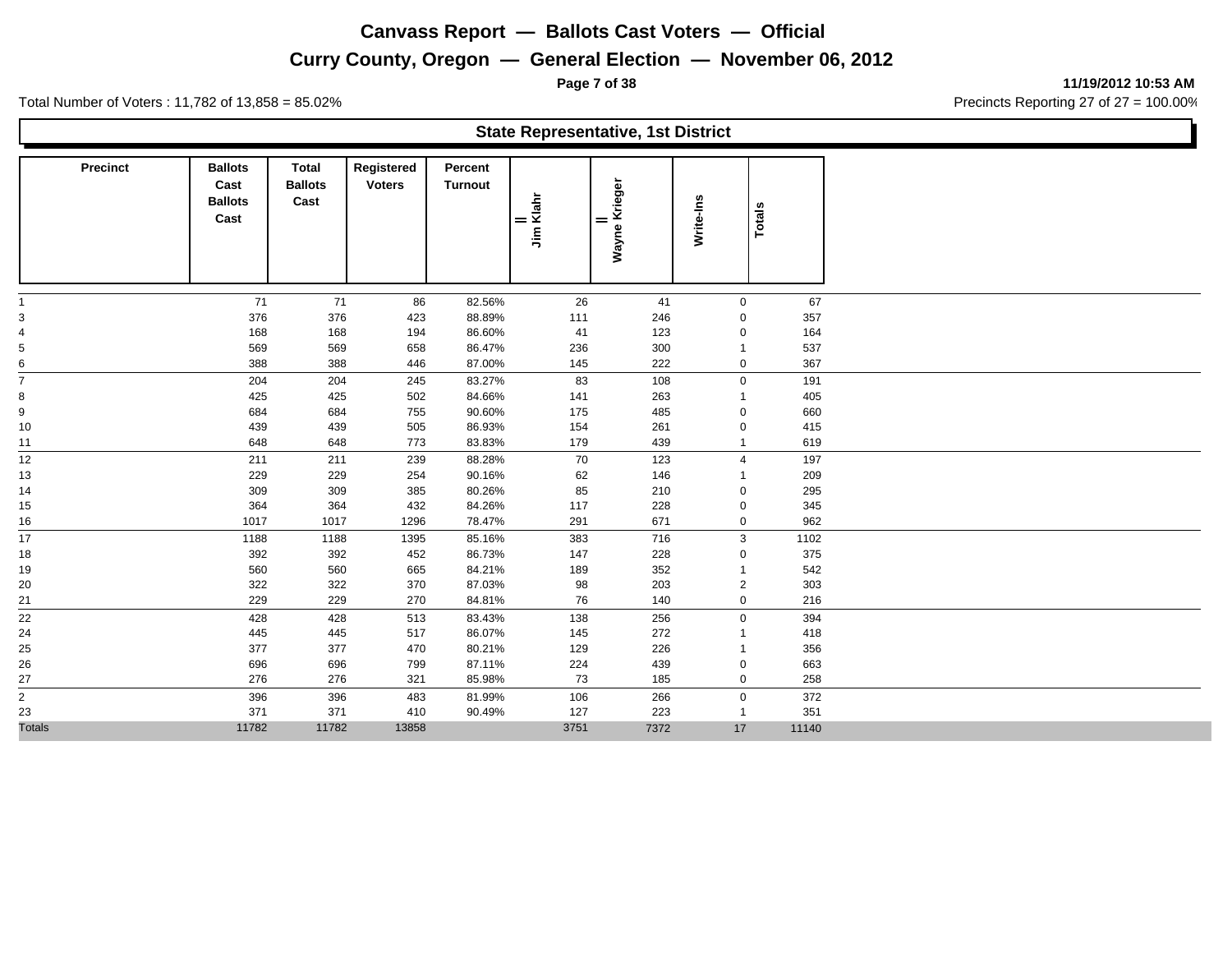**Page 8 of 38 11/19/2012 10:53 AM**

Total Number of Voters : 11,782 of 13,858 = 85.02% Precincts Reporting 27 of 27 = 100.00%

#### **Commissioner of the Bureau of Labor and Industries (2 Year Term)**

| <b>Precinct</b> | <b>Ballots</b><br>Cast<br><b>Ballots</b><br>Cast | <b>Total</b><br><b>Ballots</b><br>Cast | Registered<br><b>Voters</b> | Percent<br><b>Turnout</b> | Bruce Starr<br>$=$ | Avakian<br>$=$<br><b>Brad</b> | Write-Ins      | <b>Totals</b> |      |
|-----------------|--------------------------------------------------|----------------------------------------|-----------------------------|---------------------------|--------------------|-------------------------------|----------------|---------------|------|
|                 | 71                                               | 71                                     | 86                          | 82.56%                    | 30                 | 14                            | $\mathbf 0$    |               | 44   |
| 3               | 376                                              | 376                                    | 423                         | 88.89%                    | 136                | 142                           | 1              |               | 279  |
| 4               | 168                                              | 168                                    | 194                         | 86.60%                    | 73                 | 47                            | 0              |               | 120  |
| 5               | 569                                              | 569                                    | 658                         | 86.47%                    | 185                | 215                           | 3              |               | 403  |
| 6               | 388                                              | 388                                    | 446                         | 87.00%                    | 134                | 145                           | 0              |               | 279  |
| $\overline{7}$  | 204                                              | 204                                    | 245                         | 83.27%                    | 62                 | 73                            | $\mathbf{0}$   |               | 135  |
| 8               | 425                                              | 425                                    | 502                         | 84.66%                    | 167                | 136                           |                |               | 304  |
| 9               | 684                                              | 684                                    | 755                         | 90.60%                    | 288                | 167                           |                |               | 456  |
| 10              | 439                                              | 439                                    | 505                         | 86.93%                    | 177                | 105                           | 2              |               | 284  |
| 11              | 648                                              | 648                                    | 773                         | 83.83%                    | 271                | 188                           |                |               | 460  |
| 12              | 211                                              | 211                                    | 239                         | 88.28%                    | 75                 | 50                            | $\overline{1}$ |               | 126  |
| 13              | 229                                              | 229                                    | 254                         | 90.16%                    | 97                 | 54                            | 0              |               | 151  |
| 14              | 309                                              | 309                                    | 385                         | 80.26%                    | 134                | 73                            |                |               | 208  |
| 15              | 364                                              | 364                                    | 432                         | 84.26%                    | 161                | 105                           |                |               | 267  |
| 16              | 1017                                             | 1017                                   | 1296                        | 78.47%                    | 438                | 289                           | $\overline{2}$ |               | 729  |
| 17              | 1188                                             | 1188                                   | 1395                        | 85.16%                    | 492                | 352                           | 6              |               | 850  |
| 18              | 392                                              | 392                                    | 452                         | 86.73%                    | 171                | 115                           | $\overline{2}$ |               | 288  |
| 19              | 560                                              | 560                                    | 665                         | 84.21%                    | 238                | 147                           |                |               | 386  |
| 20              | 322                                              | 322                                    | 370                         | 87.03%                    | 129                | 88                            | $\overline{2}$ |               | 219  |
| 21              | 229                                              | 229                                    | 270                         | 84.81%                    | 95                 | 62                            | 0              |               | 157  |
| 22              | 428                                              | 428                                    | 513                         | 83.43%                    | 170                | 125                           | 5              |               | 300  |
| 24              | 445                                              | 445                                    | 517                         | 86.07%                    | 221                | 104                           | 0              |               | 325  |
| 25              | 377                                              | 377                                    | 470                         | 80.21%                    | 165                | 109                           | 0              |               | 274  |
| 26              | 696                                              | 696                                    | 799                         | 87.11%                    | 284                | 229                           | $\overline{2}$ |               | 515  |
| 27              | 276                                              | 276                                    | 321                         | 85.98%                    | 108                | 89                            | 0              |               | 197  |
| $\frac{1}{2}$   | 396                                              | 396                                    | 483                         | 81.99%                    | 173                | 83                            | $\overline{1}$ |               | 257  |
| 23              | 371                                              | 371                                    | 410                         | 90.49%                    | 170                | 102                           | -1             |               | 273  |
| <b>Totals</b>   | 11782                                            | 11782                                  | 13858                       |                           | 4844               | 3408                          | 34             |               | 8286 |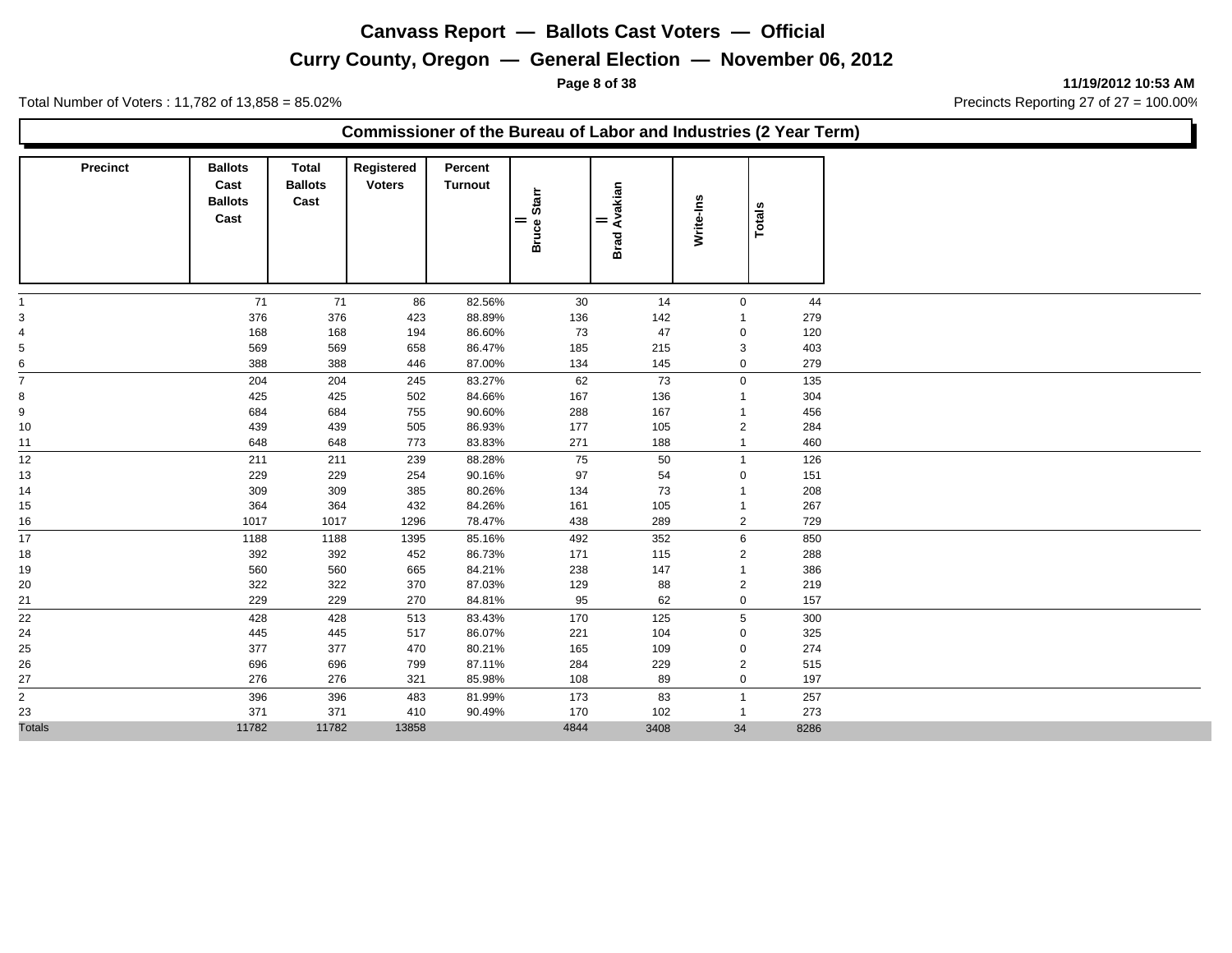**Page 9 of 38 11/19/2012 10:53 AM**

Total Number of Voters : 11,782 of 13,858 = 85.02% Precincts Reporting 27 of 27 = 100.00%

#### **Judge of the Supreme Court, Position 3**

| <b>Precinct</b> | <b>Ballots</b><br>Cast<br><b>Ballots</b><br>Cast | Total<br><b>Ballots</b><br>Cast | Registered<br><b>Voters</b> | Percent<br><b>Turnout</b> | Richard C<br>Baldwin<br>$=$ | Nena Cook<br>= | Write-Ins               | <b>Totals</b> |      |
|-----------------|--------------------------------------------------|---------------------------------|-----------------------------|---------------------------|-----------------------------|----------------|-------------------------|---------------|------|
| $\mathbf{1}$    | 71                                               | 71                              | 86                          | 82.56%                    | 17                          | 30             | 0                       |               | 47   |
| 3               | 376                                              | 376                             | 423                         | 88.89%                    | 143                         | 132            | 0                       |               | 275  |
| $\overline{a}$  | 168                                              | 168                             | 194                         | 86.60%                    | 58                          | 60             |                         |               | 119  |
| 5               | 569                                              | 569                             | 658                         | 86.47%                    | 202                         | 199            | $\overline{2}$          |               | 403  |
| 6<br>-          | 388                                              | 388                             | 446                         | 87.00%                    | 181                         | 107            | 0                       |               | 288  |
| $\overline{7}$  | 204                                              | 204                             | 245                         | 83.27%                    | 73                          | 62             | $\mathbf 0$             |               | 135  |
| 8               | 425                                              | 425                             | 502                         | 84.66%                    | 153                         | 153            | $\mathbf 0$             |               | 306  |
| 9               | 684                                              | 684                             | 755                         | 90.60%                    | 239                         | 237            | $\overline{2}$          |               | 478  |
| 10              | 439                                              | 439                             | 505                         | 86.93%                    | 136                         | 158            | 3                       |               | 297  |
| 11              | 648                                              | 648                             | 773                         | 83.83%                    | 254                         | 216            | 3                       |               | 473  |
| 12              | 211                                              | 211                             | 239                         | 88.28%                    | 58                          | 64             | $\mathbf 0$             |               | 122  |
| 13              | 229                                              | 229                             | 254                         | 90.16%                    | 70                          | 82             | $\overline{2}$          |               | 154  |
| 14              | 309                                              | 309                             | 385                         | 80.26%                    | 95                          | 117            | $\overline{1}$          |               | 213  |
| 15              | 364                                              | 364                             | 432                         | 84.26%                    | 145                         | 127            | $\overline{c}$          |               | 274  |
| 16              | 1017                                             | 1017                            | 1296                        | 78.47%                    | 378                         | 345            | 3                       |               | 726  |
| 17              | 1188                                             | 1188                            | 1395                        | 85.16%                    | 461                         | 400            | $\overline{4}$          |               | 865  |
| 18              | 392                                              | 392                             | 452                         | 86.73%                    | 136                         | 144            | 4                       |               | 284  |
| 19              | 560                                              | 560                             | 665                         | 84.21%                    | 199                         | 199            | 0                       |               | 398  |
| 20              | 322                                              | 322                             | 370                         | 87.03%                    | 118                         | 106            | $\overline{2}$          |               | 226  |
| 21              | 229                                              | 229                             | 270                         | 84.81%                    | 81                          | 74             | $\overline{\mathbf{c}}$ |               | 157  |
| 22              | 428                                              | 428                             | 513                         | 83.43%                    | 151                         | 151            | $\overline{2}$          |               | 304  |
| 24              | 445                                              | 445                             | 517                         | 86.07%                    | 190                         | 152            | 1                       |               | 343  |
| 25              | 377                                              | 377                             | 470                         | 80.21%                    | 142                         | 135            | $\mathbf 0$             |               | 277  |
| 26              | 696                                              | 696                             | 799                         | 87.11%                    | 256                         | 254            | $\mathbf 0$             |               | 510  |
| 27              | 276                                              | 276                             | 321                         | 85.98%                    | 94                          | 109            | 0                       |               | 203  |
| $\overline{2}$  | 396                                              | 396                             | 483                         | 81.99%                    | 138                         | 127            | $\mathbf 0$             |               | 265  |
| 23              | 371                                              | 371                             | 410                         | 90.49%                    | 130                         | 144            | $\overline{1}$          |               | 275  |
| <b>Totals</b>   | 11782                                            | 11782                           | 13858                       |                           | 4298                        | 4084           | 35                      |               | 8417 |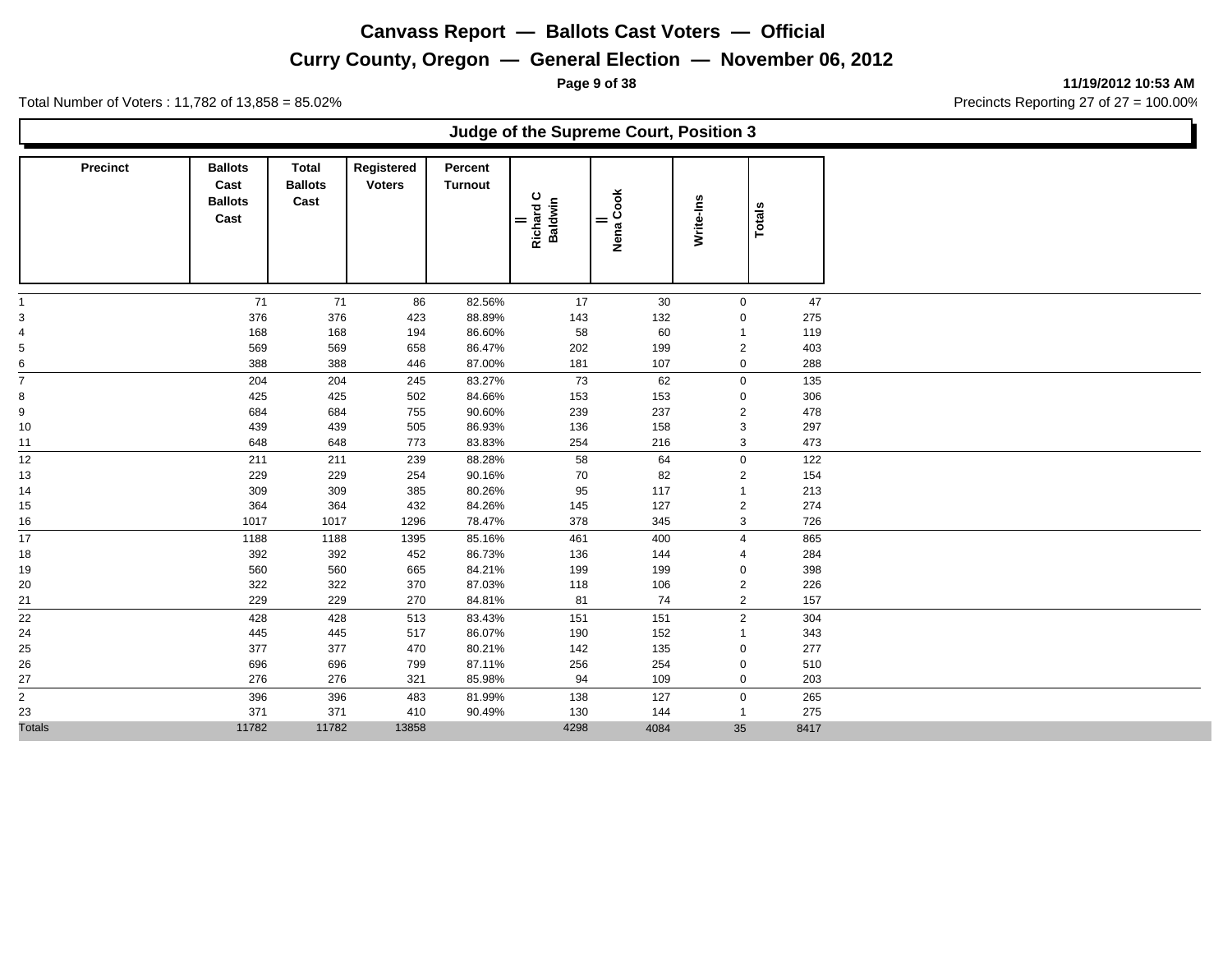**Curry County, Oregon — General Election — November 06, 2012**

Total Number of Voters : 11,782 of 13,858 = 85.02% Precincts Reporting 27 of 27 = 100.00%

|                     |                                                  |                                        |                             |                           |                        | Judge of the Court of Appeals, Position 6 |                               |               |             |
|---------------------|--------------------------------------------------|----------------------------------------|-----------------------------|---------------------------|------------------------|-------------------------------------------|-------------------------------|---------------|-------------|
| <b>Precinct</b>     | <b>Ballots</b><br>Cast<br><b>Ballots</b><br>Cast | <b>Total</b><br><b>Ballots</b><br>Cast | Registered<br><b>Voters</b> | Percent<br><b>Turnout</b> | Egan<br> <br>  James C | <b>Tim Volpert</b><br>$=$                 | Write-Ins                     | <b>Totals</b> |             |
|                     | 71                                               | 71                                     |                             | 82.56%                    | 27                     |                                           |                               |               | 47          |
|                     | 376                                              | 376                                    | 86<br>423                   | 88.89%                    | 127                    | 20<br>133                                 | $\mathbf 0$<br>$\overline{2}$ |               | 262         |
|                     | 168                                              | 168                                    | 194                         | 86.60%                    | 80                     | 33                                        | $\overline{1}$                |               | 114         |
|                     | 569                                              | 569                                    | 658                         | 86.47%                    | 214                    | 138                                       | 3                             |               | 355         |
| 6                   | 388                                              | 388                                    | 446                         | 87.00%                    | 153                    | 113                                       | $\mathbf 0$                   |               | 266         |
|                     | 204                                              | 204                                    | 245                         | 83.27%                    | 74                     | 50                                        | $\mathbf 0$                   |               | 124         |
| 8                   | 425                                              | 425                                    | 502                         | 84.66%                    | 178                    | 102                                       | $\mathbf 0$                   |               | 280         |
| 9                   | 684                                              | 684                                    | 755                         | 90.60%                    | 310                    | 142                                       | $\mathbf 0$                   |               | 452         |
| 10                  | 439                                              | 439                                    | 505                         | 86.93%                    | 190                    | 83                                        | $\overline{c}$                |               | 275         |
| 11                  | 648                                              | 648                                    | 773                         | 83.83%                    | 311                    | 127                                       | $\overline{2}$                |               | 440         |
| 12                  | 211                                              | 211                                    | 239                         | 88.28%                    | 74                     | 41                                        | $\mathbf 0$                   |               | 115         |
| 13                  | 229                                              | 229                                    | 254                         | 90.16%                    | 90                     | 48                                        | $\Omega$                      |               | 138         |
| 14                  | 309                                              | 309                                    | 385                         | 80.26%                    | 138                    | 66                                        |                               |               | 205         |
| 15                  | 364                                              | 364                                    | 432                         | 84.26%                    | 172                    | 87                                        | -1                            |               | 260         |
| 16                  | 1017                                             | 1017                                   | 1296                        | 78.47%                    | 474                    | 219                                       | 2                             |               | 695         |
| 17                  | 1188                                             | 1188                                   | 1395                        | 85.16%                    | 516                    | 313                                       | $\overline{4}$                |               | 833         |
| 18                  | 392                                              | 392                                    | 452                         | 86.73%                    | 189                    | 83                                        | -1                            |               | 273         |
| 19                  | 560                                              | 560                                    | 665                         | 84.21%                    | 248                    | $122$                                     | $\mathbf 0$                   |               | 370         |
| 20                  | 322                                              | 322                                    | 370                         | 87.03%                    | 148                    | 70                                        | $\overline{1}$                |               | 219         |
| 21                  | 229                                              | 229                                    | 270                         | 84.81%                    | 99                     | 44                                        | $\mathbf 0$                   |               | 143         |
| 22                  | 428                                              | 428                                    | 513                         | 83.43%                    | 196                    | 93                                        | 3                             |               | 292         |
| 24                  | 445                                              | 445                                    | 517                         | 86.07%                    | 232                    | 89                                        | 0                             |               | 321         |
| 25                  | 377                                              | 377                                    | 470                         | 80.21%                    | 167                    | 95                                        | $\mathbf{1}$                  |               | 263         |
| 26                  | 696                                              | 696                                    | 799                         | 87.11%                    | 320                    | 168                                       | 0                             |               | 488         |
| 27                  | 276                                              | 276                                    | 321                         | 85.98%                    | 130                    | 58                                        | $\mathbf{1}$                  |               | 189         |
| $\overline{2}$      | 396                                              | 396                                    | 483                         | 81.99%                    | 174                    | 78                                        | $\mathbf{1}$                  |               | 253         |
| 23<br><b>Totals</b> | 371<br>11782                                     | 371<br>11782                           | 410<br>13858                | 90.49%                    | 179<br>5210            | 81<br>2696                                | $\mathbf{1}$<br>27            |               | 261<br>7933 |

**Page 10 of 38 11/19/2012 10:53 AM**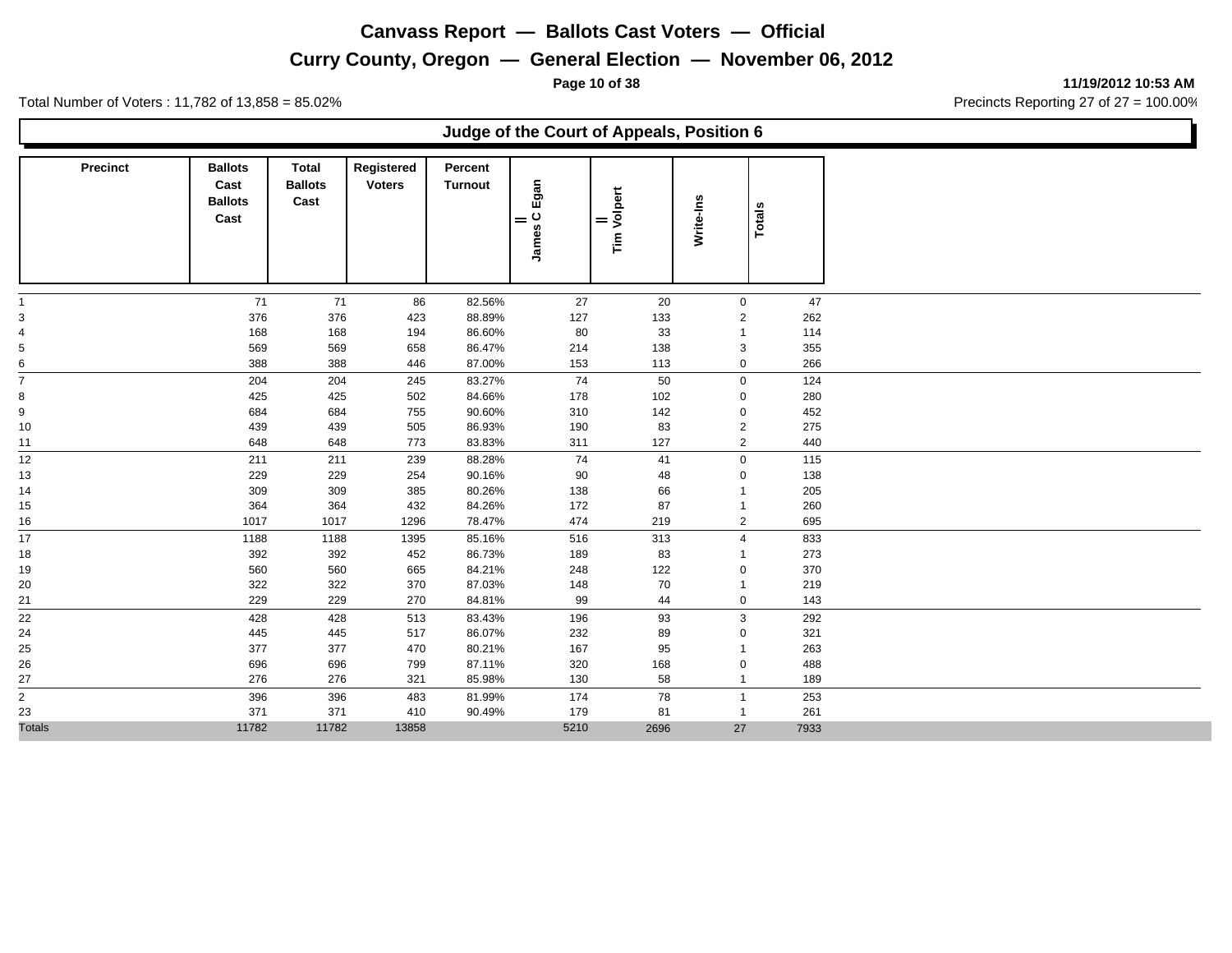**Curry County, Oregon — General Election — November 06, 2012**

**Page 11 of 38 11/19/2012 10:53 AM**

Total Number of Voters : 11,782 of 13,858 = 85.02% Precincts Reporting 27 of 27 = 100.00%

**County Commissioner #2 Precinct Ballots Cast Ballots Cast Total Registered Ballots Cast Turnout Percent Turnout**<br>  $\begin{array}{r|l}\n\hline\n\text{Hence} \\
\text{Simplify} \\
\hline\n\text{Lude} & \text{Lude} \\
\hline\n\text{Lude} & \text{Lelle} \\
\hline\n\end{array}$  71 71 86 82.56% 27 34 0 61 376 376 423 88.89% 159 165 2 326 168 168 194 86.60% 79 79 0 158 569 569 658 86.47% 253 280 2 535 388 388 446 87.00% 167 193 1 361 204 204 245 83.27% 95 94 0 189 425 425 502 84.66% 240 161 2 403 684 684 755 90.60% 388 221 7 616 439 439 505 86.93% 218 174 0 392 648 648 773 83.83% 349 239 3 591 211 211 239 88.28% 100 91 1 192 229 229 254 90.16% 103 103 0 206 309 309 385 80.26% 151 121 2 274 364 364 432 84.26% 200 128 0 328 1017 1017 1296 78.47% 550 375 1 926 1188 1188 1395 85.16% 623 425 6 1054 392 392 452 86.73% 198 146 4 348 560 560 665 84.21% 295 201 2 498 322 322 370 87.03% 161 136 2 299 229 229 270 84.81% 122 79 3 204 428 428 513 83.43% 209 163 3 375 445 445 517 86.07% 245 159 0 404 377 377 470 80.21% 168 163 2 333 696 696 799 87.11% 376 248 2 626 276 276 321 85.98% 137 103 2 242 396 396 483 81.99% 230 113 1 344 371 371 410 90.49% 215 125 1 341 Totals 11782 11782 13858 6058 4519 49 10626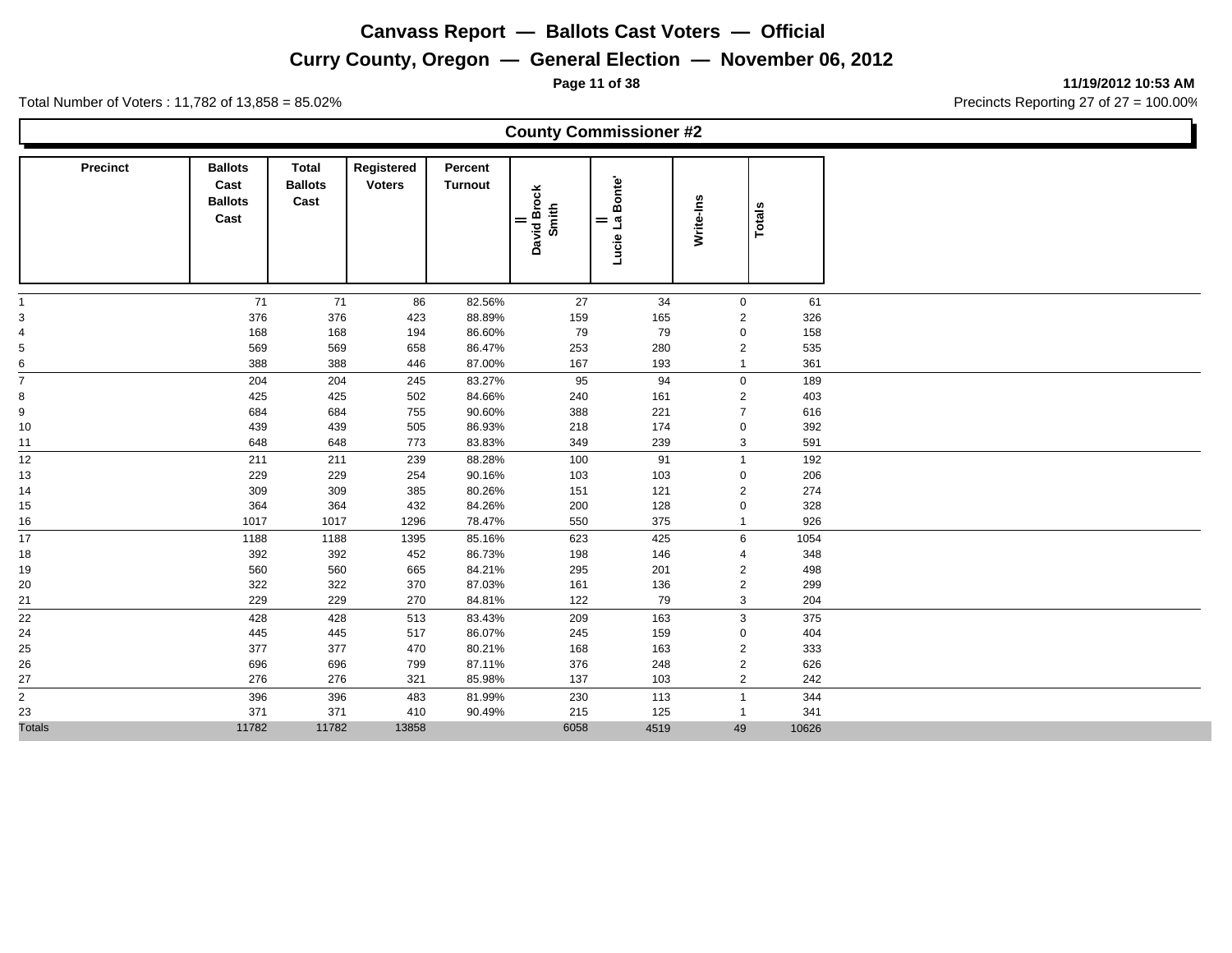#### **Curry County, Oregon — General Election — November 06, 2012**

**Page 12 of 38 11/19/2012 10:53 AM**

Total Number of Voters : 11,782 of 13,858 = 85.02% Precincts Reporting 27 of 27 = 100.00%

**County Commissioner #3 Precinct Ballots Cast Ballots Cast Total Registered Ballots Cast Voters Turnout Percent The Second Second Second Brown<br>
<b>Totals**<br>
Susan Brown<br>
Write-Ins<br>
Totals 71 71 86 82.56% 17 38 0 55 376 376 423 88.89% 70 218 3 291 168 168 194 86.60% 23 106 0 129 569 569 658 86.47% 93 375 0 468 388 388 446 87.00% 71 259 1 331 204 204 245 83.27% 34 125 0 159 425 425 502 84.66% 135 245 0 380 684 684 755 90.60% 237 370 3 610 439 439 505 86.93% 121 253 2 376 648 648 773 83.83% 184 375 6 565 211 211 239 88.28% 63 119 0 182 229 229 254 90.16% 84 101 0 185 309 309 385 80.26% 93 156 3 252 364 364 432 84.26% 122 187 0 309 1017 1017 1296 78.47% 357 462 5 824 1188 1188 1395 85.16% 366 580 4 950 392 392 452 86.73% 129 194 2 325 560 560 665 84.21% 184 263 3 450 322 322 370 87.03% 90 190 2 282 229 229 270 84.81% 71 114 4 189 428 428 513 83.43% 143 200 6 349 445 445 517 86.07% 148 219 2 369 377 377 470 80.21% 114 194 0 308 696 696 799 87.11% 202 359 2 563 276 276 321 85.98% 82 143 0 225 396 396 483 81.99% 135 182 2 319 371 371 410 90.49% 133 172 1 306 Totals 11782 11782 13858 3501 6199 51 9751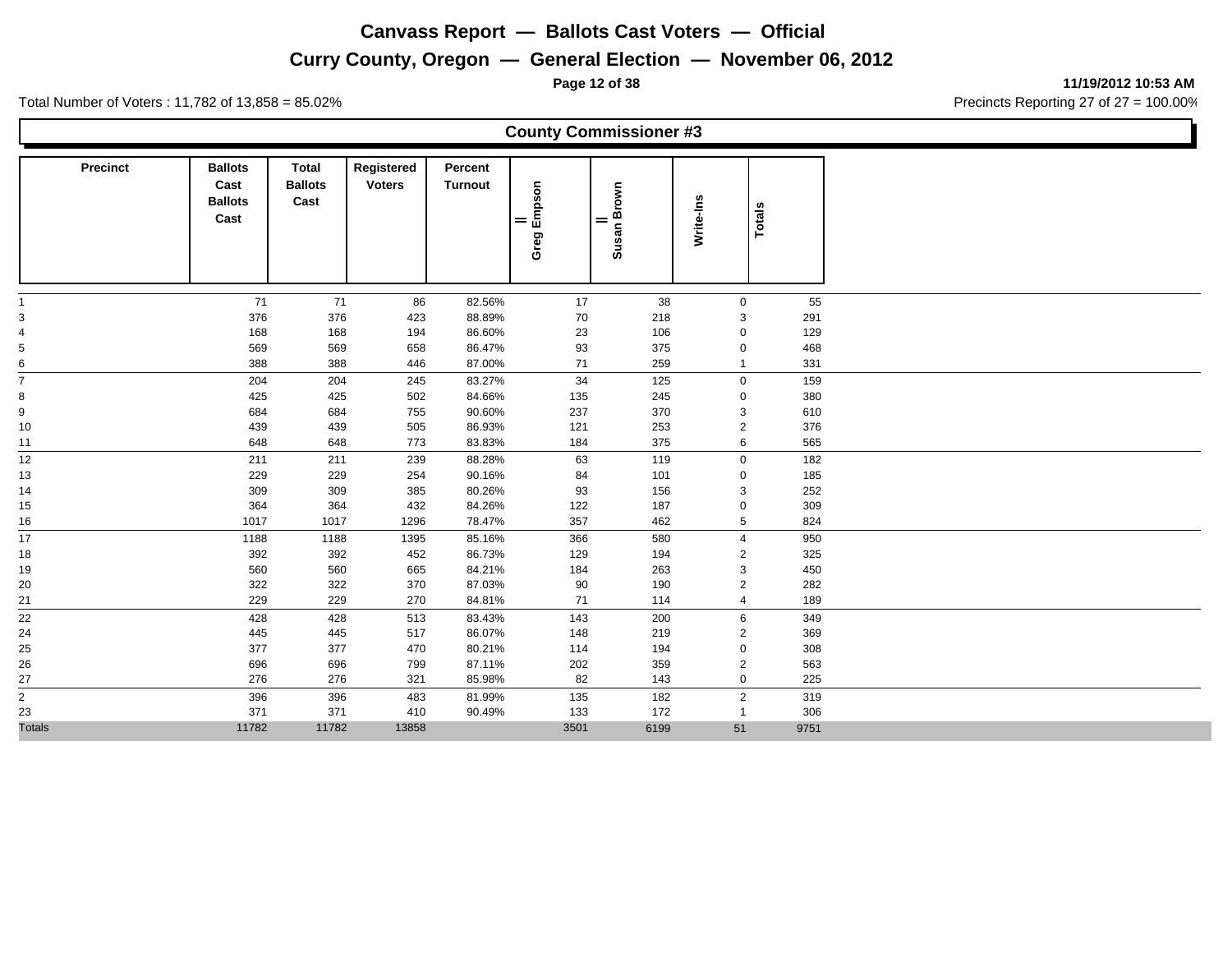## **Curry County, Oregon — General Election — November 06, 2012**

**Page 13 of 38 11/19/2012 10:53 AM**

Total Number of Voters : 11,782 of 13,858 = 85.02% Precincts Reporting 27 of 27 = 100.00%

**County Clerk**

| <b>Precinct</b>              | <b>Ballots</b><br>Cast<br><b>Ballots</b><br>Cast | <b>Total</b><br><b>Ballots</b><br>Cast | Registered<br><b>Voters</b> | Percent<br><b>Turnout</b> | Renee' Kolen<br>$=$ | Write-Ins               | <b>Totals</b> |
|------------------------------|--------------------------------------------------|----------------------------------------|-----------------------------|---------------------------|---------------------|-------------------------|---------------|
|                              | 71                                               | 71                                     | 86                          | 82.56%                    | 57                  | $\mathbf 0$             | 57            |
| $\ensuremath{\mathsf{3}}$    | 376                                              | 376                                    | 423                         | 88.89%                    | 274                 | 6                       | 280           |
| $\overline{4}$               | 168                                              | 168                                    | 194                         | 86.60%                    | 113                 | $\overline{2}$          | 115           |
| 5                            | 569                                              | 569                                    | 658                         | 86.47%                    | 411                 | $\overline{2}$          | 413           |
| 6<br>-                       | 388                                              | 388                                    | 446                         | 87.00%                    | 292                 | 3                       | 295           |
| $\overline{7}$               | 204                                              | 204                                    | 245                         | 83.27%                    | 130                 | $\mathbf 0$             | 130           |
| 8                            | 425                                              | 425                                    | 502                         | 84.66%                    | 311                 | 6                       | 317           |
| 9                            | 684                                              | 684                                    | 755                         | 90.60%                    | 505                 | 6                       | 511           |
| 10                           | 439                                              | 439                                    | 505                         | 86.93%                    | 286                 | 9                       | 295           |
| 11                           | 648                                              | 648                                    | 773                         | 83.83%                    | 456                 | 12                      | 468           |
| 12                           | 211                                              | 211                                    | 239                         | 88.28%                    | 130                 | $\mathbf{1}$            | 131           |
| 13                           | 229                                              | 229                                    | 254                         | 90.16%                    | 156                 | $\overline{2}$          | 158           |
| 14                           | 309                                              | 309                                    | 385                         | 80.26%                    | 226                 | $\overline{\mathbf{1}}$ | 227           |
| 15                           | 364                                              | 364                                    | 432                         | 84.26%                    | 280                 | -1                      | 281           |
| 16                           | 1017                                             | 1017                                   | 1296                        | 78.47%                    | 759                 | 4                       | 763           |
| 17                           | 1188                                             | 1188                                   | 1395                        | 85.16%                    | 862                 | 5                       | 867           |
| 18                           | 392                                              | 392                                    | 452                         | 86.73%                    | 279                 | $\overline{4}$          | 283           |
| 19                           | 560                                              | 560                                    | 665                         | 84.21%                    | 428                 | $\mathbf 0$             | 428           |
| 20                           | 322                                              | 322                                    | 370                         | 87.03%                    | 249                 | $\overline{4}$          | 253           |
| 21                           | 229                                              | 229                                    | 270                         | 84.81%                    | 178                 | 0                       | 178           |
| 22                           | 428                                              | 428                                    | 513                         | 83.43%                    | 325                 | $\overline{2}$          | 327           |
| 24                           | 445                                              | 445                                    | 517                         | 86.07%                    | 334                 | $\overline{\mathbf{1}}$ | 335           |
| 25                           | 377                                              | 377                                    | 470                         | 80.21%                    | 269                 | -1                      | 270           |
| 26                           | 696                                              | 696                                    | 799                         | 87.11%                    | 521                 | 5                       | 526           |
| 27                           | 276                                              | 276                                    | 321                         | 85.98%                    | 198                 | 3                       | 201           |
| -<br>$\overline{\mathbf{c}}$ | 396                                              | 396                                    | 483                         | 81.99%                    | 292                 | 2                       | 294           |
| 23                           | 371                                              | 371                                    | 410                         | 90.49%                    | 280                 | 3                       | 283           |
| <b>Totals</b>                | 11782                                            | 11782                                  | 13858                       |                           | 8601                | 85                      | 8686          |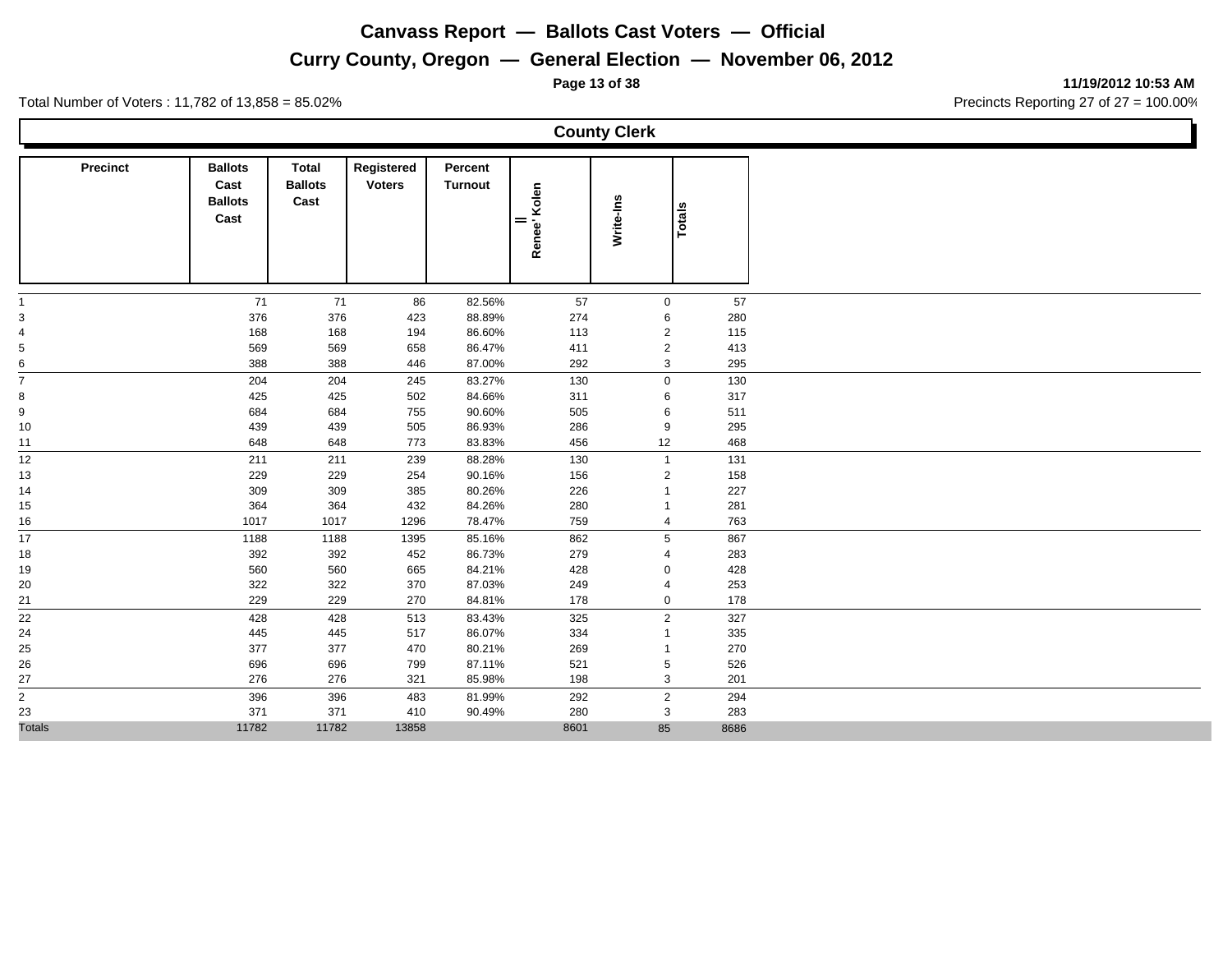#### **Curry County, Oregon — General Election — November 06, 2012**

**Page 14 of 38 11/19/2012 10:53 AM**

Total Number of Voters : 11,782 of 13,858 = 85.02% Precincts Reporting 27 of 27 = 100.00%

**County Sheriff Precinct Ballots Cast Ballots Cast Total Registered Ballots Cast Voters Turnout Percent Totals || John Bishop Write-Ins** 71 71 86 82.56% 50 3 53 376 376 423 88.89% 255 6 261 168 168 194 86.60% 106 4 110 569 569 658 86.47% 396 4 400 388 388 446 87.00% 272 3 275 204 204 245 83.27% 119 1 120 8 502 84.66% 310 5 315 684 684 755 90.60% 501 14 515 439 439 505 86.93% 305 10 315 648 648 773 83.83% 482 14 496 211 211 239 88.28% 134 7 141 229 229 254 90.16% 155 7 162 309 309 385 80.26% 224 7 231 364 364 432 84.26% 269 11 280 1017 1017 1296 78.47% 795 21 816 1188 1188 1395 85.16% 907 18 925 392 392 452 86.73% 289 11 300 560 560 665 84.21% 428 6 434 322 322 370 87.03% 231 4 235 229 229 270 84.81% 171 3 174 428 428 513 83.43% 337 5 342 445 445 517 86.07% 343 6 349 377 377 470 80.21% 273 8 281 696 696 799 87.11% 535 7 542 276 276 321 85.98% 210 8 218 396 396 483 81.99% 310 5 315 371 371 410 90.49% 290 3 293 Totals 11782 11782 13858 8697 201 8898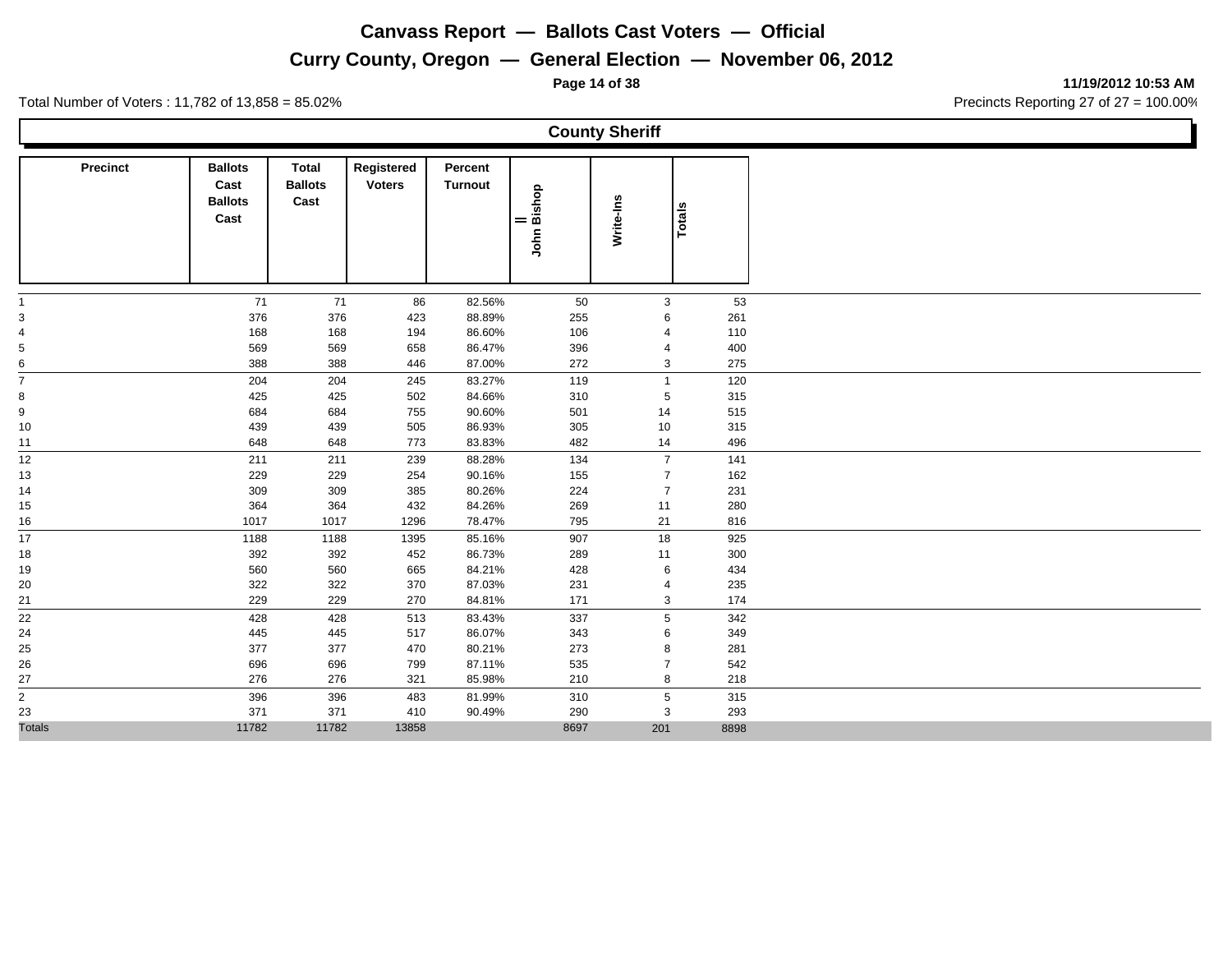## **Curry County, Oregon — General Election — November 06, 2012**

Total Number of Voters : 11,782 of 13,858 = 85.02% Precincts Reporting 27 of 27 = 100.00%

|                         |                                                  |                                        |                             |                           |                    | <b>County Surveyor</b> |        |  |
|-------------------------|--------------------------------------------------|----------------------------------------|-----------------------------|---------------------------|--------------------|------------------------|--------|--|
| <b>Precinct</b>         | <b>Ballots</b><br>Cast<br><b>Ballots</b><br>Cast | <b>Total</b><br><b>Ballots</b><br>Cast | Registered<br><b>Voters</b> | Percent<br><b>Turnout</b> | <br>Bryan M Flavin | Write-Ins              | Totals |  |
|                         | $71$                                             |                                        |                             | 82.56%                    |                    | $\mathbf 0$            | 53     |  |
|                         | 376                                              | 71<br>376                              | 86<br>423                   | 88.89%                    | 53<br>259          | $\mathbf 0$            | 259    |  |
|                         | 168                                              | 168                                    | 194                         | 86.60%                    | 106                | 1                      | 107    |  |
|                         | 569                                              | 569                                    | 658                         | 86.47%                    | 379                | $\overline{2}$         | 381    |  |
| 6                       | 388                                              | 388                                    | 446                         | 87.00%                    | 275                | $\mathbf 0$            | 275    |  |
| 7                       | 204                                              | 204                                    | 245                         | 83.27%                    | 110                | $\mathbf 0$            | 110    |  |
| 8                       | 425                                              | 425                                    | 502                         | 84.66%                    | 308                | 5                      | 313    |  |
| 9                       | 684                                              | 684                                    | 755                         | 90.60%                    | 505                | $\overline{2}$         | 507    |  |
| 10                      | 439                                              | 439                                    | 505                         | 86.93%                    | 287                | 3                      | 290    |  |
| 11                      | 648                                              | 648                                    | 773                         | 83.83%                    | 468                | 1                      | 469    |  |
| 12 <sup>°</sup>         | 211                                              | 211                                    | 239                         | 88.28%                    | 135                | $\mathbf{1}$           | 136    |  |
| 13                      | 229                                              | 229                                    | 254                         | 90.16%                    | 149                | 4                      | 153    |  |
| 14                      | 309                                              | 309                                    | 385                         | 80.26%                    | 198                | 1                      | 199    |  |
| 15                      | 364                                              | 364                                    | 432                         | 84.26%                    | 248                | $\overline{c}$         | 250    |  |
| 16                      | 1017                                             | 1017                                   | 1296                        | 78.47%                    | 712                | 6                      | 718    |  |
| 17                      | 1188                                             | 1188                                   | 1395                        | 85.16%                    | 788                | 5                      | 793    |  |
| 18                      | 392                                              | 392                                    | 452                         | 86.73%                    | 262                | 4                      | 266    |  |
| 19                      | 560                                              | 560                                    | 665                         | 84.21%                    | 387                | 1                      | 388    |  |
| 20                      | 322                                              | 322                                    | 370                         | 87.03%                    | 243                | 3                      | 246    |  |
| 21                      | 229                                              | 229                                    | 270                         | 84.81%                    | 157                | $\mathbf{1}$           | 158    |  |
| 22                      | 428                                              | 428                                    | 513                         | 83.43%                    | 299                | $\mathsf 3$            | 302    |  |
| 24                      | 445                                              | 445                                    | 517                         | 86.07%                    | 310                | 1                      | 311    |  |
| 25                      | 377                                              | 377                                    | 470                         | 80.21%                    | 262                | 0                      | 262    |  |
| 26                      | 696                                              | 696                                    | 799                         | 87.11%                    | 491                | 3                      | 494    |  |
| 27                      | 276                                              | 276                                    | 321                         | 85.98%                    | 187                | 3                      | 190    |  |
| $\overline{\mathbf{c}}$ | 396                                              | 396                                    | 483                         | 81.99%                    | 280                | $\mathbf 0$            | 280    |  |
| 23                      | 371                                              | 371                                    | 410                         | 90.49%                    | 247                | 3                      | 250    |  |
| <b>Totals</b>           | 11782                                            | 11782                                  | 13858                       |                           | 8105               | 55                     | 8160   |  |

**Page 15 of 38 11/19/2012 10:53 AM**

Ъ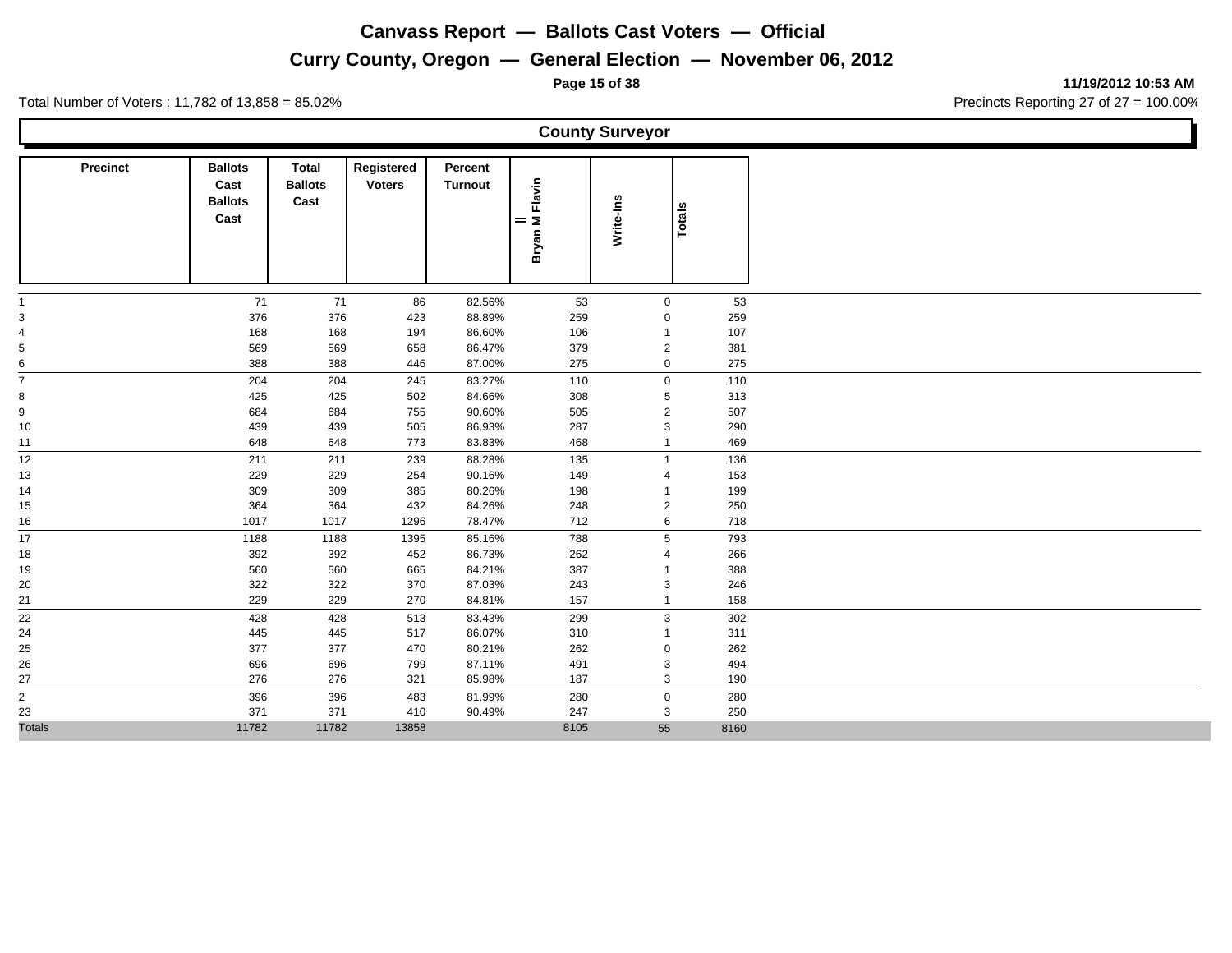## **Curry County, Oregon — General Election — November 06, 2012**

**Page 16 of 38 11/19/2012 10:53 AM**

|                         |                                                  |                                        |                             |                           |                 | <b>County Treasurer</b> |           |  |
|-------------------------|--------------------------------------------------|----------------------------------------|-----------------------------|---------------------------|-----------------|-------------------------|-----------|--|
| <b>Precinct</b>         | <b>Ballots</b><br>Cast<br><b>Ballots</b><br>Cast | <b>Total</b><br><b>Ballots</b><br>Cast | Registered<br><b>Voters</b> | Percent<br><b>Turnout</b> | Deborah Crumley | Write-Ins               | Totals    |  |
|                         |                                                  |                                        |                             |                           |                 |                         |           |  |
|                         | 71<br>376                                        | 71<br>376                              | 86<br>423                   | 82.56%<br>88.89%          | 53<br>244       | $\mathbf 0$<br>3        | 53<br>247 |  |
|                         | 168                                              | 168                                    | 194                         | 86.60%                    | 100             | 4                       | 104       |  |
|                         | 569                                              | 569                                    | 658                         | 86.47%                    | 354             | $\overline{2}$          | 356       |  |
| 6                       | 388                                              | 388                                    | 446                         | 87.00%                    | 266             | 3                       | 269       |  |
| $\overline{ }$          | 204                                              | 204                                    | 245                         | 83.27%                    | 107             | $\mathbf 0$             | 107       |  |
| 8                       | 425                                              | 425                                    | 502                         | 84.66%                    | 298             | $\overline{2}$          | 300       |  |
| 9                       | 684                                              | 684                                    | 755                         | 90.60%                    | 508             | 3                       | 511       |  |
| 10                      | 439                                              | 439                                    | 505                         | 86.93%                    | 319             | $\overline{c}$          | 321       |  |
| 11                      | 648                                              | 648                                    | 773                         | 83.83%                    | 496             | $\mathbf{1}$            | 497       |  |
| 12                      | 211                                              | 211                                    | 239                         | 88.28%                    | 137             | $\mathbf 0$             | 137       |  |
| 13                      | 229                                              | 229                                    | 254                         | 90.16%                    | 157             | $\overline{2}$          | 159       |  |
| 14                      | 309                                              | 309                                    | 385                         | 80.26%                    | 193             | 1                       | 194       |  |
| 15                      | 364                                              | 364                                    | 432                         | 84.26%                    | 255             | $\mathbf{1}$            | 256       |  |
| 16                      | 1017                                             | 1017                                   | 1296                        | 78.47%                    | 714             | 5                       | 719       |  |
| 17                      | 1188                                             | 1188                                   | 1395                        | 85.16%                    | 763             | 8                       | 771       |  |
| 18                      | 392                                              | 392                                    | 452                         | 86.73%                    | 250             | 4                       | 254       |  |
| 19                      | 560                                              | 560                                    | 665                         | 84.21%                    | 381             | 3                       | 384       |  |
| 20                      | 322                                              | 322                                    | 370                         | 87.03%                    | 245             | 1                       | 246       |  |
| 21                      | 229                                              | 229                                    | 270                         | 84.81%                    | 153             | $\mathbf 0$             | 153       |  |
| 22                      | 428                                              | 428                                    | 513                         | 83.43%                    | 287             | $\mathbf{1}$            | 288       |  |
| 24                      | 445                                              | 445                                    | 517                         | 86.07%                    | 319             | $\mathbf 0$             | 319       |  |
| 25                      | 377                                              | 377                                    | 470                         | 80.21%                    | 237             | 3                       | 240       |  |
| 26                      | 696                                              | 696                                    | 799                         | 87.11%                    | 467             | $\overline{c}$          | 469       |  |
| 27                      | 276                                              | 276                                    | 321                         | 85.98%                    | 184             | $\mathbf{1}$            | 185       |  |
| $\overline{\mathbf{c}}$ | 396                                              | 396                                    | 483                         | 81.99%                    | 268             | $\overline{4}$          | 272       |  |
| 23                      | 371                                              | 371                                    | 410                         | 90.49%                    | 248             | 3                       | 251       |  |
| <b>Totals</b>           | 11782                                            | 11782                                  | 13858                       |                           | 8003            | 59                      | 8062      |  |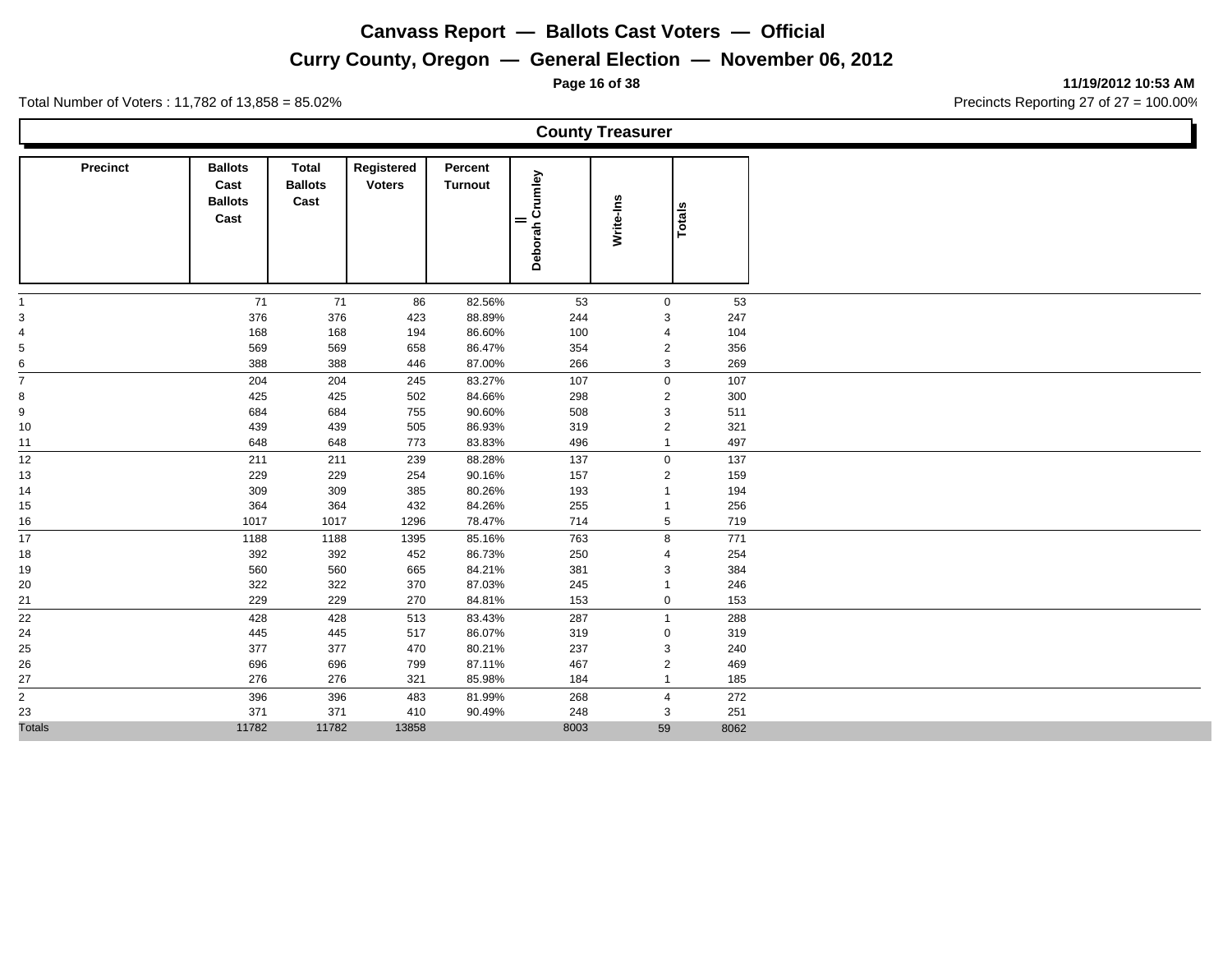**Page 17 of 38 11/19/2012 10:53 AM**

Total Number of Voters : 11,782 of 13,858 = 85.02% Precincts Reporting 27 of 27 = 100.00%

#### **Curry County Soil and Water Conservation District, Zone 3**

| <b>Precinct</b> | <b>Ballots</b><br>Cast<br><b>Ballots</b><br>Cast | <b>Total</b><br><b>Ballots</b><br>Cast | Registered<br><b>Voters</b> | Percent<br><b>Turnout</b> | <br>Ernest Keith<br>Smith | Write-Ins      | Totals |      |
|-----------------|--------------------------------------------------|----------------------------------------|-----------------------------|---------------------------|---------------------------|----------------|--------|------|
|                 | 71                                               | 71                                     | 86                          | 82.56%                    | 47                        | $\mathbf{0}$   |        | 47   |
| 3               | 376                                              | 376                                    | 423                         | 88.89%                    | 249                       | $\overline{2}$ |        | 251  |
| 4               | 168                                              | 168                                    | 194                         | 86.60%                    | 96                        | $\overline{2}$ |        | 98   |
| 5               | 569                                              | 569                                    | 658                         | 86.47%                    | 343                       | 5              |        | 348  |
| 6               | 388                                              | 388                                    | 446                         | 87.00%                    | 256                       | $\overline{2}$ |        | 258  |
| $\overline{7}$  | 204                                              | 204                                    | 245                         | 83.27%                    | 108                       | $\mathbf 0$    |        | 108  |
| 8               | 425                                              | 425                                    | 502                         | 84.66%                    | 271                       | -1             |        | 272  |
| 9               | 684                                              | 684                                    | 755                         | 90.60%                    | 431                       | $\overline{4}$ |        | 435  |
| 10              | 439                                              | 439                                    | 505                         | 86.93%                    | 260                       | $\mathbf 0$    |        | 260  |
| 11              | 648                                              | 648                                    | 773                         | 83.83%                    | 416                       | 3              |        | 419  |
| 12              | 211                                              | 211                                    | 239                         | 88.28%                    | 114                       | $\mathbf 0$    |        | 114  |
| 13              | 229                                              | 229                                    | 254                         | 90.16%                    | 139                       | -1             |        | 140  |
| 14              | 309                                              | 309                                    | 385                         | 80.26%                    | 200                       | 0              |        | 200  |
| 15              | 364                                              | 364                                    | 432                         | 84.26%                    | 248                       | $\overline{1}$ |        | 249  |
| 16              | 1017                                             | 1017                                   | 1296                        | 78.47%                    | 688                       | $\overline{7}$ |        | 695  |
| 17              | 1188                                             | 1188                                   | 1395                        | 85.16%                    | 753                       | 5              |        | 758  |
| 18              | 392                                              | 392                                    | 452                         | 86.73%                    | 244                       | 3              |        | 247  |
| 19              | 560                                              | 560                                    | 665                         | 84.21%                    | 373                       | $\mathbf 0$    |        | 373  |
| 20              | 322                                              | 322                                    | 370                         | 87.03%                    | 209                       | -1             |        | 210  |
| 21              | 229                                              | 229                                    | 270                         | 84.81%                    | 163                       | $\mathbf 0$    |        | 163  |
| 22              | 428                                              | 428                                    | 513                         | 83.43%                    | 289                       | $\overline{2}$ |        | 291  |
| 24              | 445                                              | 445                                    | 517                         | 86.07%                    | 309                       | $\mathbf 0$    |        | 309  |
| 25              | 377                                              | 377                                    | 470                         | 80.21%                    | 245                       | 3              |        | 248  |
| 26              | 696                                              | 696                                    | 799                         | 87.11%                    | 459                       | -1             |        | 460  |
| 27              | 276                                              | 276                                    | 321                         | 85.98%                    | 181                       | $\overline{2}$ |        | 183  |
| $\overline{2}$  | 396                                              | 396                                    | 483                         | 81.99%                    | 259                       | $\mathbf 0$    |        | 259  |
| 23              | 371                                              | 371                                    | 410                         | 90.49%                    | 241                       | $\mathbf 0$    |        | 241  |
| <b>Totals</b>   | 11782                                            | 11782                                  | 13858                       |                           | 7591                      | 45             |        | 7636 |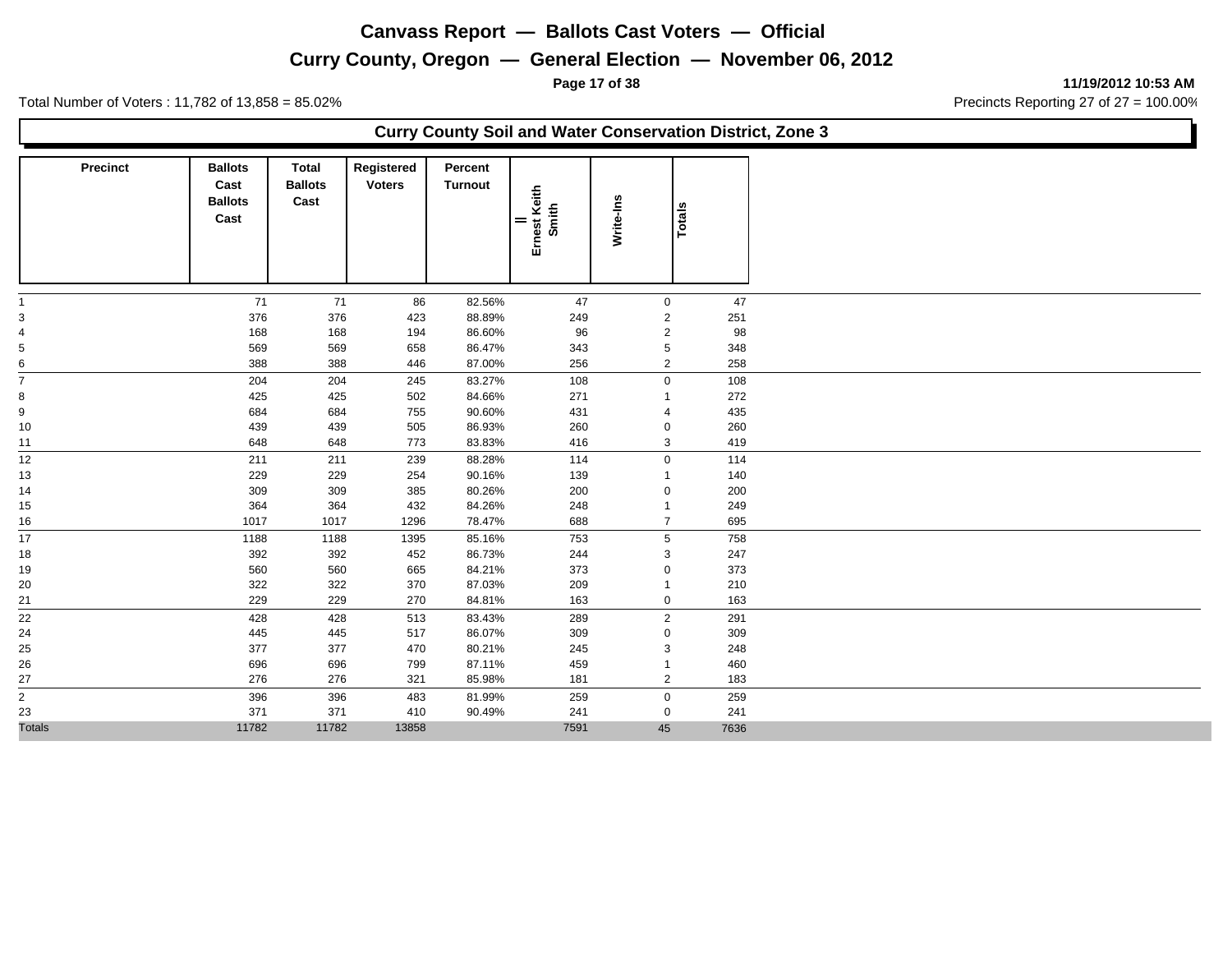**Page 18 of 38 11/19/2012 10:53 AM**

Total Number of Voters : 11,782 of 13,858 = 85.02% Precincts Reporting 27 of 27 = 100.00%

#### **Curry County Soil and Water Conservation District, At Large 1**

| <b>Precinct</b>                                     | <b>Ballots</b><br>Cast<br><b>Ballots</b><br>Cast | <b>Total</b><br><b>Ballots</b><br>Cast | Registered<br><b>Voters</b> | Percent<br><b>Turnout</b> | Jeremy Knapp<br>$=$ | Write-Ins      | <b>Totals</b> |
|-----------------------------------------------------|--------------------------------------------------|----------------------------------------|-----------------------------|---------------------------|---------------------|----------------|---------------|
|                                                     | 71                                               | 71                                     | 86                          | 82.56%                    | 50                  | $\mathbf 0$    | 50            |
| 3                                                   | 376                                              | 376                                    | 423                         | 88.89%                    | 290                 | $\mathbf 0$    | 290           |
| 4                                                   | 168                                              | 168                                    | 194                         | 86.60%                    | 122                 | $\overline{2}$ | 124           |
| 5                                                   | 569                                              | 569                                    | 658                         | 86.47%                    | 383                 | 8              | 391           |
| 6<br>-                                              | 388                                              | 388                                    | 446                         | 87.00%                    | 281                 | $\mathbf 0$    | 281           |
| $\overline{7}$                                      | 204                                              | 204                                    | 245                         | 83.27%                    | 115                 | $\mathbf 0$    | 115           |
| 8                                                   | 425                                              | 425                                    | 502                         | 84.66%                    | 266                 | $\mathbf 0$    | 266           |
| 9                                                   | 684                                              | 684                                    | 755                         | 90.60%                    | 435                 | 3              | 438           |
| 10                                                  | 439                                              | 439                                    | 505                         | 86.93%                    | 259                 | 0              | 259           |
| 11                                                  | 648                                              | 648                                    | 773                         | 83.83%                    | 416                 | 3              | 419           |
| 12                                                  | 211                                              | 211                                    | 239                         | 88.28%                    | 119                 | $\overline{1}$ | 120           |
| 13                                                  | 229                                              | 229                                    | 254                         | 90.16%                    | 138                 | $\mathbf 0$    | 138           |
| 14                                                  | 309                                              | 309                                    | 385                         | 80.26%                    | 191                 | $\mathbf 0$    | 191           |
| 15                                                  | 364                                              | 364                                    | 432                         | 84.26%                    | 239                 | -1             | 240           |
| 16                                                  | 1017                                             | 1017                                   | 1296                        | 78.47%                    | 676                 | 5              | 681           |
| 17                                                  | 1188                                             | 1188                                   | 1395                        | 85.16%                    | 737                 | 5              | 742           |
| 18                                                  | 392                                              | 392                                    | 452                         | 86.73%                    | 243                 | $\overline{4}$ | 247           |
| 19                                                  | 560                                              | 560                                    | 665                         | 84.21%                    | 359                 | $\mathbf 0$    | 359           |
| 20                                                  | 322                                              | 322                                    | 370                         | 87.03%                    | 209                 | $\mathbf 0$    | 209           |
| 21                                                  | 229                                              | 229                                    | 270                         | 84.81%                    | 148                 | $\overline{2}$ | 150           |
| 22                                                  | 428                                              | 428                                    | 513                         | 83.43%                    | 278                 | $\overline{2}$ | 280           |
| 24                                                  | 445                                              | 445                                    | 517                         | 86.07%                    | 303                 | $\mathbf 0$    | 303           |
| 25                                                  | 377                                              | 377                                    | 470                         | 80.21%                    | 243                 | $\overline{2}$ | 245           |
| 26                                                  | 696                                              | 696                                    | 799                         | 87.11%                    | 446                 | $\overline{2}$ | 448           |
| 27                                                  | 276                                              | 276                                    | 321                         | 85.98%                    | 167                 | 3              | 170           |
| $\overline{\phantom{0}}$<br>$\overline{\mathbf{c}}$ | 396                                              | 396                                    | 483                         | 81.99%                    | 260                 | $\mathbf 0$    | 260           |
| 23                                                  | 371                                              | 371                                    | 410                         | 90.49%                    | 233                 | $\mathbf 0$    | 233           |
| <b>Totals</b>                                       | 11782                                            | 11782                                  | 13858                       |                           | 7606                | 43             | 7649          |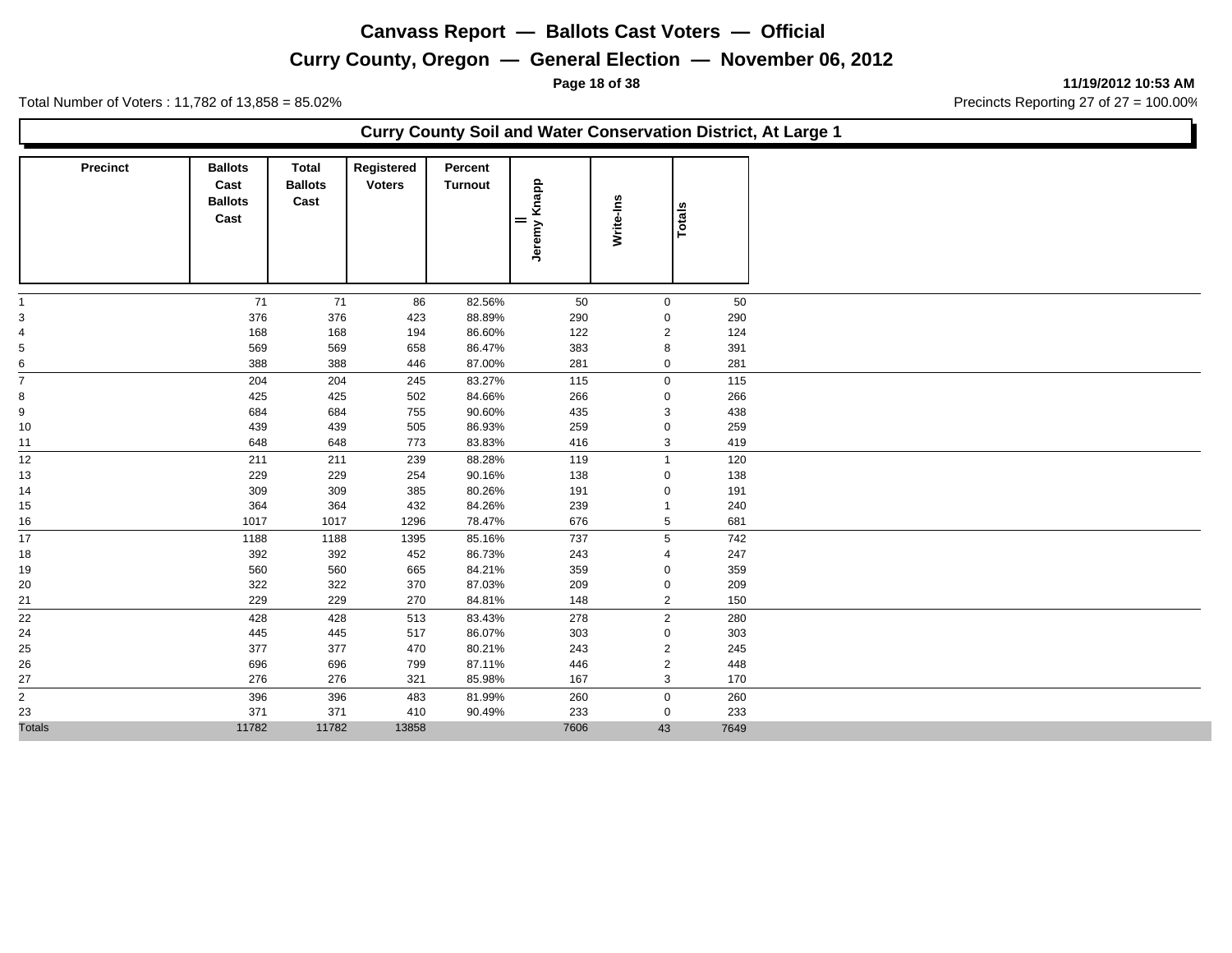## **Curry County, Oregon — General Election — November 06, 2012**

**Page 19 of 38 11/19/2012 10:53 AM**

L.

Total Number of Voters : 11,782 of 13,858 = 85.02% Precincts Reporting 27 of 27 = 100.00%

Н

|                 |                                                  |                                        |                             |                           | <b>City of Brookings Mayor</b> |                                                  |                  |                |      |  |  |  |
|-----------------|--------------------------------------------------|----------------------------------------|-----------------------------|---------------------------|--------------------------------|--------------------------------------------------|------------------|----------------|------|--|--|--|
| <b>Precinct</b> | <b>Ballots</b><br>Cast<br><b>Ballots</b><br>Cast | <b>Total</b><br><b>Ballots</b><br>Cast | Registered<br><b>Voters</b> | Percent<br><b>Turnout</b> | Ëllis<br>ہ =<br>o<br>هٔ        | ರಾ<br>$\circ$<br>$=$ $\ddot{\sigma}$<br><u>ዬ</u> | U)<br>_<br>Write | <b>Totals</b>  |      |  |  |  |
| 15              | 364                                              | 364                                    | 432                         | 84.26%                    | 132                            | 167                                              |                  | $\Omega$       | 299  |  |  |  |
| 16              | 1017                                             | 1017                                   | 1296                        | 78.47%                    | 286                            | 557                                              |                  | 6              | 849  |  |  |  |
| 17              | 1188                                             | 1188                                   | 1395                        | 85.16%                    | 322                            | 645                                              |                  | 15             | 982  |  |  |  |
| 21              | 229                                              | 229                                    | 270                         | 84.81%                    | 62                             | 116                                              |                  | $\overline{2}$ | 180  |  |  |  |
| <b>Totals</b>   | 2798                                             | 2798                                   | 3393                        |                           | 802                            | 1485                                             |                  | 23             | 2310 |  |  |  |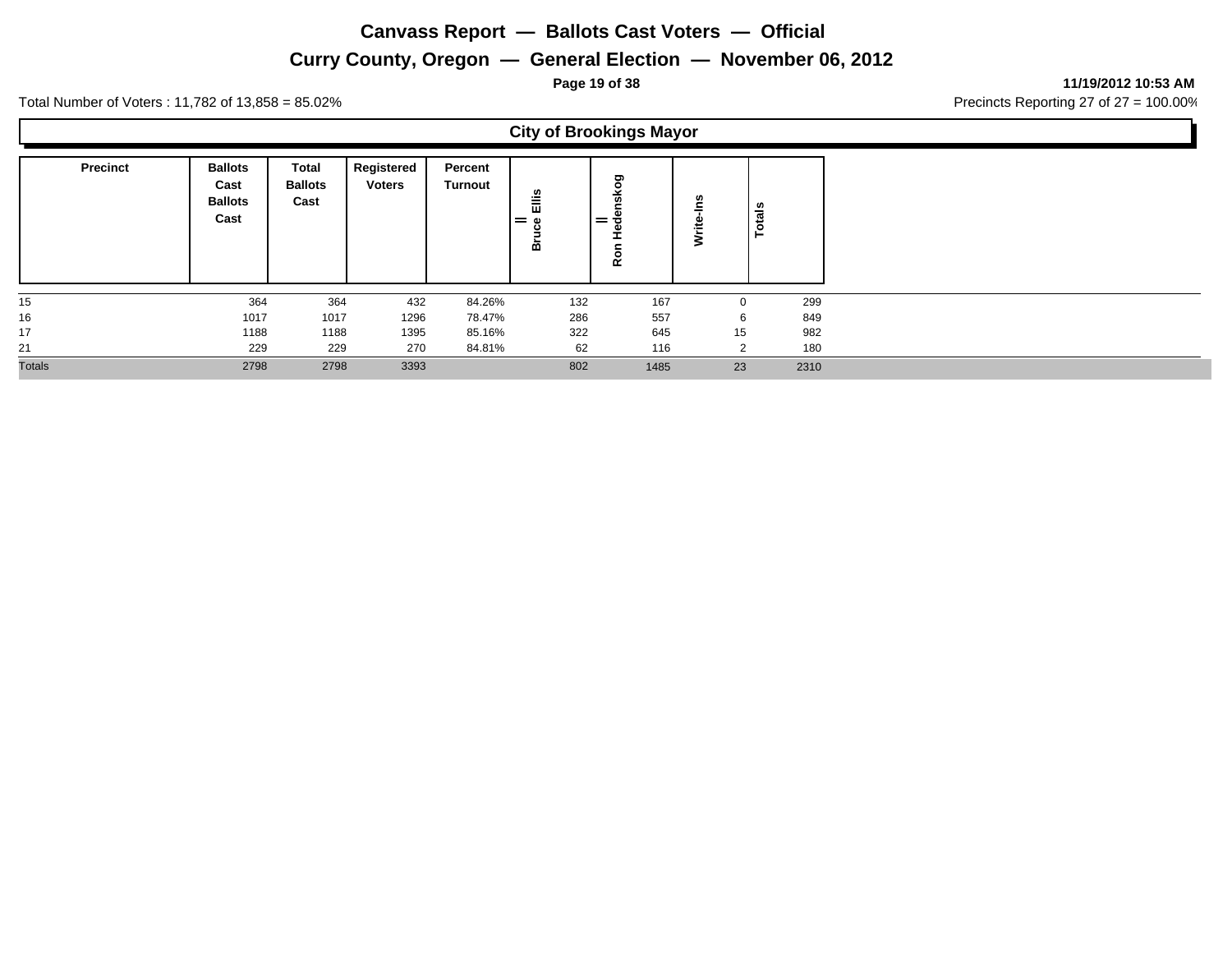## **Curry County, Oregon — General Election — November 06, 2012**

**Page 20 of 38 11/19/2012 10:53 AM**

|                 |                                                  |                                        |                             |                           | <b>City of Brookings Council, Position 1</b> |                |        |
|-----------------|--------------------------------------------------|----------------------------------------|-----------------------------|---------------------------|----------------------------------------------|----------------|--------|
| <b>Precinct</b> | <b>Ballots</b><br>Cast<br><b>Ballots</b><br>Cast | <b>Total</b><br><b>Ballots</b><br>Cast | Registered<br><b>Voters</b> | Percent<br><b>Turnout</b> | ⊻ ⊆<br>William<br>Hamiltc<br>$=$             | <b>S</b><br>⋧  | Totals |
| 15              | 364                                              | 364                                    | 432                         | 84.26%                    | 244                                          | 3              | 247    |
| 16              | 1017                                             | 1017                                   | 1296                        | 78.47%                    | 674                                          | 13             | 687    |
| 17              | 1188                                             | 1188                                   | 1395                        | 85.16%                    | 741                                          | 13             | 754    |
| 21              | 229                                              | 229                                    | 270                         | 84.81%                    | 146                                          | $\overline{2}$ | 148    |
| Totals          | 2798                                             | 2798                                   | 3393                        |                           | 1805                                         | 31             | 1836   |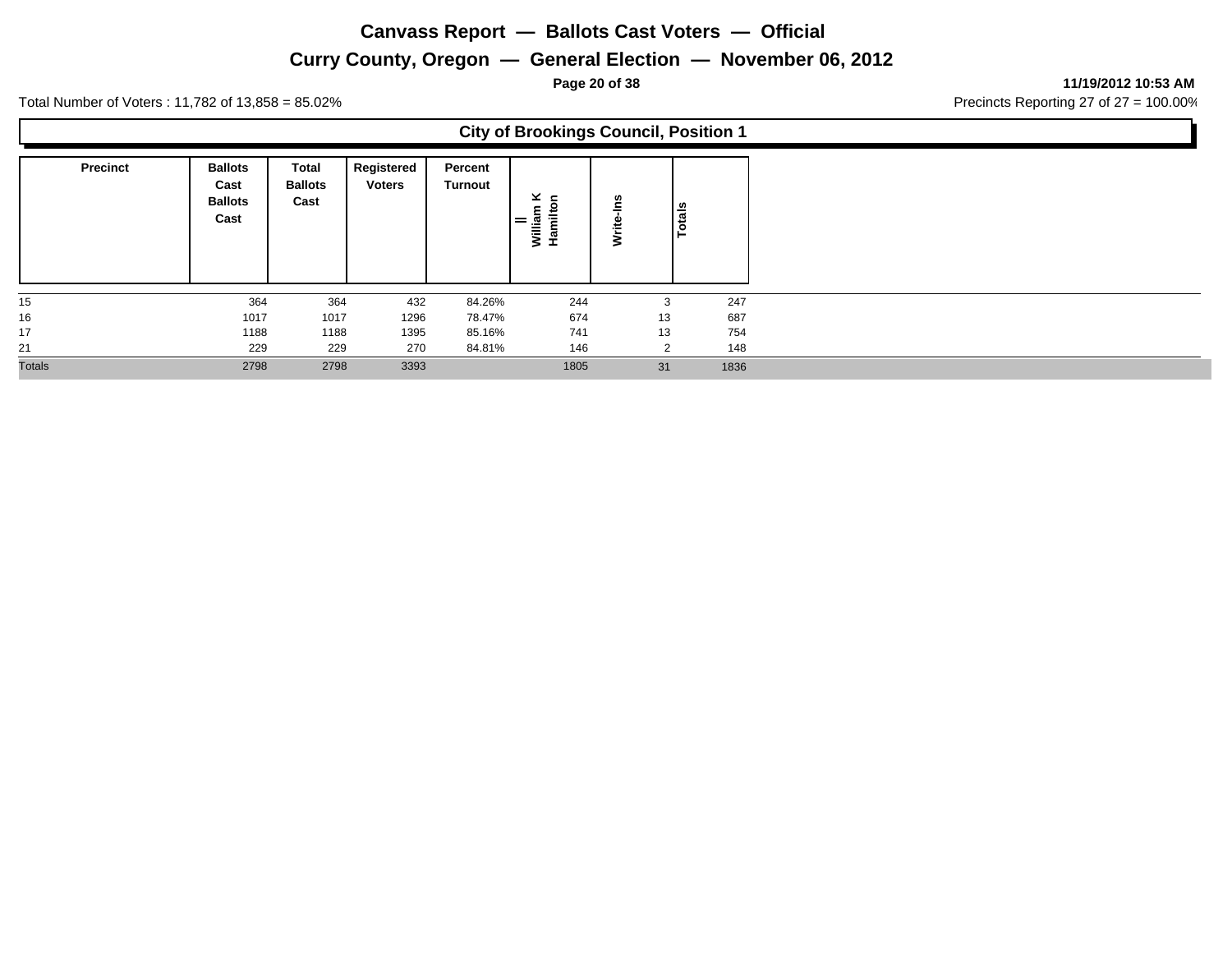## **Curry County, Oregon — General Election — November 06, 2012**

**Page 21 of 38 11/19/2012 10:53 AM**

|                 |                                                  |                                        |                             |                           | <b>City of Brookings Council, Position 2</b> |              |        |
|-----------------|--------------------------------------------------|----------------------------------------|-----------------------------|---------------------------|----------------------------------------------|--------------|--------|
| <b>Precinct</b> | <b>Ballots</b><br>Cast<br><b>Ballots</b><br>Cast | <b>Total</b><br><b>Ballots</b><br>Cast | Registered<br><b>Voters</b> | Percent<br><b>Turnout</b> | dges<br>$=$ $\tilde{t}$<br>Bre               | ဖွ<br>⋧      | Totals |
| 15              | 364                                              | 364                                    | 432                         | 84.26%                    | 248                                          | 5            | 253    |
| 16              | 1017                                             | 1017                                   | 1296                        | 78.47%                    | 710                                          | 16           | 726    |
| 17              | 1188                                             | 1188                                   | 1395                        | 85.16%                    | 786                                          | 13           | 799    |
| 21              | 229                                              | 229                                    | 270                         | 84.81%                    | 158                                          | $\mathbf{0}$ | 158    |
| <b>Totals</b>   | 2798                                             | 2798                                   | 3393                        |                           | 1902                                         | 34           | 1936   |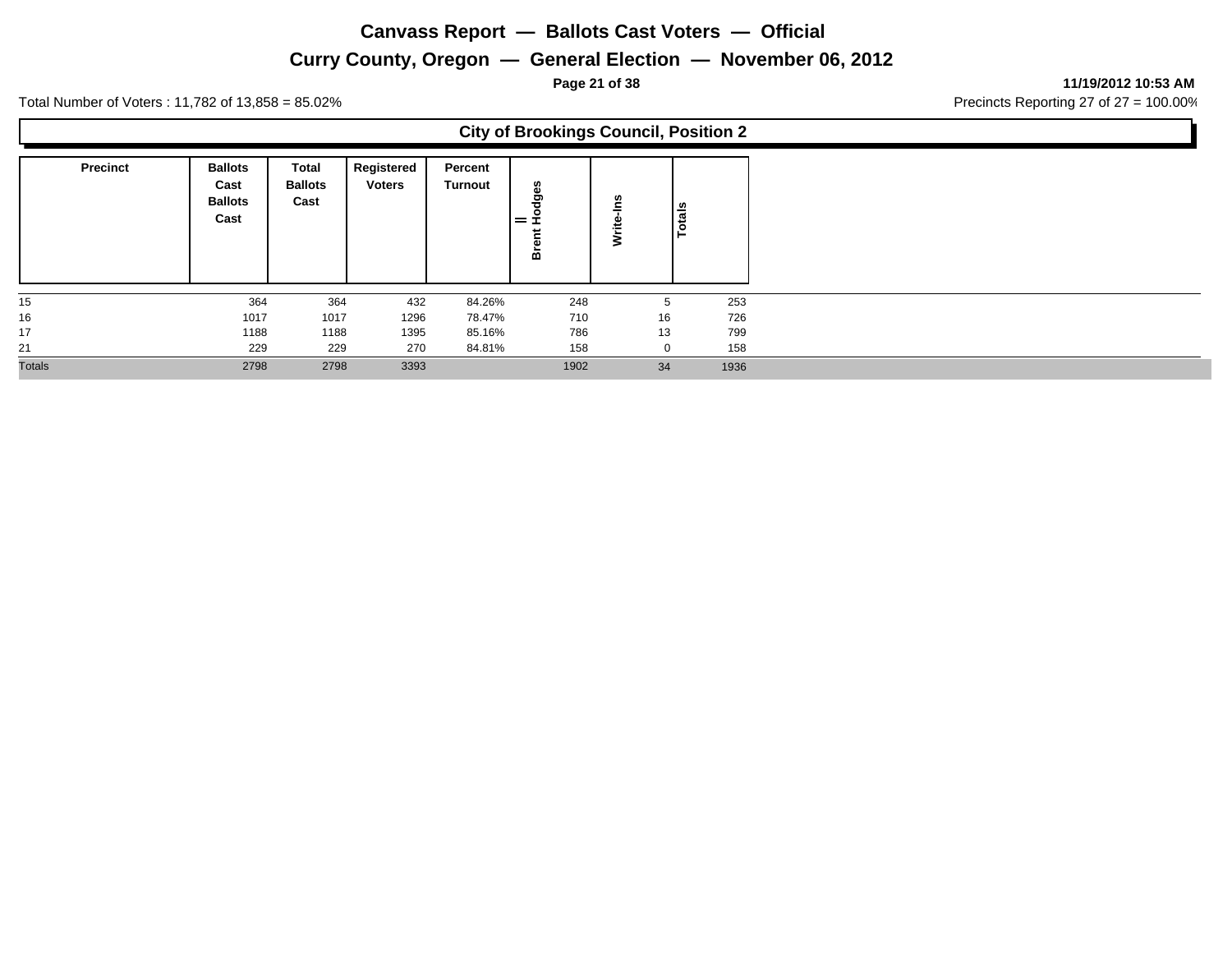## **Curry County, Oregon — General Election — November 06, 2012**

**Page 22 of 38 11/19/2012 10:53 AM**

ι

|                 |                                                  |                                        |                             |                    | <b>City of Gold Beach, Mayor</b>  |          |               |               |     |
|-----------------|--------------------------------------------------|----------------------------------------|-----------------------------|--------------------|-----------------------------------|----------|---------------|---------------|-----|
| <b>Precinct</b> | <b>Ballots</b><br>Cast<br><b>Ballots</b><br>Cast | <b>Total</b><br><b>Ballots</b><br>Cast | Registered<br><b>Voters</b> | Percent<br>Turnout | еkе<br>.=<br>Ξ<br>$=$ $\geq$<br>훀 | = ~<br>⊻ | -ins<br>Write | <b>Totals</b> |     |
| 10              | 439                                              | 439                                    | 505                         | 86.93%             | 178                               | 193      |               | ົ             | 373 |
| 11              | 648                                              | 648                                    | 773                         | 83.83%             | 249                               | 284      |               | 9             | 542 |
| <b>Totals</b>   | 1087                                             | 1087                                   | 1278                        |                    | 427                               | 477      |               | 11            | 915 |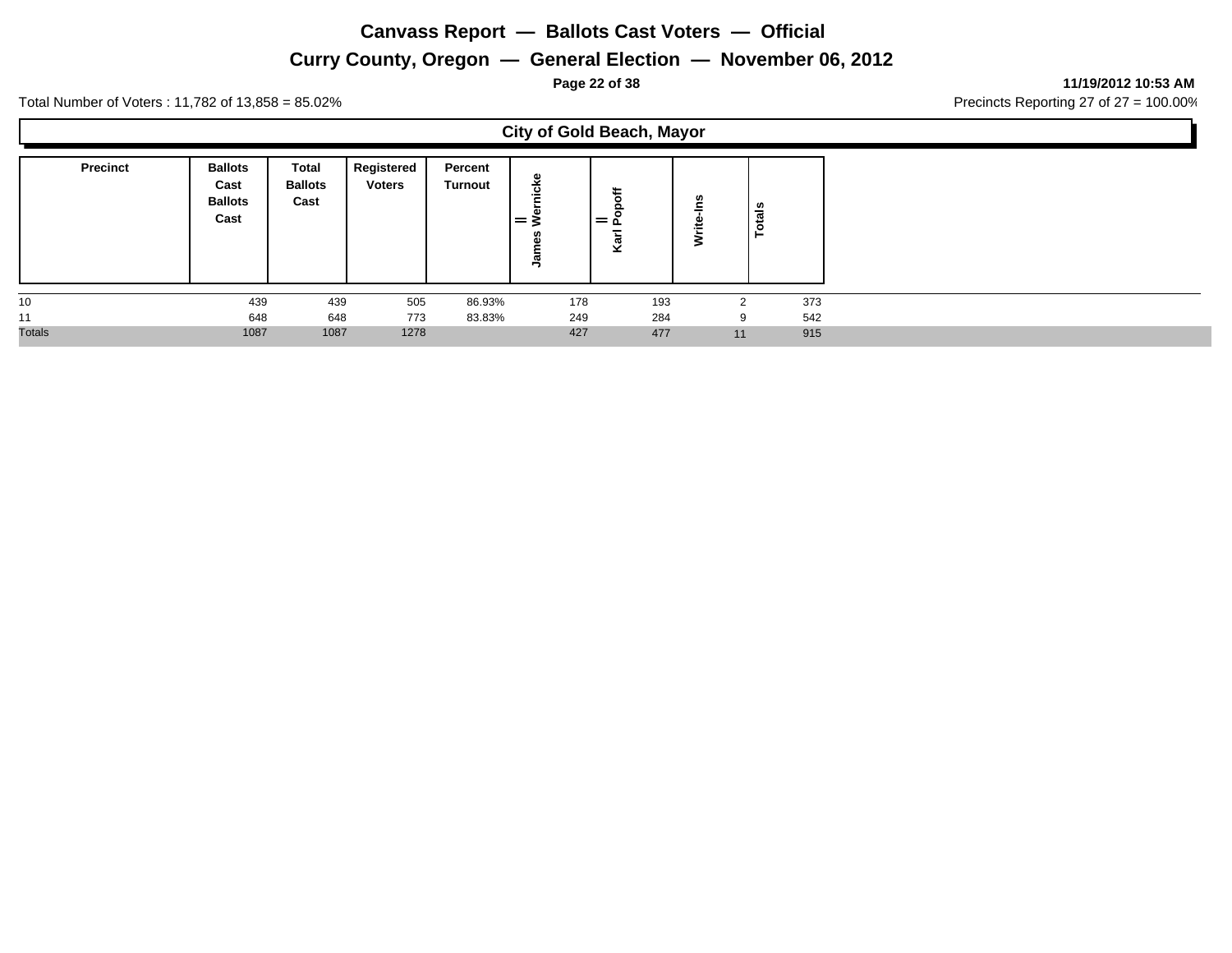## **Curry County, Oregon — General Election — November 06, 2012**

**Page 23 of 38 11/19/2012 10:53 AM**

|                 |                                                  |                                        |                             |                    | <b>City of Gold Beach Council, Position 2</b> |   |    |        |
|-----------------|--------------------------------------------------|----------------------------------------|-----------------------------|--------------------|-----------------------------------------------|---|----|--------|
| <b>Precinct</b> | <b>Ballots</b><br>Cast<br><b>Ballots</b><br>Cast | <b>Total</b><br><b>Ballots</b><br>Cast | Registered<br><b>Voters</b> | Percent<br>Turnout | nan<br>ㅎ<br>æ                                 | s |    | Totals |
| 10              | 439                                              | 439                                    | 505                         | 86.93%             | 265                                           |   | 8  | 273    |
| 11              | 648                                              | 648                                    | 773                         | 83.83%             | 417                                           |   | 12 | 429    |
| <b>Totals</b>   | 1087                                             | 1087                                   | 1278                        |                    | 682                                           |   | 20 | 702    |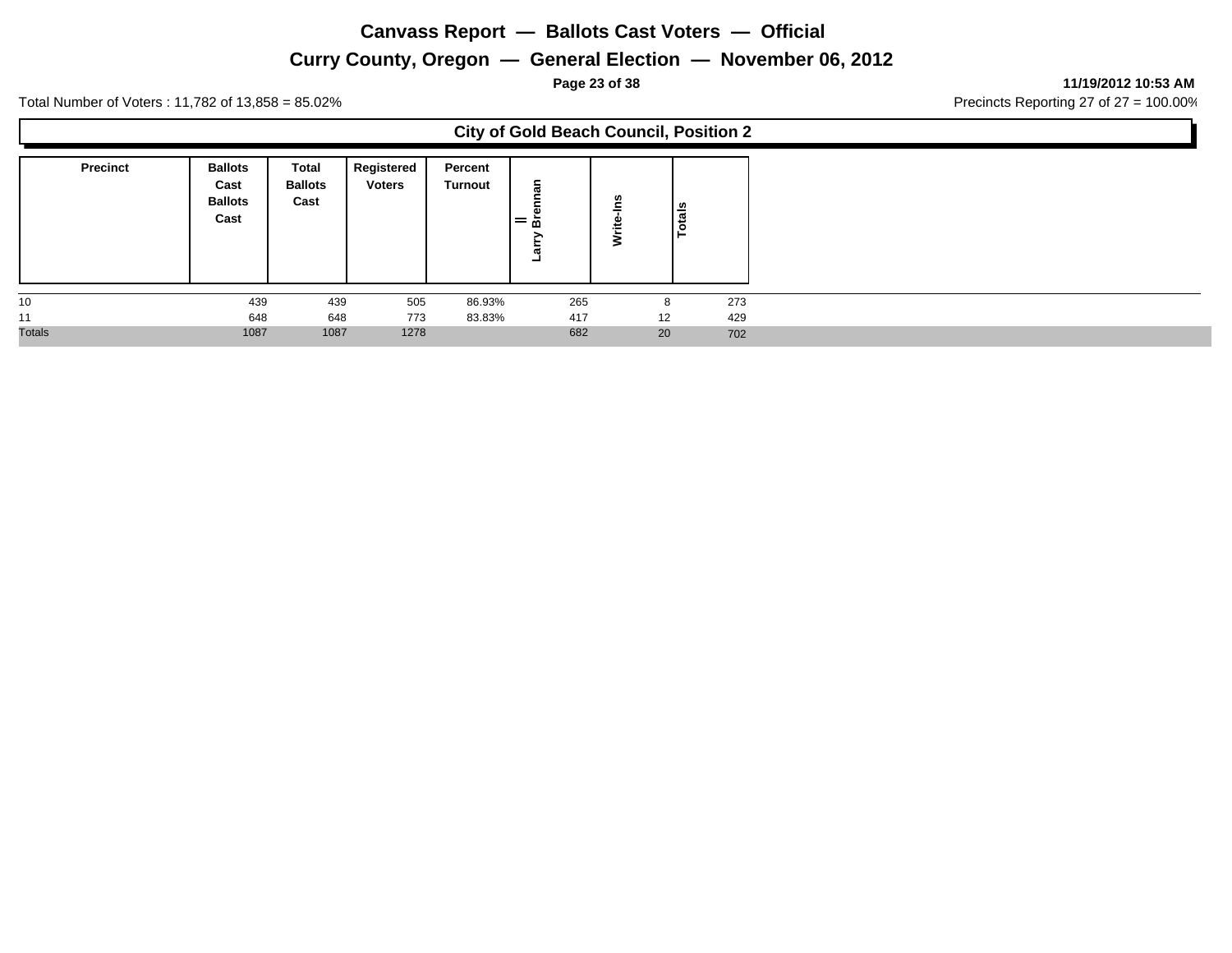## **Curry County, Oregon — General Election — November 06, 2012**

**Page 24 of 38 11/19/2012 10:53 AM**

|                 |                                                  |                                        |                             |                    | <b>City of Gold Beach Council, Position 4</b> |   |    |        |
|-----------------|--------------------------------------------------|----------------------------------------|-----------------------------|--------------------|-----------------------------------------------|---|----|--------|
| <b>Precinct</b> | <b>Ballots</b><br>Cast<br><b>Ballots</b><br>Cast | <b>Total</b><br><b>Ballots</b><br>Cast | Registered<br><b>Voters</b> | Percent<br>Turnout | ᅙ<br>ದ<br>$=$ $^{\circ}$<br>ත<br>$\Omega$     | n |    | Totals |
| 10              | 439                                              | 439                                    | 505                         | 86.93%             | 250                                           |   | 14 | 264    |
| 11              | 648                                              | 648                                    | 773                         | 83.83%             | 391                                           |   | 11 | 402    |
| <b>Totals</b>   | 1087                                             | 1087                                   | 1278                        |                    | 641                                           |   | 25 | 666    |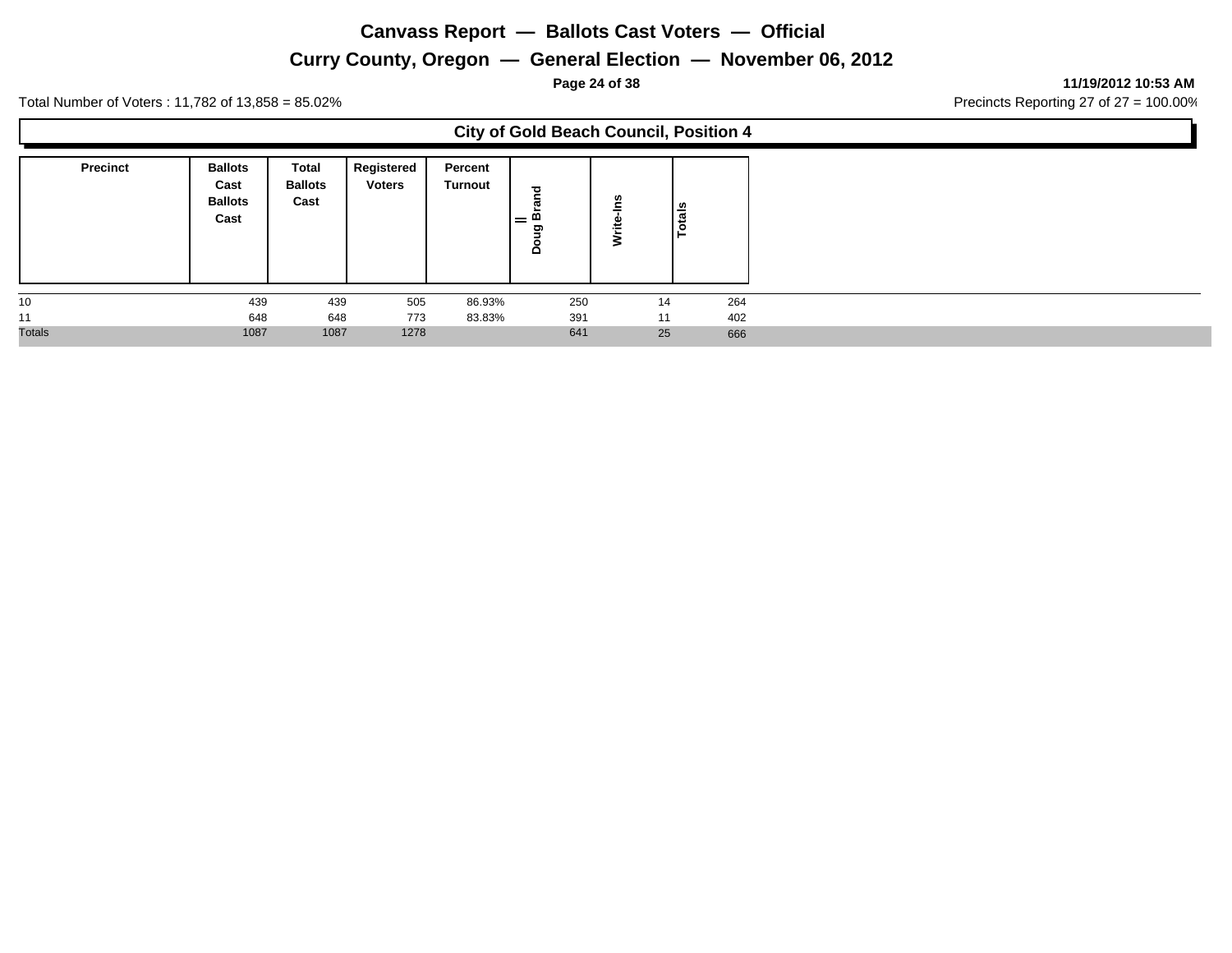## **Curry County, Oregon — General Election — November 06, 2012**

**Page 25 of 38 11/19/2012 10:53 AM**

L,

Total Number of Voters : 11,782 of 13,858 = 85.02% Precincts Reporting 27 of 27 = 100.00%

Н

|                 |                                                  |                                 |                             |                           |                | <b>City of Port Orford, Mayor</b> |             |                |     |
|-----------------|--------------------------------------------------|---------------------------------|-----------------------------|---------------------------|----------------|-----------------------------------|-------------|----------------|-----|
| <b>Precinct</b> | <b>Ballots</b><br>Cast<br><b>Ballots</b><br>Cast | Total<br><b>Ballots</b><br>Cast | Registered<br><b>Voters</b> | Percent<br><b>Turnout</b> | $=$<br>-<br>ءِ | တ<br>ਹਿ<br>$=$<br>ల<br>Nilto      | w<br>≐<br>₹ | <b>Totals</b>  |     |
| 6               | 388                                              | 388                             | 446                         | 87.00%                    | 192            | 166                               |             | 3              | 361 |
|                 | 204                                              | 204                             | 245                         | 83.27%                    | 102            | 79                                |             | $\overline{a}$ | 185 |
| <b>Totals</b>   | 592                                              | 592                             | 691                         |                           | 294            | 245                               |             |                | 546 |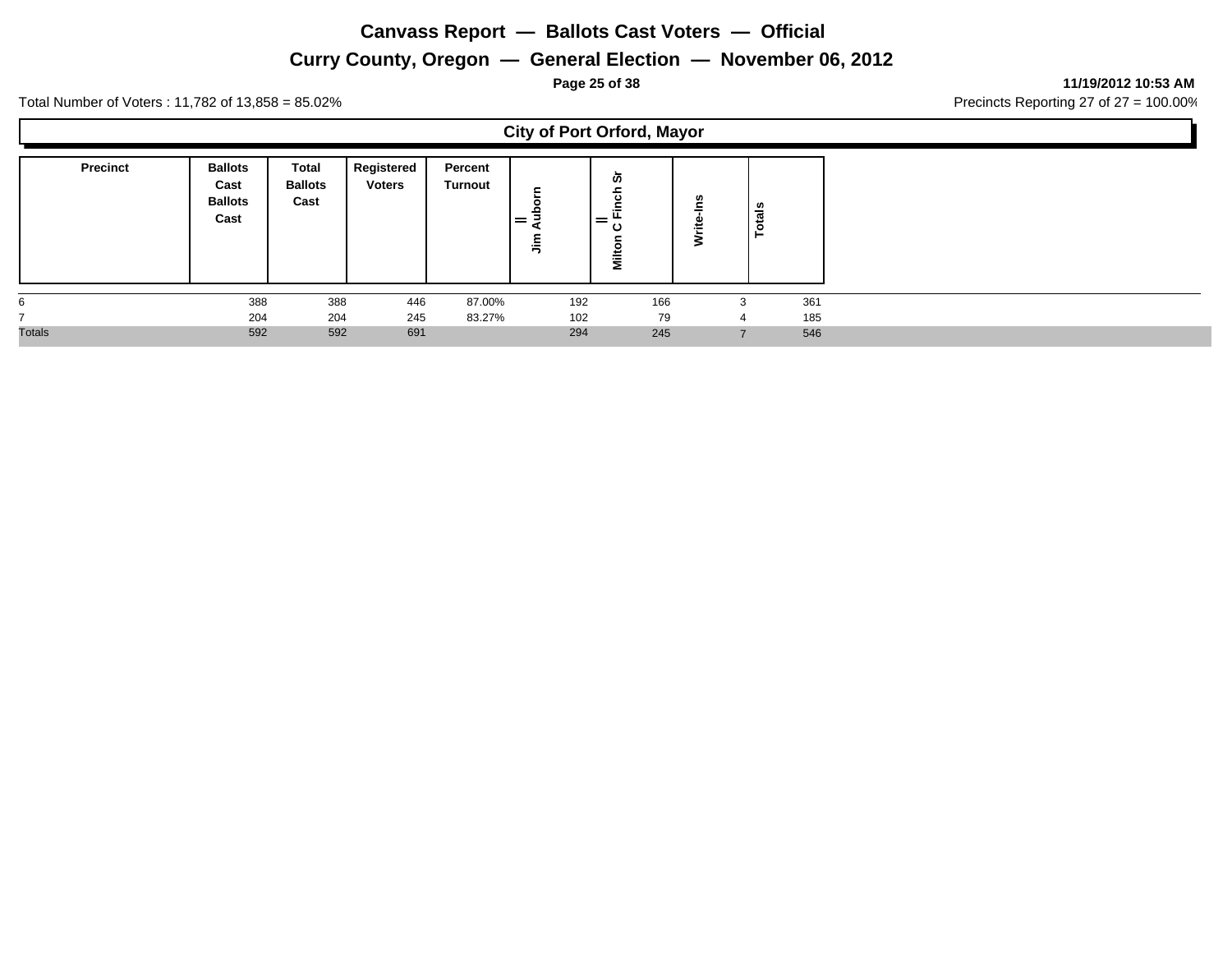## **Curry County, Oregon — General Election — November 06, 2012**

**Page 26 of 38 11/19/2012 10:53 AM**

Ъ

Total Number of Voters : 11,782 of 13,858 = 85.02% Precincts Reporting 27 of 27 = 100.00%

 $\Gamma$ 

|                 |                                                  |                                        |                             |                    | <b>City of Port Orford, Council</b>    |                 |                           |                                                |                         |               |  |
|-----------------|--------------------------------------------------|----------------------------------------|-----------------------------|--------------------|----------------------------------------|-----------------|---------------------------|------------------------------------------------|-------------------------|---------------|--|
| <b>Precinct</b> | <b>Ballots</b><br>Cast<br><b>Ballots</b><br>Cast | <b>Total</b><br><b>Ballots</b><br>Cast | Registered<br><b>Voters</b> | Percent<br>Turnout | ω<br>$=$ $\mathsf{\Sigma}$<br>ہے.<br>正 | ω<br>$=$ 0<br>룲 | anillies<br>Eillings<br>릫 | son<br>a<br>►<br>ರ<br>$=$<br>효<br>ᢐ<br>κc<br>- | <b>S</b><br>=<br>⋍<br>℥ | <b>Totals</b> |  |
|                 | 388<br>204                                       | 388<br>204                             | 446<br>245                  | 87.00%<br>83.27%   | 176<br>103                             | 221<br>136      | 241<br>122                | 138<br>61                                      | 77<br>38                | 853<br>460    |  |
| <b>Totals</b>   | 592                                              | 592                                    | 691                         |                    | 279                                    | 357             | 363                       | 199                                            | 115                     | 1313          |  |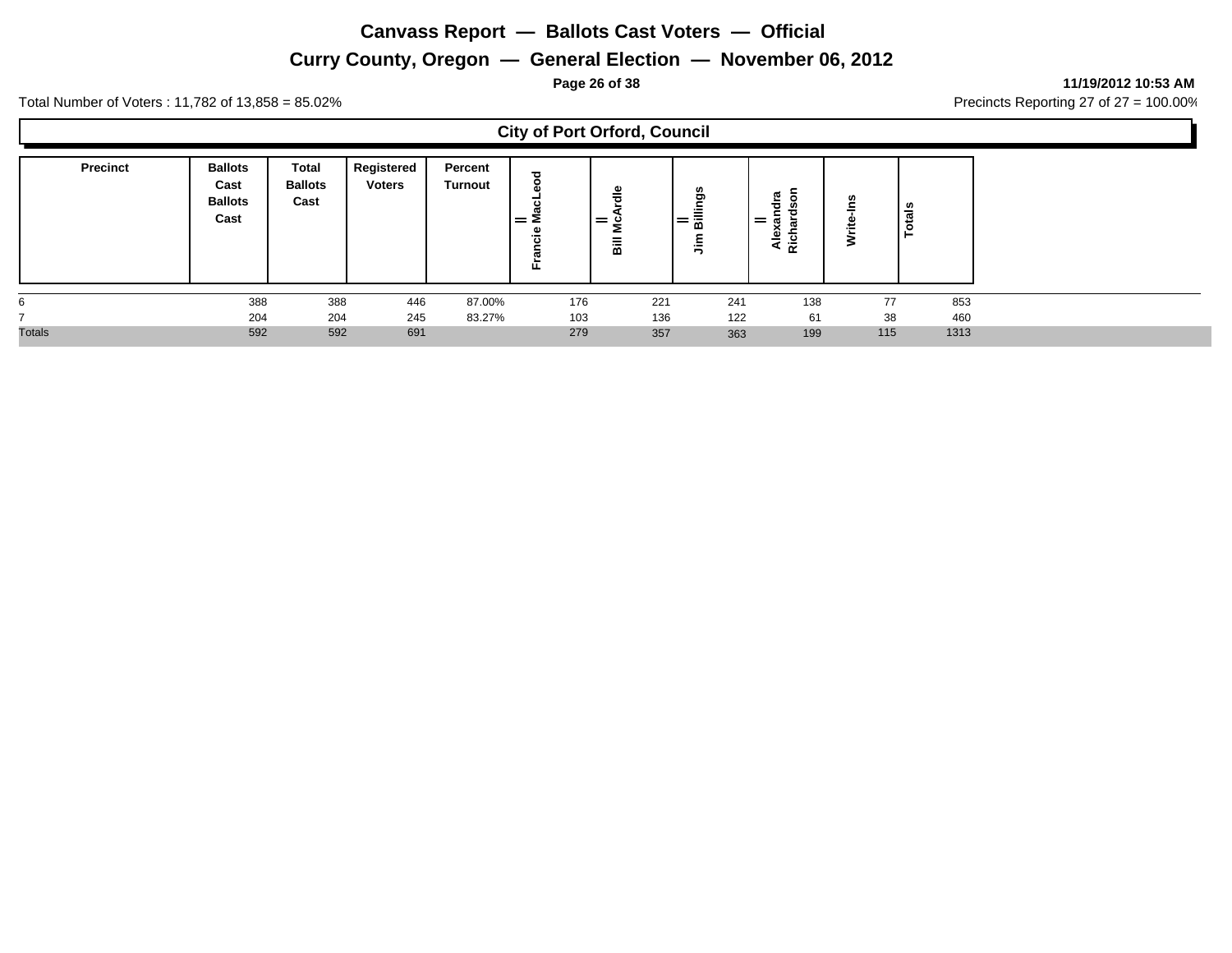**Curry County, Oregon — General Election — November 06, 2012**

**Page 27 of 38 11/19/2012 10:53 AM**

п

Total Number of Voters : 11,782 of 13,858 = 85.02% Precincts Reporting 27 of 27 = 100.00%

**Harbor Water P.U.D. #3**

| <b>Precinct</b> | <b>Ballots</b><br>Cast<br><b>Ballots</b><br>Cast | Total<br><b>Ballots</b><br>Cast | Registered<br><b>Voters</b> | Percent<br><b>Turnout</b> | ž   | u | ឹ<br>ت<br>o |
|-----------------|--------------------------------------------------|---------------------------------|-----------------------------|---------------------------|-----|---|-------------|
| 22              | 428                                              | 428                             | 513                         | 83.43%                    | 286 | ⌒ | 288         |
| <b>Totals</b>   | 428                                              | 428                             | 513                         |                           | 286 | 2 | 288         |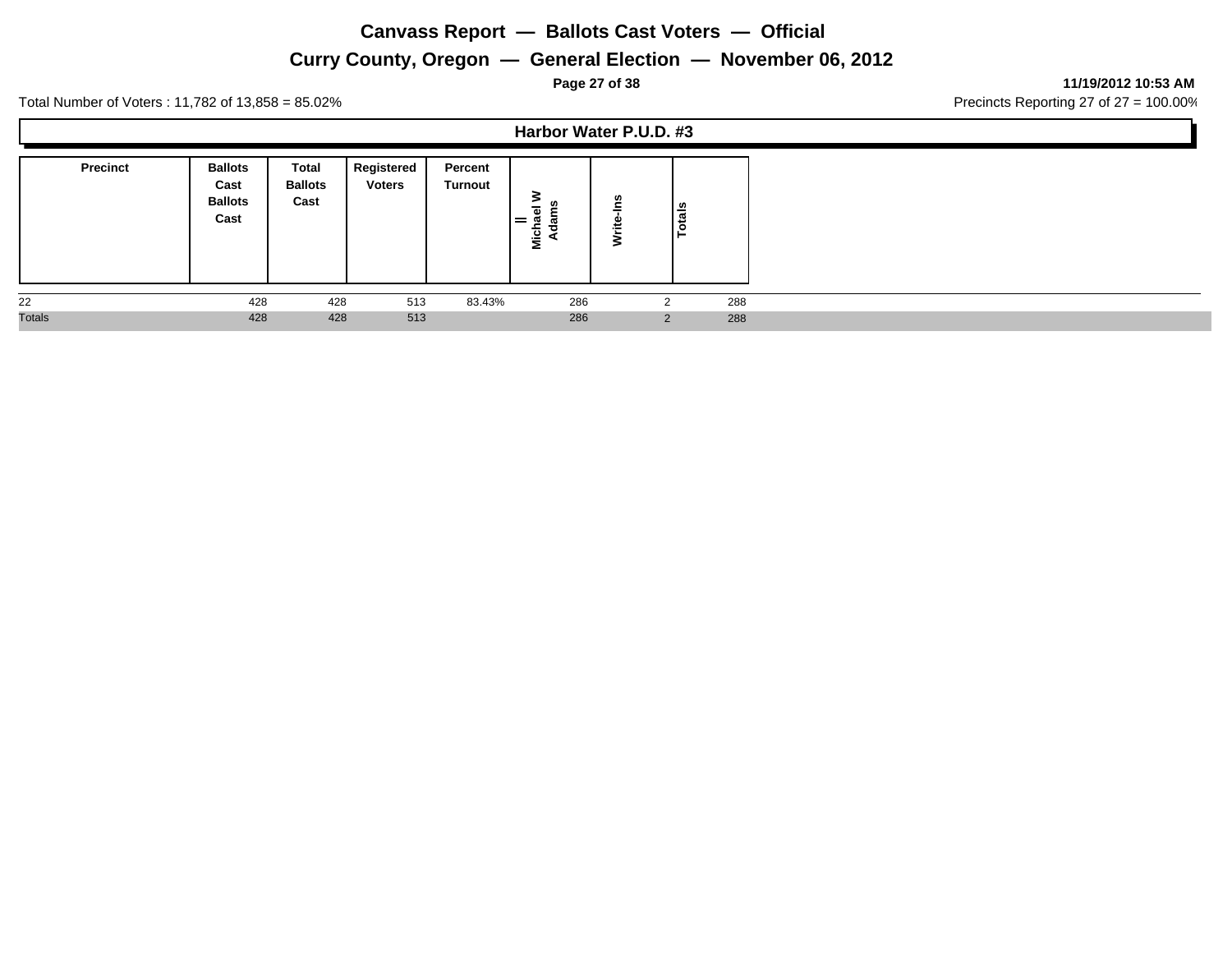**Curry County, Oregon — General Election — November 06, 2012**

**Page 28 of 38 11/19/2012 10:53 AM**

Total Number of Voters : 11,782 of 13,858 = 85.02% Precincts Reporting 27 of 27 = 100.00%

**Harbor Water P.U.D. #4**

| <b>Precinct</b> | <b>Ballots</b><br>Cast<br><b>Ballots</b><br>Cast | Total<br><b>Ballots</b><br>Cast | Registered<br><b>Voters</b> | Percent<br>Turnout | $\overline{9}$<br>≃<br>$\alpha$<br>=<br>Belp | ഗ | otals |     |
|-----------------|--------------------------------------------------|---------------------------------|-----------------------------|--------------------|----------------------------------------------|---|-------|-----|
| 24              | 445                                              | 445                             | 517                         | 86.07%             | 309                                          |   |       | 310 |
| <b>Totals</b>   | 445                                              | 445                             | 517                         |                    | 309                                          |   |       | 310 |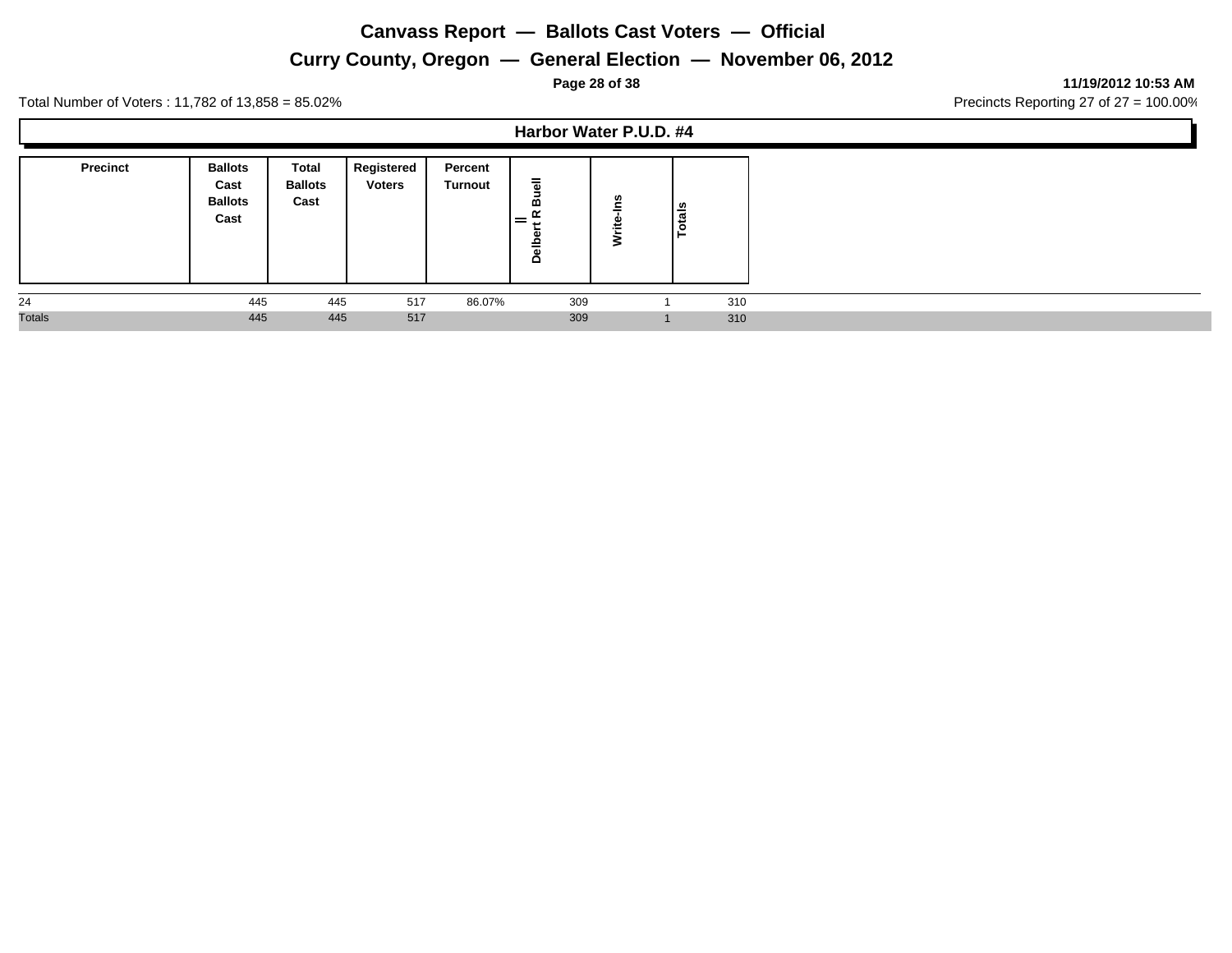**Curry County, Oregon — General Election — November 06, 2012**

**Page 29 of 38 11/19/2012 10:53 AM**

Total Number of Voters : 11,782 of 13,858 = 85.02% Precincts Reporting 27 of 27 = 100.00%

**Harbor Water P.U.D. #5**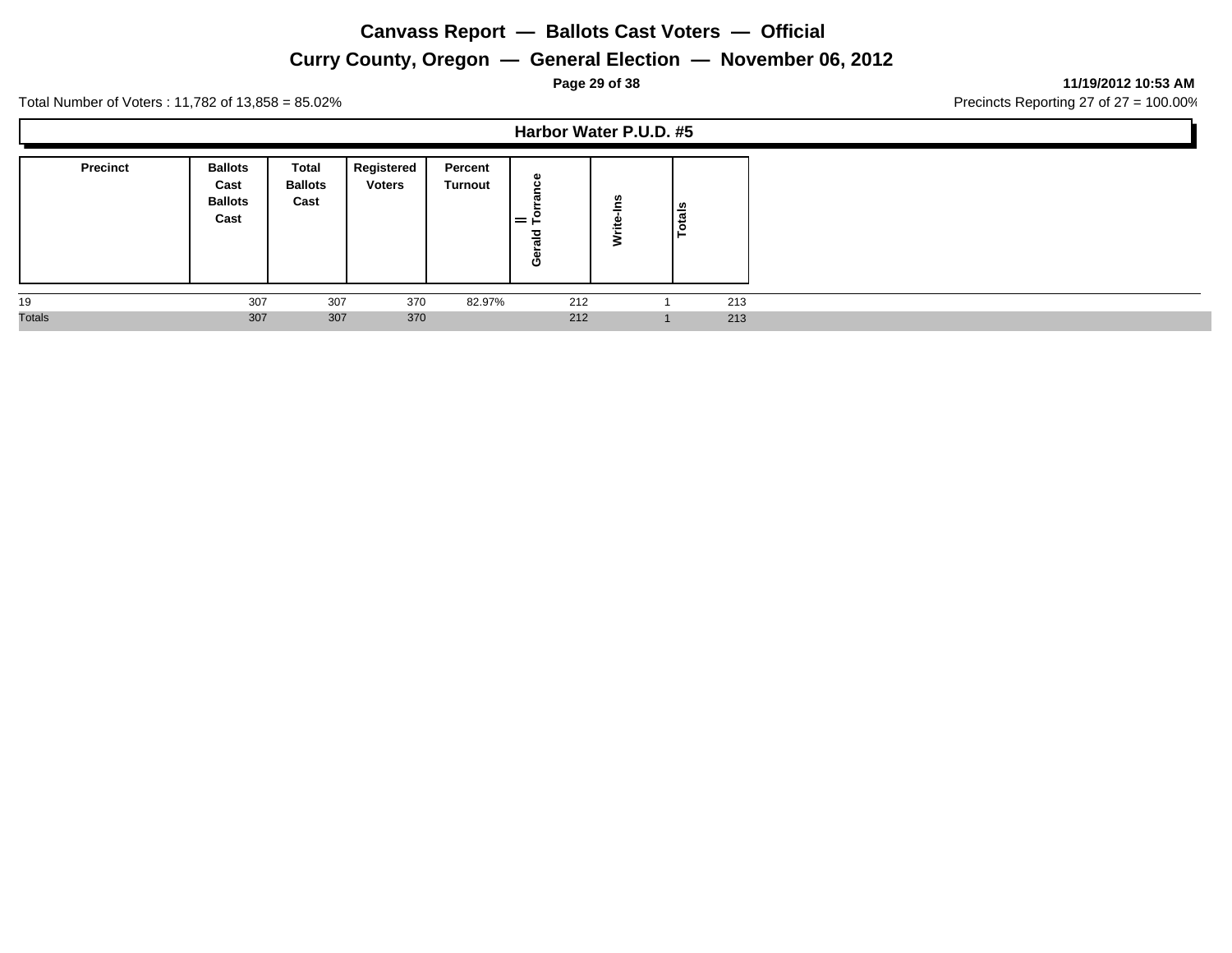## **Curry County, Oregon — General Election — November 06, 2012**

Total Number of Voters : 11,782 of 13,858 = 85.02% Precincts Reporting 27 of 27 = 100.00%

**Measure 77**

| <b>Precinct</b>         | <b>Ballots</b> | Total          | Registered    | Percent        |      |                    |        |
|-------------------------|----------------|----------------|---------------|----------------|------|--------------------|--------|
|                         | Cast           | <b>Ballots</b> | <b>Voters</b> | <b>Turnout</b> |      |                    |        |
|                         | <b>Ballots</b> | Cast           |               |                |      |                    |        |
|                         | Cast           |                |               |                | Yes  | $\hat{\mathbf{z}}$ | Totals |
|                         |                |                |               |                |      |                    |        |
|                         |                |                |               |                |      |                    |        |
|                         |                |                |               |                |      |                    |        |
|                         |                |                |               |                |      |                    |        |
|                         |                |                |               |                |      |                    |        |
| -1                      | 71             | 71             | 86            | 82.56%         | 35   | 28                 | 63     |
| 3                       | 376            | 376            | 423           | 88.89%         | 190  | 163                | 353    |
| $\overline{\mathbf{4}}$ | 168            | 168            | 194           | 86.60%         | 75   | 82                 | 157    |
| 5                       | 569            | 569            | 658           | 86.47%         | 282  | 245                | 527    |
| 6                       | 388            | 388            | 446           | 87.00%         | 198  | 160                | 358    |
| $\overline{7}$          | 204            | 204            | 245           | 83.27%         | 107  | 76                 | 183    |
| 8                       | 425            | 425            | 502           | 84.66%         | 210  | 186                | 396    |
| 9                       | 684            | 684            | 755           | 90.60%         | 326  | 305                | 631    |
| 10                      | 439            | 439            | 505           | 86.93%         | 226  | 169                | 395    |
| 11                      | 648            | 648            | 773           | 83.83%         | 320  | 290                | 610    |
| 12                      | 211            | 211            | 239           | 88.28%         | 102  | 88                 | 190    |
| 13                      | 229            | 229            | 254           | 90.16%         | 103  | 102                | 205    |
| 14                      | 309            | 309            | 385           | 80.26%         | 131  | 147                | 278    |
| 15                      | 364            | 364            | 432           | 84.26%         | 185  | 151                | 336    |
| 16                      | 1017           | 1017           | 1296          | 78.47%         | 507  | 414                | 921    |
| 17                      | 1188           | 1188           | 1395          | 85.16%         | 616  | 472                | 1088   |
| 18                      | 392            | 392            | 452           | 86.73%         | 200  | 160                | 360    |
| 19                      | 560            | 560            | 665           | 84.21%         | 282  | 238                | 520    |
| 20                      | 322            | 322            | 370           | 87.03%         | 143  | 147                | 290    |
| 21                      | 229            | 229            | 270           | 84.81%         | 114  | 91                 | 205    |
| 22                      | 428            | 428            | 513           | 83.43%         | 198  | 189                | 387    |
| 24                      | 445            | 445            | 517           | 86.07%         | 212  | 197                | 409    |
| 25                      | 377            | 377            | 470           | 80.21%         | 196  | 155                | 351    |
| 26                      | 696            | 696            | 799           | 87.11%         | 331  | 316                | 647    |
| 27                      | 276            | 276            | 321           | 85.98%         | 126  | 124                | 250    |
| $\overline{2}$          | 396            | 396            | 483           | 81.99%         | 176  | 191                | 367    |
| 23                      | 371            | 371            | 410           | 90.49%         | 175  | 179                | 354    |
| <b>Totals</b>           | 11782          | 11782          | 13858         |                | 5766 | 5065               |        |
|                         |                |                |               |                |      |                    | 10831  |

**Page 30 of 38 11/19/2012 10:53 AM**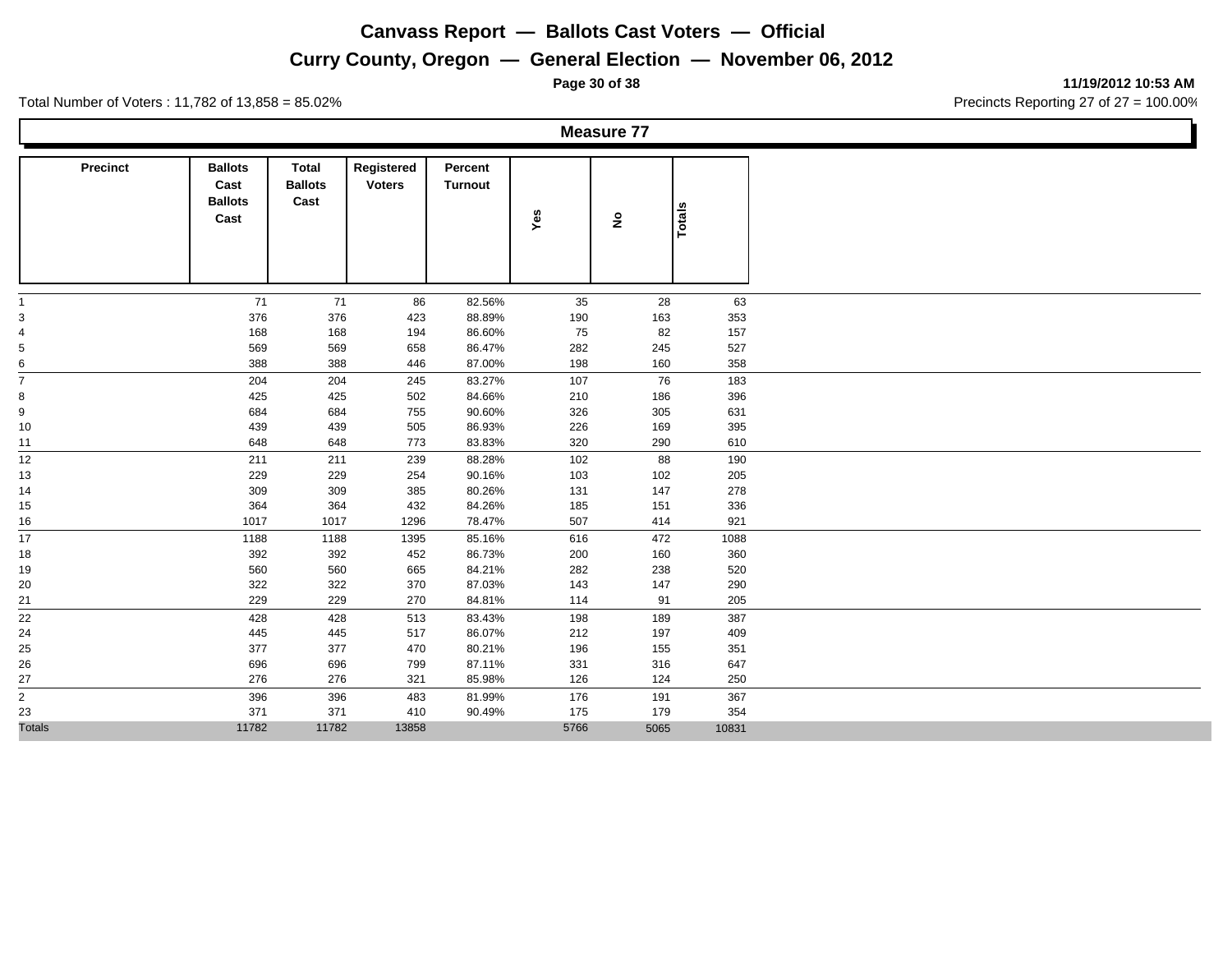## **Curry County, Oregon — General Election — November 06, 2012**

Total Number of Voters : 11,782 of 13,858 = 85.02% Precincts Reporting 27 of 27 = 100.00%

**Measure 78**

| <b>Precinct</b>         | <b>Ballots</b> | <b>Total</b>   | Registered    | Percent        |      |                    |               |
|-------------------------|----------------|----------------|---------------|----------------|------|--------------------|---------------|
|                         | Cast           | <b>Ballots</b> | <b>Voters</b> | <b>Turnout</b> |      |                    |               |
|                         | <b>Ballots</b> | Cast           |               |                |      |                    |               |
|                         | Cast           |                |               |                | Yes  | $\hat{\mathbf{z}}$ | <b>Totals</b> |
|                         |                |                |               |                |      |                    |               |
|                         |                |                |               |                |      |                    |               |
|                         |                |                |               |                |      |                    |               |
|                         |                |                |               |                |      |                    |               |
| 1                       | 71             | 71             | 86            | 82.56%         | 34   | 25                 | 59            |
| 3                       | 376            | 376            | 423           | 88.89%         | 233  | 113                | 346           |
| $\overline{\mathbf{4}}$ | 168            | 168            | 194           | 86.60%         | 77   | 76                 | 153           |
| $\,$ 5 $\,$             | 569            | 569            | 658           | 86.47%         | 357  | 176                | 533           |
| 6                       | 388            | 388            | 446           | 87.00%         | 250  | 105                | 355           |
| $\overline{7}$          | 204            | 204            | 245           | 83.27%         | 112  | 68                 | 180           |
| 8                       | 425            | 425            | 502           | 84.66%         | 281  | 112                | 393           |
| 9                       | 684            | 684            | 755           | 90.60%         | 409  | 228                | 637           |
| 10                      | 439            | 439            | 505           | 86.93%         | 274  | 117                | 391           |
| 11                      | 648            | 648            | 773           | 83.83%         | 401  | 199                | 600           |
| 12                      | 211            | 211            | 239           | 88.28%         | 119  | 75                 | 194           |
| 13                      | 229            | 229            | 254           | 90.16%         | 144  | 65                 | 209           |
| 14                      | 309            | 309            | 385           | 80.26%         | 164  | 112                | 276           |
| 15                      | 364            | 364            | 432           | 84.26%         | 247  | 86                 | 333           |
| 16                      | 1017           | 1017           | 1296          | 78.47%         | 637  | 284                | 921           |
| 17                      | 1188           | 1188           | 1395          | 85.16%         | 757  | 326                | 1083          |
| 18                      | 392            | 392            | 452           | 86.73%         | 259  | 99                 | 358           |
| 19                      | 560            | 560            | 665           | 84.21%         | 357  | 159                | 516           |
| 20                      | 322            | 322            | 370           | 87.03%         | 185  | 100                | 285           |
| 21                      | 229            | 229            | 270           | 84.81%         | 132  | 70                 | 202           |
| 22                      | 428            | 428            | 513           | 83.43%         | 261  | 123                | 384           |
| 24                      | 445            | 445            | 517           | 86.07%         | 294  | 112                | 406           |
| 25                      | 377            | 377            | 470           | 80.21%         | 235  | 106                | 341           |
| 26                      | 696            | 696            | 799           | 87.11%         | 460  | 182                | 642           |
| 27                      | 276            | 276            | 321           | 85.98%         | 156  | 90                 | 246           |
| $\overline{2}$          | 396            | 396            | 483           | 81.99%         | 231  | 139                | 370           |
| 23                      | 371            | 371            | 410           | 90.49%         | 236  | 118                | 354           |
| <b>Totals</b>           | 11782          | 11782          | 13858         |                | 7302 | 3465               | 10767         |

**Page 31 of 38 11/19/2012 10:53 AM**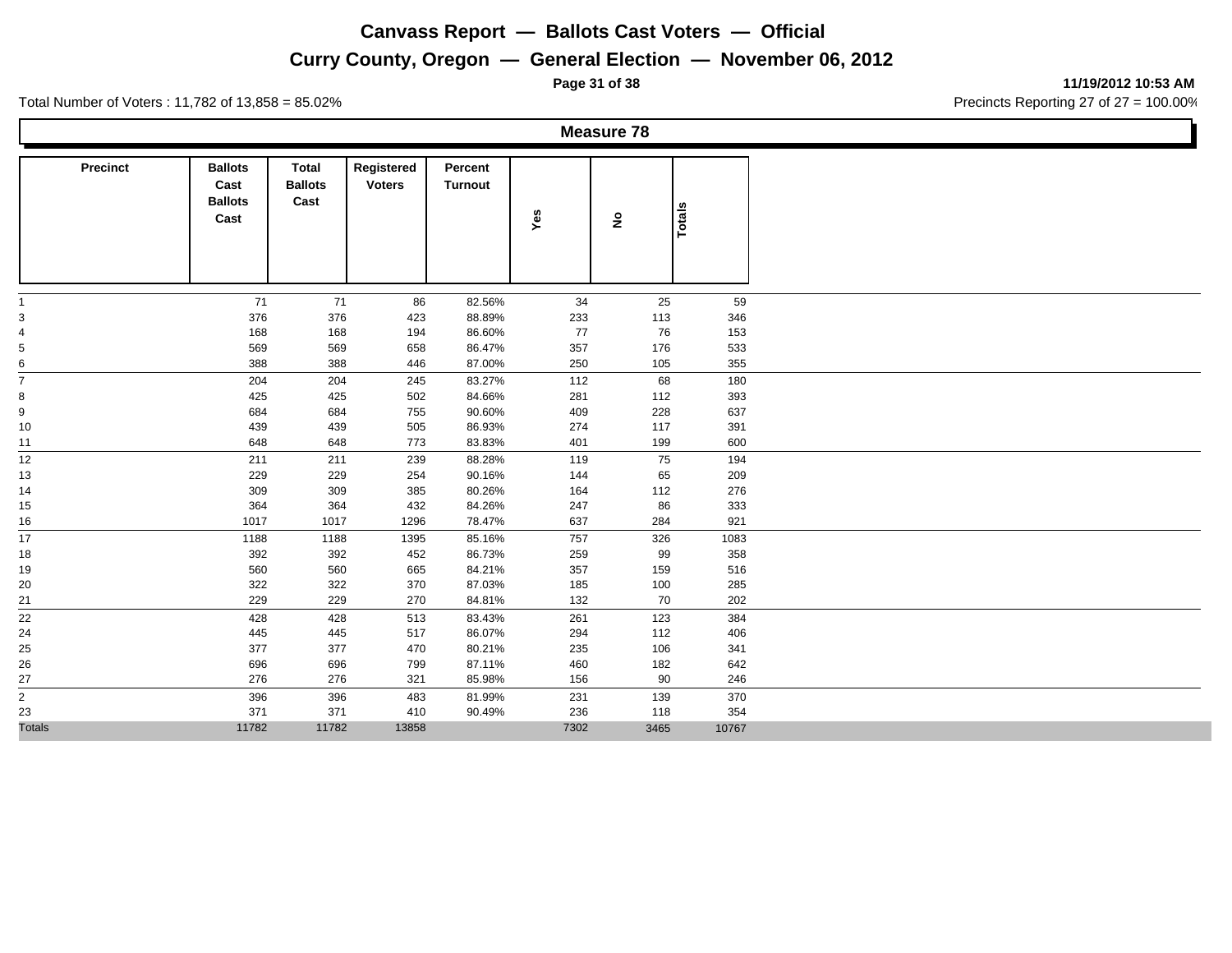**Curry County, Oregon — General Election — November 06, 2012**

**Page 32 of 38 11/19/2012 10:53 AM**

Total Number of Voters : 11,782 of 13,858 = 85.02% Precincts Reporting 27 of 27 = 100.00%

**Measure 79**

| <b>Precinct</b> | <b>Ballots</b> | <b>Total</b>   | Registered    | Percent        |      |                    |               |
|-----------------|----------------|----------------|---------------|----------------|------|--------------------|---------------|
|                 | Cast           | <b>Ballots</b> | <b>Voters</b> | <b>Turnout</b> |      |                    |               |
|                 | <b>Ballots</b> | Cast           |               |                |      |                    |               |
|                 | Cast           |                |               |                | Yes  | $\hat{\mathbf{z}}$ | <b>Totals</b> |
|                 |                |                |               |                |      |                    |               |
|                 |                |                |               |                |      |                    |               |
|                 |                |                |               |                |      |                    |               |
|                 |                |                |               |                |      |                    |               |
| $\overline{1}$  | 71             | 71             | 86            | 82.56%         | 38   | 23                 | 61            |
| 3               | 376            | 376            | 423           | 88.89%         | 206  | 148                | 354           |
| 4               | 168            | 168            | 194           | 86.60%         | 117  | 44                 | 161           |
| $\,$ 5 $\,$     | 569            | 569            | 658           | 86.47%         | 309  | 225                | 534           |
| 6               | 388            | 388            | 446           | 87.00%         | 190  | 176                | 366           |
| $\overline{7}$  | 204            | 204            | 245           | 83.27%         | 99   | 91                 | 190           |
| 8               | 425            | 425            | 502           | 84.66%         | 265  | 143                | 408           |
| 9               | 684            | 684            | 755           | 90.60%         | 476  | 170                | 646           |
| 10              | 439            | 439            | 505           | 86.93%         | 260  | 143                | 403           |
| 11              | 648            | 648            | 773           | 83.83%         | 419  | 200                | 619           |
| 12              | 211            | 211            | 239           | 88.28%         | 109  | 89                 | 198           |
| 13              | 229            | 229            | 254           | 90.16%         | 146  | 67                 | 213           |
| 14              | 309            | 309            | 385           | 80.26%         | 211  | 75                 | 286           |
| 15              | 364            | 364            | 432           | 84.26%         | 243  | 101                | 344           |
| 16              | 1017           | 1017           | 1296          | 78.47%         | 670  | 288                | 958           |
| 17              | 1188           | 1188           | 1395          | 85.16%         | 777  | 342                | 1119          |
| 18              | 392            | 392            | 452           | 86.73%         | 260  | 107                | 367           |
| 19              | 560            | 560            | 665           | 84.21%         | 362  | 171                | 533           |
| 20              | 322            | 322            | 370           | 87.03%         | 208  | 95                 | 303           |
| 21              | 229            | 229            | 270           | 84.81%         | 146  | 64                 | 210           |
| 22              | 428            | 428            | 513           | 83.43%         | 261  | 131                | 392           |
| 24              | 445            | 445            | 517           | 86.07%         | 289  | 129                | 418           |
| 25              | 377            | 377            | 470           | 80.21%         | 239  | 122                | 361           |
| 26              | 696            | 696            | 799           | 87.11%         | 433  | 224                | 657           |
| 27              | 276            | 276            | 321           | 85.98%         | 183  | 72                 | 255           |
| $\overline{2}$  | 396            | 396            | 483           | 81.99%         | 261  | 111                | 372           |
| 23              | 371            | 371            | 410           | 90.49%         | 270  | 93                 | 363           |
| <b>Totals</b>   | 11782          | 11782          | 13858         |                | 7447 | 3644               | 11091         |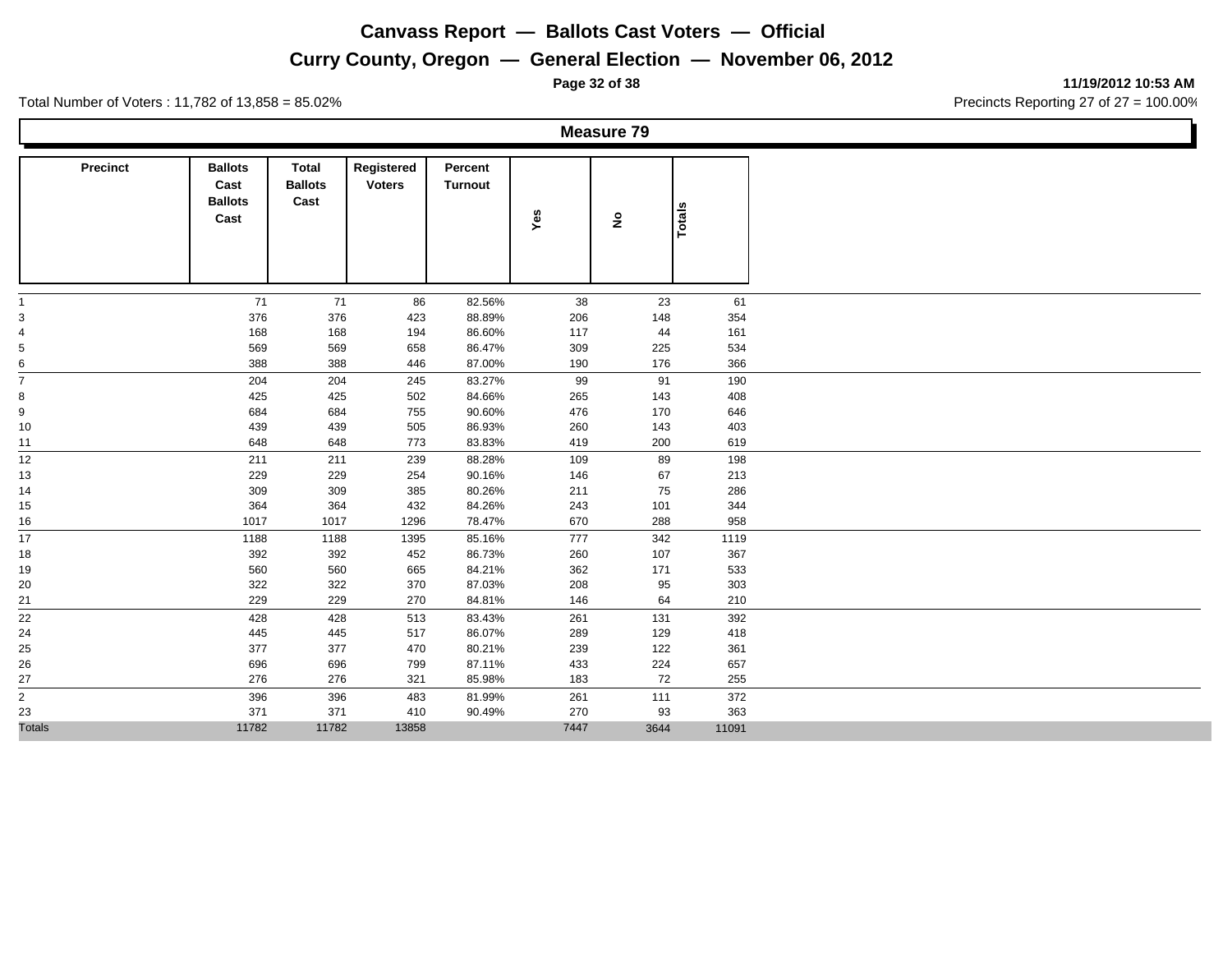## **Curry County, Oregon — General Election — November 06, 2012**

Total Number of Voters : 11,782 of 13,858 = 85.02% Precincts Reporting 27 of 27 = 100.00%

**Measure 80**

| <b>Precinct</b>                            | <b>Ballots</b><br>Cast<br><b>Ballots</b> | <b>Total</b><br><b>Ballots</b><br>Cast | Registered<br><b>Voters</b> | Percent<br><b>Turnout</b> |      |                    |               |
|--------------------------------------------|------------------------------------------|----------------------------------------|-----------------------------|---------------------------|------|--------------------|---------------|
|                                            | Cast                                     |                                        |                             |                           | Yes  | $\hat{\mathbf{z}}$ | <b>Totals</b> |
|                                            |                                          |                                        |                             |                           |      |                    |               |
| $\mathbf{1}$                               | 71                                       | 71                                     | 86                          | 82.56%                    | 43   | 25                 | 68            |
| $\mathsf 3$                                | 376                                      | 376                                    | 423                         | 88.89%                    | 159  | 204                | 363           |
| $\overline{\mathbf{4}}$                    | 168                                      | 168                                    | 194                         | 86.60%                    | 78   | 87                 | 165           |
| $\,$ 5 $\,$                                | 569                                      | 569                                    | 658                         | 86.47%                    | 316  | 233                | 549           |
| 6                                          | 388                                      | 388                                    | 446                         | 87.00%                    | 204  | 172                | 376           |
| $\overline{7}$                             | 204                                      | 204                                    | 245                         | 83.27%                    | 106  | 87                 | 193           |
| 8                                          | 425                                      | 425                                    | 502                         | 84.66%                    | 208  | 204                | 412           |
| 9                                          | 684                                      | 684                                    | 755                         | 90.60%                    | 292  | 365                | 657           |
| 10                                         | 439                                      | 439                                    | 505                         | 86.93%                    | 203  | 218                | 421           |
| 11                                         | 648                                      | 648                                    | 773                         | 83.83%                    | 296  | 335                | 631           |
| 12                                         | 211                                      | 211                                    | 239                         | 88.28%                    | 105  | 93                 | 198           |
| 13                                         | 229                                      | 229                                    | 254                         | 90.16%                    | 102  | 114                | 216           |
| 14                                         | 309                                      | 309                                    | 385                         | 80.26%                    | 128  | 169                | 297           |
| 15                                         | 364                                      | 364                                    | 432                         | 84.26%                    | 171  | 176                | 347           |
| 16                                         | 1017                                     | 1017                                   | 1296                        | 78.47%                    | 410  | 555                | 965           |
| 17                                         | 1188                                     | 1188                                   | 1395                        | 85.16%                    | 515  | 622                | 1137          |
| 18                                         | 392                                      | 392                                    | 452                         | 86.73%                    | 190  | 185                | 375           |
| 19                                         | 560                                      | 560                                    | 665                         | 84.21%                    | 269  | 275                | 544           |
| 20                                         | 322                                      | 322                                    | 370                         | 87.03%                    | 144  | 162                | 306           |
| 21                                         | 229                                      | 229                                    | 270                         | 84.81%                    | 128  | 93                 | 221           |
| 22                                         | 428                                      | 428                                    | 513                         | 83.43%                    | 155  | 243                | 398           |
| 24                                         | 445                                      | 445                                    | 517                         | 86.07%                    | 173  | 249                | 422           |
| 25                                         | 377                                      | 377                                    | 470                         | 80.21%                    | 193  | 171                | 364           |
| 26                                         | 696                                      | 696                                    | 799                         | 87.11%                    | 322  | 342                | 664           |
| 27                                         | 276                                      | 276                                    | 321                         | 85.98%                    | 122  | 146                | 268           |
| $\overline{\phantom{0}}$<br>$\overline{c}$ | 396                                      | 396                                    | 483                         | 81.99%                    | 178  | 205                | 383           |
| 23                                         | 371                                      | 371                                    | 410                         | 90.49%                    | 156  | 202                | 358           |
| <b>Totals</b>                              | 11782                                    | 11782                                  | 13858                       |                           | 5366 | 5932               | 11298         |

**Page 33 of 38 11/19/2012 10:53 AM**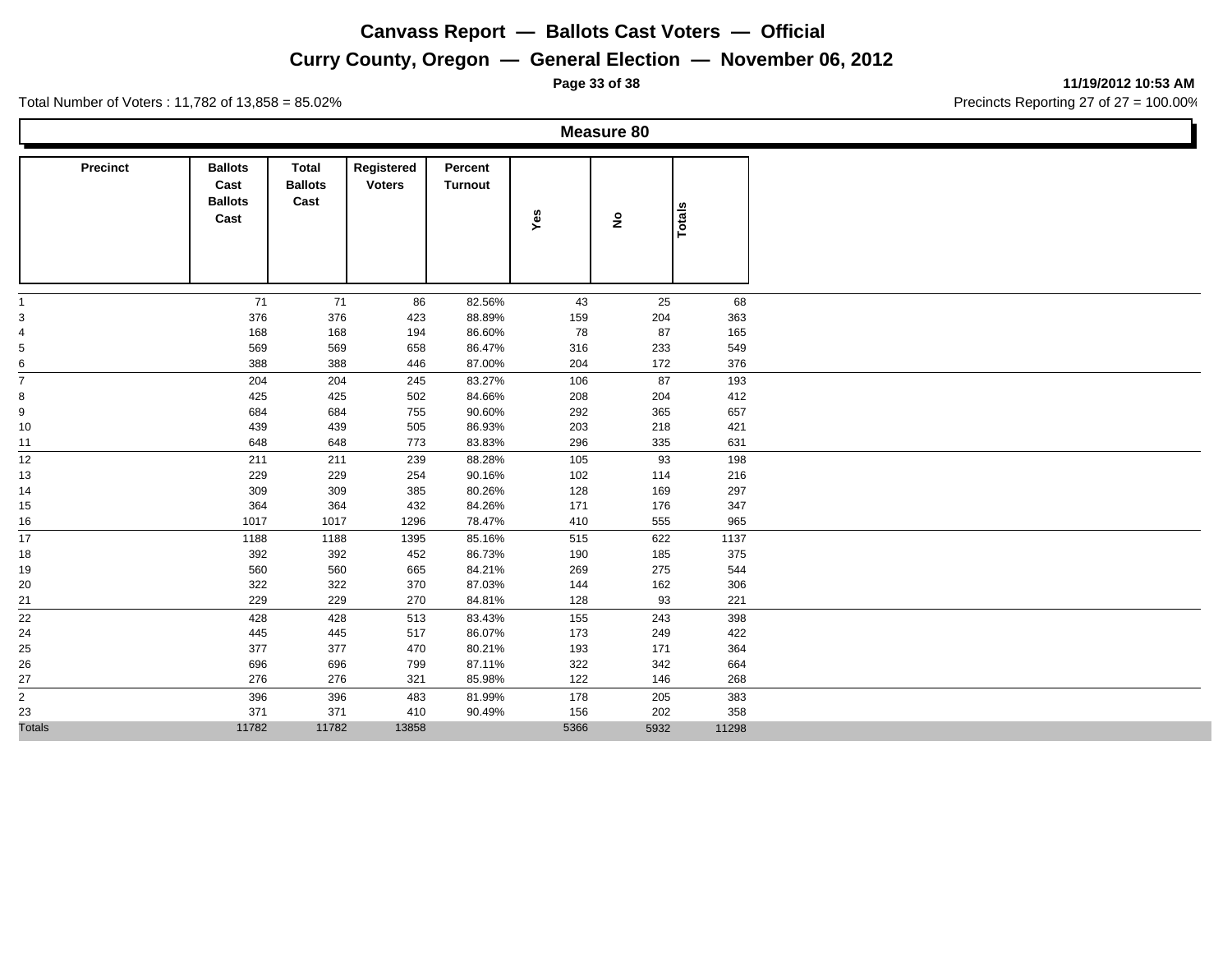## **Curry County, Oregon — General Election — November 06, 2012**

Total Number of Voters : 11,782 of 13,858 = 85.02% Precincts Reporting 27 of 27 = 100.00%

**Measure 81**

| <b>Precinct</b>         | <b>Ballots</b><br>Cast<br><b>Ballots</b><br>Cast | <b>Total</b><br><b>Ballots</b><br>Cast | Registered<br><b>Voters</b> | Percent<br><b>Turnout</b> | Yes  | $\hat{\mathbf{z}}$ | <b>Totals</b> |
|-------------------------|--------------------------------------------------|----------------------------------------|-----------------------------|---------------------------|------|--------------------|---------------|
|                         |                                                  |                                        |                             |                           |      |                    |               |
| $\mathbf{1}$            | 71                                               | 71                                     | 86                          | 82.56%                    | 32   | 35                 | 67            |
| 3                       | 376                                              | 376                                    | 423                         | 88.89%                    | 116  | 232                | 348           |
| $\overline{\mathbf{4}}$ | 168                                              | 168                                    | 194                         | 86.60%                    | 48   | 109                | 157           |
| $\,$ 5 $\,$             | 569                                              | 569                                    | 658                         | 86.47%                    | 217  | 318                | 535           |
| 6                       | 388                                              | 388                                    | 446                         | 87.00%                    | 122  | 247                | 369           |
| $\overline{7}$          | 204                                              | 204                                    | 245                         | 83.27%                    | 71   | 116                | 187           |
| 8                       | 425                                              | 425                                    | 502                         | 84.66%                    | 157  | 249                | 406           |
| 9                       | 684                                              | 684                                    | 755                         | 90.60%                    | 262  | 388                | 650           |
| 10                      | 439                                              | 439                                    | 505                         | 86.93%                    | 153  | 250                | 403           |
| 11                      | 648                                              | 648                                    | 773                         | 83.83%                    | 233  | 376                | 609           |
| 12                      | 211                                              | 211                                    | 239                         | 88.28%                    | 76   | 112                | 188           |
| 13                      | 229                                              | 229                                    | 254                         | 90.16%                    | 66   | 141                | 207           |
| 14                      | 309                                              | 309                                    | 385                         | 80.26%                    | 115  | 171                | 286           |
| 15                      | 364                                              | 364                                    | 432                         | 84.26%                    | 133  | 200                | 333           |
| 16                      | 1017                                             | 1017                                   | 1296                        | 78.47%                    | 355  | 577                | 932           |
| 17                      | 1188                                             | 1188                                   | 1395                        | 85.16%                    | 413  | 678                | 1091          |
| 18                      | 392                                              | 392                                    | 452                         | 86.73%                    | 167  | 192                | 359           |
| 19                      | 560                                              | 560                                    | 665                         | 84.21%                    | 226  | 287                | 513           |
| 20                      | 322                                              | 322                                    | 370                         | 87.03%                    | 149  | 150                | 299           |
| 21                      | 229                                              | 229                                    | 270                         | 84.81%                    | 93   | 116                | 209           |
| 22                      | 428                                              | 428                                    | 513                         | 83.43%                    | 136  | 246                | 382           |
| 24                      | 445                                              | 445                                    | 517                         | 86.07%                    | 154  | 257                | 411           |
| 25                      | 377                                              | 377                                    | 470                         | 80.21%                    | 149  | 199                | 348           |
| 26                      | 696                                              | 696                                    | 799                         | 87.11%                    | 264  | 379                | 643           |
| 27                      | 276                                              | 276                                    | 321                         | 85.98%                    | 80   | 174                | 254           |
| $\overline{2}$          | 396                                              | 396                                    | 483                         | 81.99%                    | 145  | 226                | 371           |
| 23                      | 371                                              | 371                                    | 410                         | 90.49%                    | 153  | 201                | 354           |
| <b>Totals</b>           | 11782                                            | 11782                                  | 13858                       |                           | 4285 | 6626               | 10911         |

**Page 34 of 38 11/19/2012 10:53 AM**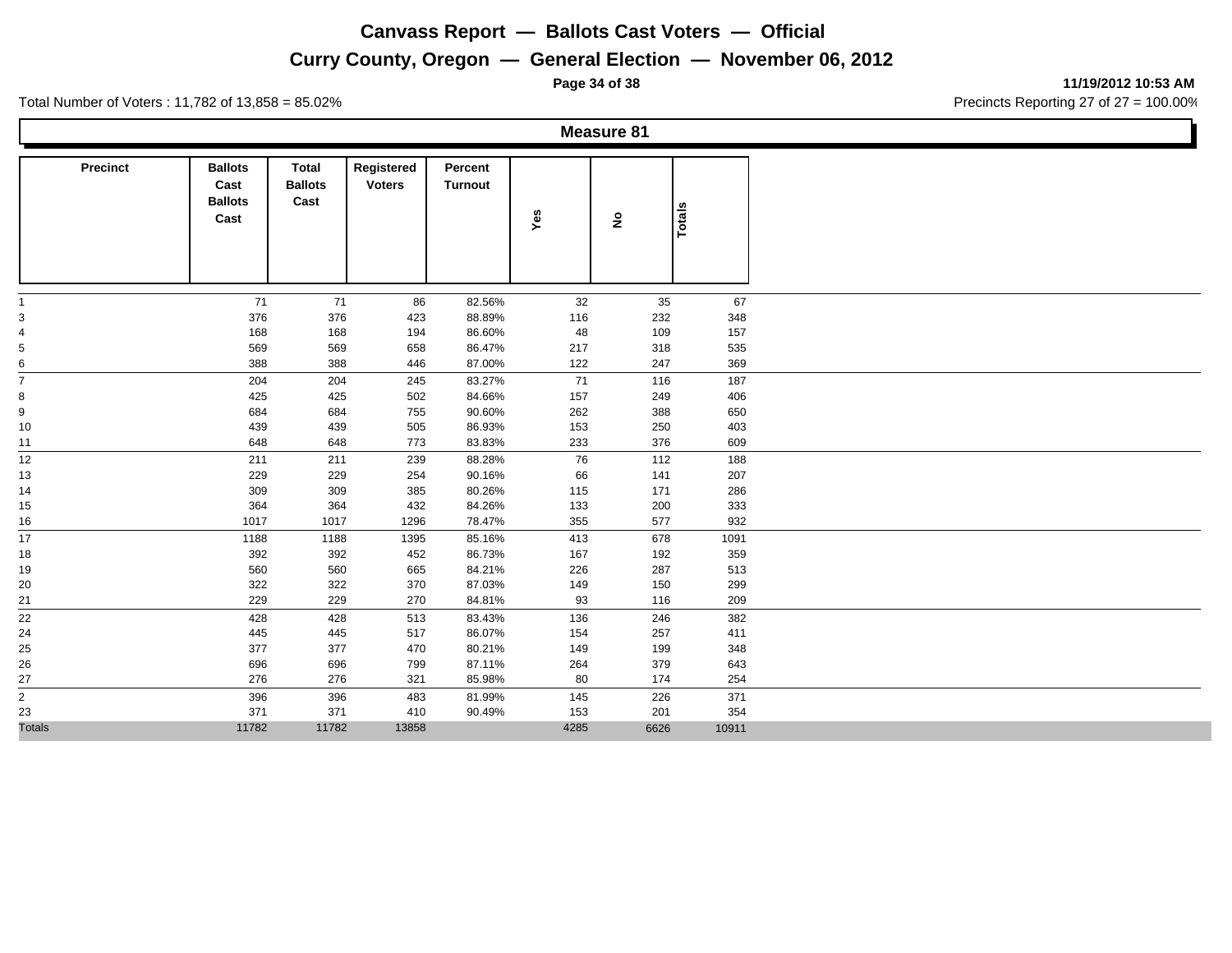**Curry County, Oregon — General Election — November 06, 2012**

**Page 35 of 38 11/19/2012 10:53 AM**

Total Number of Voters : 11,782 of 13,858 = 85.02% Precincts Reporting 27 of 27 = 100.00%

**Measure 82**

| <b>Precinct</b> | <b>Ballots</b> | Total          | Registered    | Percent          |            |                    |               |
|-----------------|----------------|----------------|---------------|------------------|------------|--------------------|---------------|
|                 | Cast           | <b>Ballots</b> | <b>Voters</b> | <b>Turnout</b>   |            |                    |               |
|                 | <b>Ballots</b> | Cast           |               |                  |            |                    |               |
|                 | Cast           |                |               |                  | Yes        | $\hat{\mathbf{z}}$ | <b>Totals</b> |
|                 |                |                |               |                  |            |                    |               |
|                 |                |                |               |                  |            |                    |               |
|                 |                |                |               |                  |            |                    |               |
| -1              | 71             | 71             | 86            | 82.56%           | 27         | 38                 | 65            |
| $\mathsf 3$     | 376            | 376            | 423           | 88.89%           | 89         | 270                | 359           |
| 4               | 168            | 168            | 194           | 86.60%           | 50         | 111                | 161           |
| $\,$ 5 $\,$     | 569            | 569            | 658           | 86.47%           | 174        | 367                | 541           |
| 6               | 388            | 388            | 446           | 87.00%           | 98         | 271                | 369           |
| $\overline{7}$  | 204            | 204            | 245           | 83.27%           | 54         | 141                | 195           |
| 8               | 425            | 425            | 502           | 84.66%           | 174        | 244                | 418           |
| 9               | 684            | 684            | 755           | 90.60%           | 233        | 418                | 651           |
| 10              | 439            | 439            | 505           | 86.93%           | 144        | 268                | 412           |
| 11              | 648            | 648            | 773           | 83.83%           | 258        | 359                | 617           |
| 12              | 211            | 211            | 239           | 88.28%           | 79         | 114                | 193           |
| 13              | 229            | 229            | 254           | 90.16%           | 70         | 144                | 214           |
| 14              | 309            | 309            | 385           | 80.26%           | 131        | 161                | 292           |
| 15              | 364            | 364            | 432           | 84.26%           | 128        | 215                | 343           |
| 16              | 1017           | 1017           | 1296          | 78.47%           | 331        | 623                | 954           |
| 17              | 1188           | 1188           | 1395          | 85.16%           | 419        | 702                | 1121          |
| 18              | 392<br>560     | 392<br>560     | 452           | 86.73%<br>84.21% | 123        | 246<br>355         | 369<br>536    |
| 19<br>20        | 322            | 322            | 665<br>370    | 87.03%           | 181<br>124 | 174                | 298           |
| 21              | 229            | 229            | 270           | 84.81%           | 86         | 130                | 216           |
|                 | 428            | 428            | 513           | 83.43%           | 146        | 248                | 394           |
| 22<br>24        | 445            | 445            | 517           | 86.07%           | 142        | 277                | 419           |
| 25              | 377            | 377            | 470           | 80.21%           | 129        | 224                | 353           |
| 26              | 696            | 696            | 799           | 87.11%           | 221        | 437                | 658           |
| 27              | 276            | 276            | 321           | 85.98%           | 76         | 182                | 258           |
| $\overline{2}$  | 396            | 396            | 483           | 81.99%           | 150        | 230                | 380           |
| 23              | 371            | 371            | 410           | 90.49%           | 125        | 239                | 364           |
| <b>Totals</b>   | 11782          | 11782          | 13858         |                  | 3962       | 7188               | 11150         |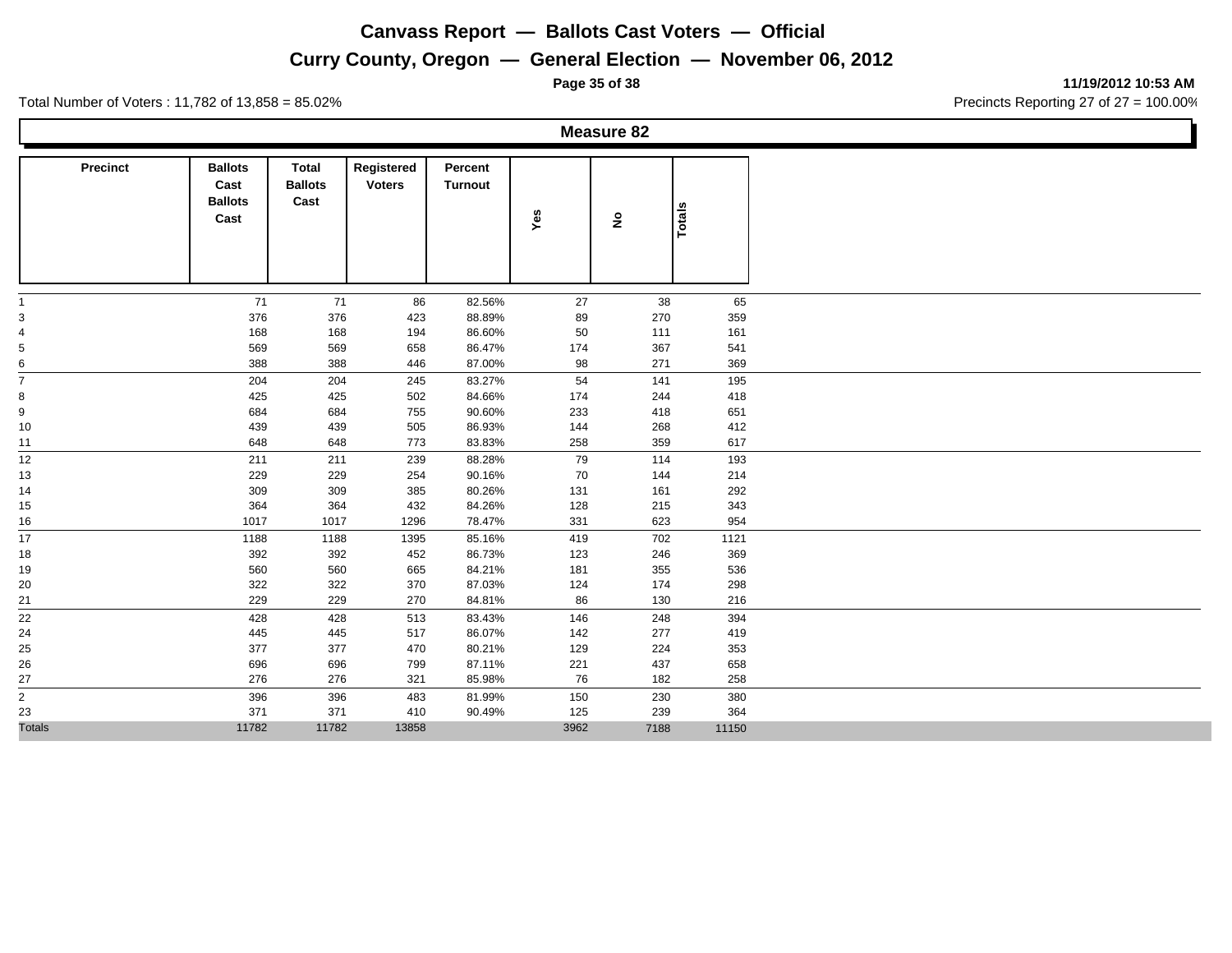## **Curry County, Oregon — General Election — November 06, 2012**

**Page 36 of 38 11/19/2012 10:53 AM**

Total Number of Voters : 11,782 of 13,858 = 85.02% Precincts Reporting 27 of 27 = 100.00%

**Measure 83**

| <b>Precinct</b> | <b>Ballots</b><br>Cast<br><b>Ballots</b> | Total<br><b>Ballots</b><br>Cast | Registered<br><b>Voters</b> | Percent<br><b>Turnout</b> |            |                    |               |
|-----------------|------------------------------------------|---------------------------------|-----------------------------|---------------------------|------------|--------------------|---------------|
|                 | Cast                                     |                                 |                             |                           | Yes        | $\hat{\mathbf{z}}$ | <b>Totals</b> |
|                 |                                          |                                 |                             |                           |            |                    |               |
| -1              | 71                                       | 71                              | 86                          | 82.56%                    | 28         | 34                 | 62            |
| $\mathsf 3$     | 376                                      | 376                             | 423                         | 88.89%                    | 89         | 265                | 354           |
| 4               | 168                                      | 168                             | 194                         | 86.60%                    | 45         | 109                | 154           |
| $\,$ 5 $\,$     | 569                                      | 569                             | 658                         | 86.47%                    | 186        | 355                | 541           |
| 6               | 388                                      | 388                             | 446                         | 87.00%                    | 105        | 261                | 366           |
| $\overline{7}$  | 204                                      | 204                             | 245                         | 83.27%                    | 51         | 137                | 188           |
| 8               | 425                                      | 425                             | 502                         | 84.66%                    | 173        | 236                | 409           |
| 9               | 684                                      | 684                             | 755                         | 90.60%                    | 228        | 414                | 642           |
| 10              | 439                                      | 439                             | 505                         | 86.93%                    | 149        | 265                | 414           |
| 11              | 648                                      | 648                             | 773                         | 83.83%                    | 237        | 372                | 609           |
| 12              | 211                                      | 211                             | 239                         | 88.28%                    | 85         | 109                | 194           |
| 13              | 229                                      | 229                             | 254                         | 90.16%                    | 66         | 145                | 211           |
| 14              | 309                                      | 309                             | 385                         | 80.26%                    | 123        | 165                | 288           |
| 15              | 364                                      | 364                             | 432                         | 84.26%                    | 128        | 207                | 335           |
| 16              | 1017                                     | 1017                            | 1296                        | 78.47%                    | 348        | 605                | 953           |
| 17              | 1188                                     | 1188                            | 1395                        | 85.16%                    | 417        | 691                | 1108          |
| 18              | 392                                      | 392                             | 452                         | 86.73%                    | 123        | 238                | 361           |
| 19              | 560<br>322                               | 560<br>322                      | 665<br>370                  | 84.21%<br>87.03%          | 192<br>122 | 337<br>172         | 529<br>294    |
| 20<br>21        | 229                                      | 229                             | 270                         | 84.81%                    | 82         | 131                | 213           |
|                 |                                          |                                 |                             |                           |            |                    |               |
| 22<br>24        | 428<br>445                               | 428<br>445                      | 513<br>517                  | 83.43%<br>86.07%          | 148<br>152 | 240<br>263         | 388<br>415    |
| 25              | 377                                      | 377                             | 470                         | 80.21%                    | 133        | 216                | 349           |
| 26              | 696                                      | 696                             | 799                         | 87.11%                    | 221        | 435                | 656           |
| 27              | 276                                      | 276                             | 321                         | 85.98%                    | 75         | 178                | 253           |
| $\overline{2}$  | 396                                      | 396                             | 483                         | 81.99%                    | 151        | 225                | 376           |
| 23              | 371                                      | 371                             | 410                         | 90.49%                    | 129        | 232                | 361           |
| <b>Totals</b>   | 11782                                    | 11782                           | 13858                       |                           | 3986       | 7037               | 11023         |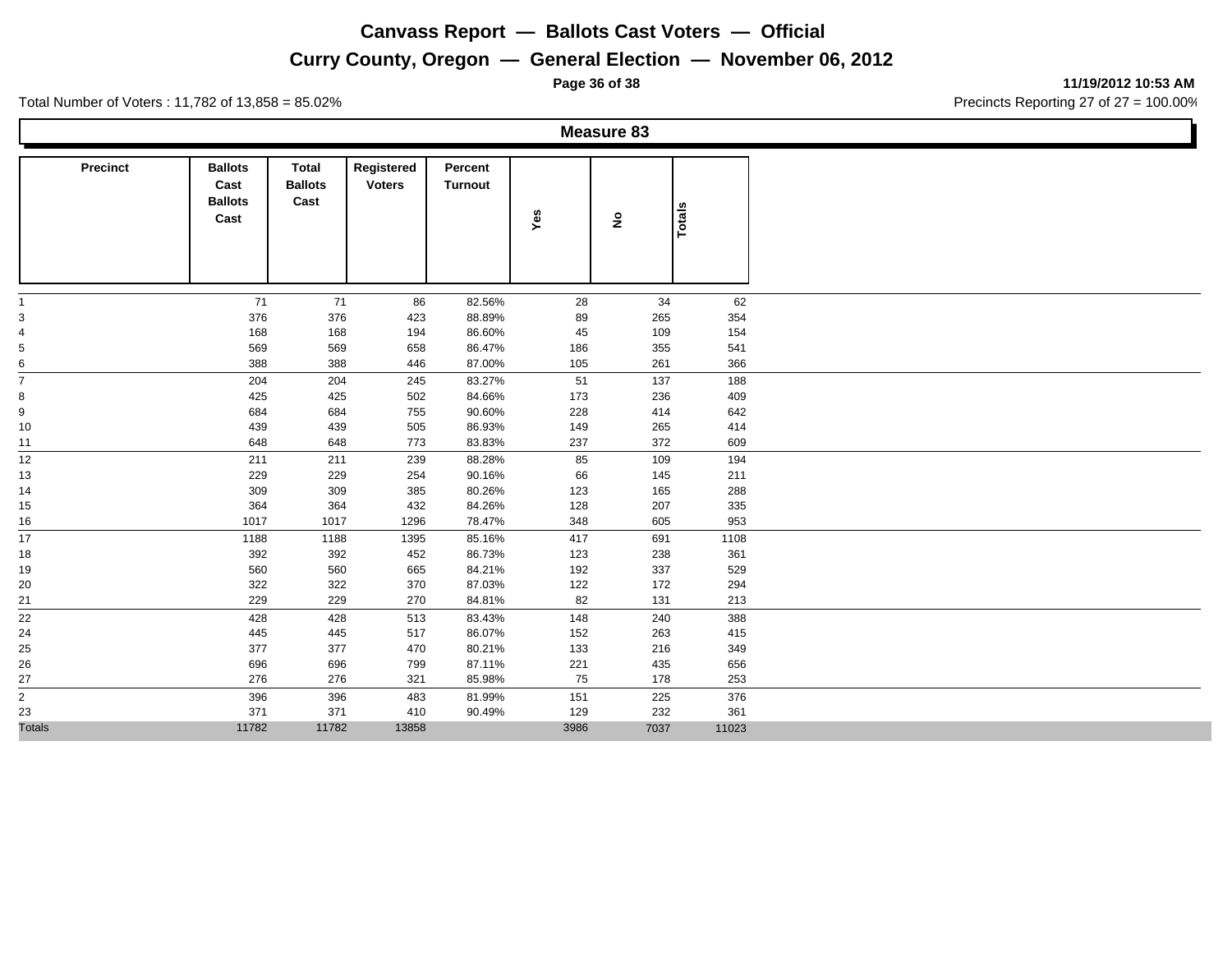## **Curry County, Oregon — General Election — November 06, 2012**

Total Number of Voters : 11,782 of 13,858 = 85.02% Precincts Reporting 27 of 27 = 100.00%

**Measure 84**

| <b>Precinct</b>                | <b>Ballots</b>                 | <b>Total</b>           | Registered    | Percent        |      |                    |               |
|--------------------------------|--------------------------------|------------------------|---------------|----------------|------|--------------------|---------------|
|                                | Cast<br><b>Ballots</b><br>Cast | <b>Ballots</b><br>Cast | <b>Voters</b> | <b>Turnout</b> | Yes  | $\hat{\mathbf{z}}$ | <b>Totals</b> |
|                                |                                |                        |               |                |      |                    |               |
| $\mathbf{1}$                   | 71                             | 71                     | 86            | 82.56%         | 28   | 35                 | 63            |
| $\mathsf 3$                    | 376                            | 376                    | 423           | 88.89%         | 201  | 160                | 361           |
| $\overline{\mathbf{4}}$        | 168                            | 168                    | 194           | 86.60%         | 112  | 52                 | 164           |
| $\,$ 5 $\,$                    | 569                            | 569                    | 658           | 86.47%         | 261  | 282                | 543           |
| 6                              | 388                            | 388                    | 446           | 87.00%         | 152  | 218                | 370           |
| $\overline{7}$                 | 204                            | 204                    | 245           | 83.27%         | 88   | 103                | 191           |
| 8                              | 425                            | 425                    | 502           | 84.66%         | 214  | 197                | 411           |
| 9                              | 684                            | 684                    | 755           | 90.60%         | 403  | 257                | 660           |
| 10                             | 439                            | 439                    | 505           | 86.93%         | 215  | 190                | 405           |
| 11                             | 648                            | 648                    | 773           | 83.83%         | 315  | 302                | 617           |
| 12                             | 211                            | 211                    | 239           | 88.28%         | 104  | 92                 | 196           |
| 13                             | 229                            | 229                    | 254           | 90.16%         | 138  | 80                 | 218           |
| 14                             | 309                            | 309                    | 385           | 80.26%         | 182  | 111                | 293           |
| 15                             | 364                            | 364                    | 432           | 84.26%         | 187  | 158                | 345           |
| 16                             | 1017                           | 1017                   | 1296          | 78.47%         | 523  | 435                | 958           |
| 17                             | 1188                           | 1188                   | 1395          | 85.16%         | 600  | 518                | 1118          |
| 18                             | 392                            | 392                    | 452           | 86.73%         | 201  | 171                | 372           |
| 19                             | 560                            | 560                    | 665           | 84.21%         | 311  | 233                | 544           |
| 20                             | 322                            | 322                    | 370           | 87.03%         | 158  | 141                | 299           |
| 21                             | 229                            | 229                    | 270           | 84.81%         | 127  | 91                 | 218           |
| 22                             | 428                            | 428                    | 513           | 83.43%         | 206  | 183                | 389           |
| 24                             | 445                            | 445                    | 517           | 86.07%         | 207  | 203                | 410           |
| 25                             | 377                            | 377                    | 470           | 80.21%         | 167  | 199                | 366           |
| 26                             | 696                            | 696                    | 799           | 87.11%         | 372  | 295                | 667           |
| 27<br>$\overline{\phantom{0}}$ | 276                            | 276                    | 321           | 85.98%         | 147  | 114                | 261           |
| $\overline{c}$                 | 396                            | 396                    | 483           | 81.99%         | 233  | 143                | 376           |
| 23                             | 371                            | 371                    | 410           | 90.49%         | 203  | 154                | 357           |
| <b>Totals</b>                  | 11782                          | 11782                  | 13858         |                | 6055 | 5117               | 11172         |

**Page 37 of 38 11/19/2012 10:53 AM**